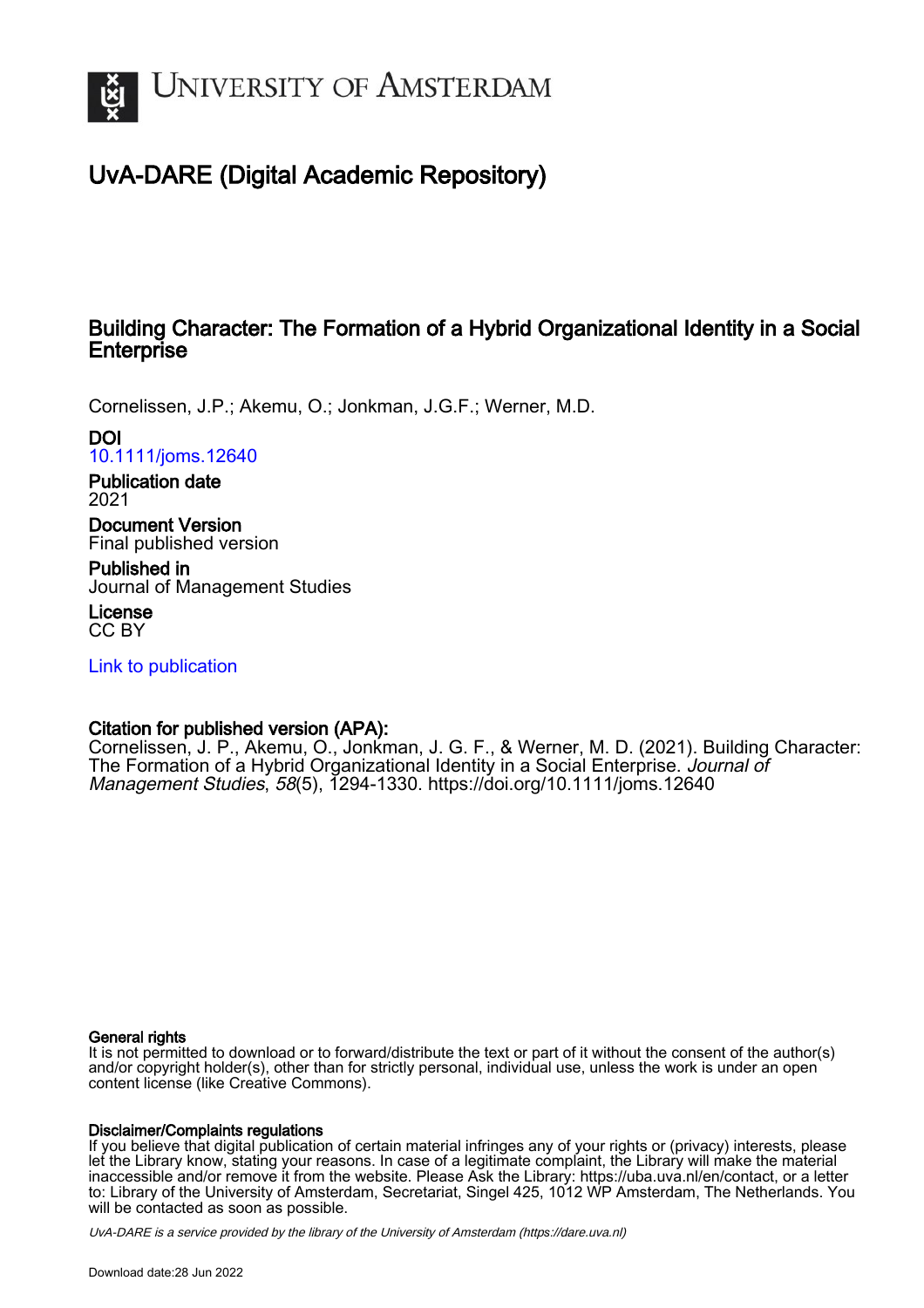# **JOURNAL OF MANAGEMENT STUDIES**

*Journal of Management Studies* 58:5 July 2021 doi:10.1111/joms.12640

## **Building Character: The Formation of a Hybrid Organizational Identity in a Social Enterprise**

## Joep P. Cornelissen<sup>a,b</sup>, Ona Akemu<sup>c</sup>, Jeroen G. F. Jonkman<sup>d</sup> and Mirjam D. Werner<sup>a</sup>

*a Erasmus University; b University of Liverpool; c Nazarbayev University; <sup>d</sup> University of Amsterdam*

ABSTRACT The formation of a hybrid organizational identity is a significant challenge for many social enterprises. Drawing on in-depth longitudinal data from the first three years of a successful social enterprise – Fairphone, founded in Amsterdam – we induce an empirically grounded theoretical model of how a hybrid organizational identity is formed. We identify a general process of organizational identity formation, with founders, leaders and members experimenting with different organizational characters describing 'who they are' as well as with alternative social impact strategies defining 'what they do'. As part of this experimental process, we elaborate the role of a key leadership process – 'rekeying', which involves leaders re-figuring prior understandings into more dual readings – which we found facilitates ongoing adaptation and helps members of the organization to become progressively better able at combining multiple objectives and values as part of a shared hybrid identity. Our theoretical model of hybrid organizational identity formation has a number of direct implications for ongoing research on organizational identity formation and hybrid organizations.

**Keywords:** hybrid organizations, leadership re-keying, organizational identity formation, sensemaking, social entrepreneurship

## **INTRODUCTION**

Social enterprises face the challenge of developing a coherent hybrid organizational identity that combines commercial and social objectives and values (Battilana and Dorado, 2010; Battilana and Lee, 2014; Smith and Besharov, 2019). A hybrid organizational

*Address for reprints*: Joep P. Cornelissen, Rotterdam School of Management, Erasmus University, Burgemeester Oudlaan 50, 3062 PA Rotterdam, Netherlands ([cornelissen@rsm.nl\)](mailto:cornelissen@rsm.nl).

All authors contributed equally to this article.

This is an open access article under the terms of the [Creative Commons Attribution](http://creativecommons.org/licenses/by/4.0/) License, which permits use, distribution and reproduction in any medium, provided the original work is properly cited.

© 2020 The Authors. *Journal of Management Studies* published by Society for the Advancement of Management Studies and John Wiley & Sons Ltd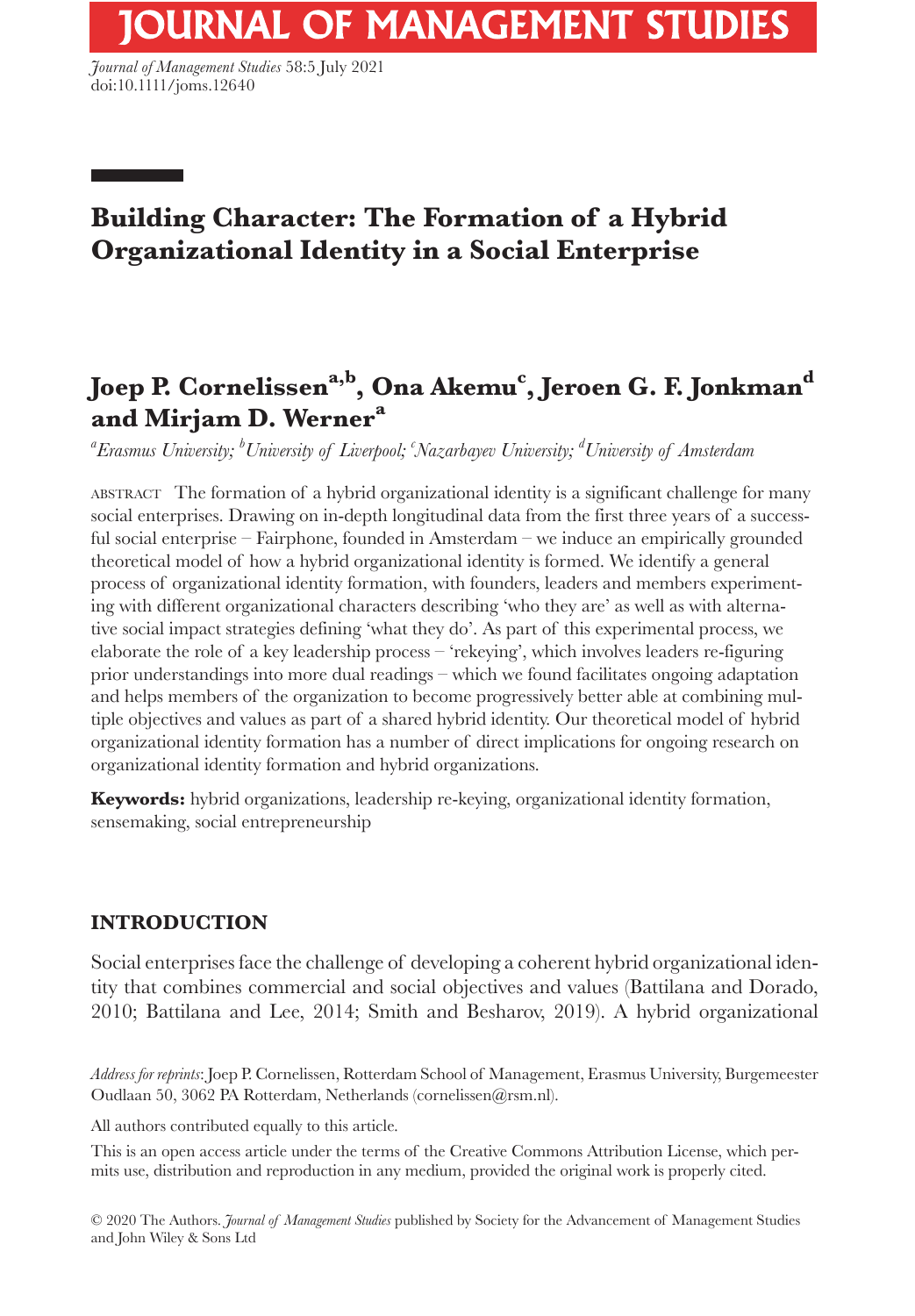identity consists of two different identities (in terms of labels, claims and meanings) that 'would not normally be expected to go together' (Albert and Whetten, 1985, p. 271). Whilst there is a burgeoning literature on the role of identity portrayals and identity judgments within nascent enterprises (Fisher et al., 2016; Navis and Glynn, 2011), most of the research to date has focused on new ventures and enterprises in general; exploring how entrepreneurs and other stakeholders negotiate the appropriate identity of a commercial enterprise (Drori et al., 2009; Fisher et al., 2016).

There has been far less research on this subject in the context of social enterprises (Battilana and Lee, 2014; Battilana et al., 2017) even though social entrepreneurs may experience such identity management as particularly challenging (Waldron et al., 2016). Compared to a simpler set of referent categories for many new commercial ventures, social enterprises typically involve hybrid and thus more complex organizational identities (Battilana and Lee, 2014; Battilana et al., 2017; Besharov, 2014) that are much harder to define for starting social entrepreneurs. The seemingly paradoxical nature of simultaneously pursuing a commercial and social mission may also pull social entrepreneurs and the employees that they have recruited into the organization in different directions (Ashforth and Reingen, 2014; Battilana and Dorado, 2010; Santos et al., 2015; Smith and Besharov, 2019) potentially undermining their joint identity and their ability to collectively work on a shared dual mission.

The main questions that this body of work thus raises are, on the one hand, how a hybrid organizational identity emerges within nascent social enterprises and, on the other, what social entrepreneurs can do as part of that process to not only foster the emergence of a hybrid identity but also sustain a sense of hybridity amongst their employees as the enterprise grows and develops. We address both questions through a longitudinal and in-depth qualitative study of the Dutch social enterprise Fairphone, which produces and markets an environmentally and socially 'fair' smartphone. With our study of Fairphone, we trace the process of hybrid organizational identity formation, a topic which has been neglected to date, and document how different recalibrations by the leadership team of the organization's identity formed the basis for a consensually agreed on hybrid organizational identity.

In doing so, we contribute to existing research in at least two ways. First, we unfold and theoretically qualify the processes of hybrid organizational identity formation within a social enterprise. With our study, we do not only address this gap in the literature (Gioia et al., 2013b; Pratt, 2016) but also offer a new theoretical perspective on organizational identity emergence by conceptualizing hybrid identity formation as a process of character development (see Selznick, 2008) in which experimenting with alternate identities and collectively working through tensions is foundational to the formation of a hybrid organizational identity. Second, we elaborate, as part of this process, the role of leaders in envisioning a hybrid identity and in helping others in the organization to combine business and social aspects into a coherent whole. We conceptualize this process as 're-keying' based on how we saw leaders re-figure and re-ground prior views of the organization's identity into more integrative 'hybrid' understandings. Such rekeying is helpful in the formation of a hybrid identity as it supports the sensemaking of members of a social enterprise and enables them to become increasingly better at combining multiple objectives and values as part of a hybrid identity. Leader re-keying is thus a specific activity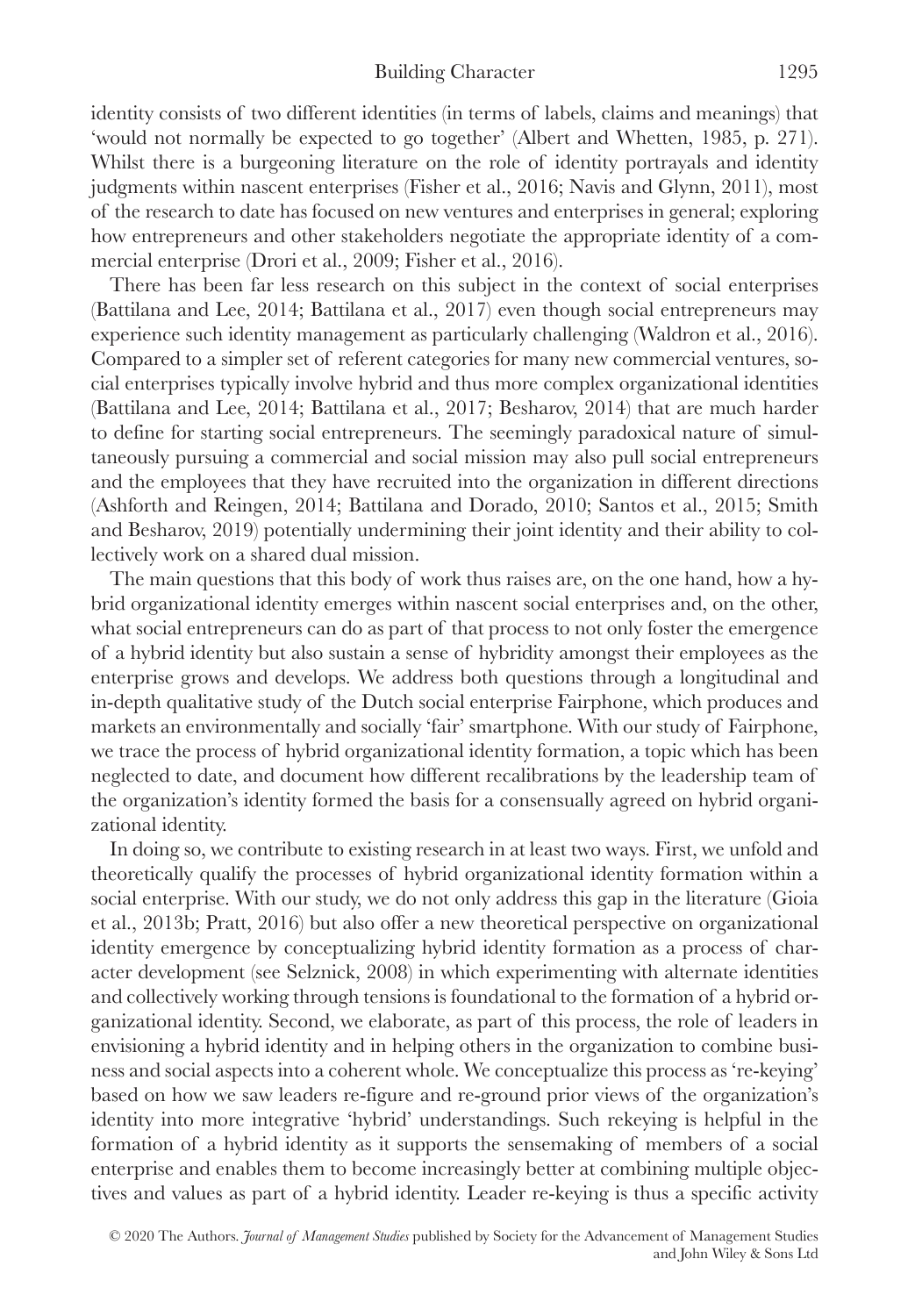through which leaders may help an organization form a hybrid identity, which adds to our understanding of specific leader roles and leadership activity in hybrid organizations (Besharov, 2014; Smith and Besharov, 2019).

We integrate both sets of insights into a grounded theoretical model of hybrid organizational identity formation that highlights the role and importance of leaders continuously re-keying the organizational identity in such a way that it not only allows them to experiment with different hybrid identities but also, in the process, fosters the organization's ability to stretch between, and blend, commercial and social aspects as part of a coherent hybrid identity for the enterprise as a whole.

## **THEORETICAL BACKGROUND: HYBRID ORGANIZATIONAL IDENTITIES**

Social enterprises with hybrid identities have grown in number in recent years (Battilana and Lee, 2014). As hybrid organizations, they combine aspects of business and charitable or non-profit activities (Battilana and Lee, 2014; Ebrahim et al., 2014; Moss et al., 2011; McMullen and Warnick, 2016). For example, they may provide commercial loans to marginalized communities (Battilana and Dorado, 2010) or provide employment opportunities for homeless people using a commercial franchising model (Tracey et al., 2011). Here, we motivate our study by briefly reviewing existing research on the formation of hybrid social-business identities in social enterprises. The literature that we review involves work on founders and founding teams in social enterprises, and the emerging stream of work on organizational identity formation and emergence.

## **Founders and Hybrid Identities**

Recent research on organizational hybridity has focused on the personal experiences and personal identity of founding social entrepreneurs (Wry and York, 2017; Zuzul and Tripsas, 2020). Specifically, research has focused on the degree to which individual entrepreneurs have had prior experience in either social (non-profit, civic, charity) or business settings, or both. Subsequently, this literature explores how such experiences determine an entrepreneur's self-definition with respect to their social enterprises, and what activities and goals they emphasize and pursue within their ventures (Fauchart and Gruber, 2011; Powell and Baker, 2014, 2017; Wry and York, 2017; York et al., 2016; Zuzul and Tripsas 2020). In taking this line of analysis, a personal identity-based approach 'endogenizes' different and potentially conflicting experiences, values and logics *within the individual* (Wry and York, 2017).

In a now classic study of 49 founders in the sports equipment industry, Fauchart and Gruber (2011), for example, found that most entrepreneurs adhere to a specific 'community' or 'commercial' identity type, although a few were able to blend such logics as part of their own personal identity. Where they did so, this seemed to be based on prior experience in both business and community settings or in fact to be more tactically triggered by 'external pressures', such as requests from investors that led them to adjust their identity. Given that they focused primarily on singular identity definitions at a point in time, Fauchart and Gruber (2011, p. 941) cover hybrid identities only as an 'extension' to their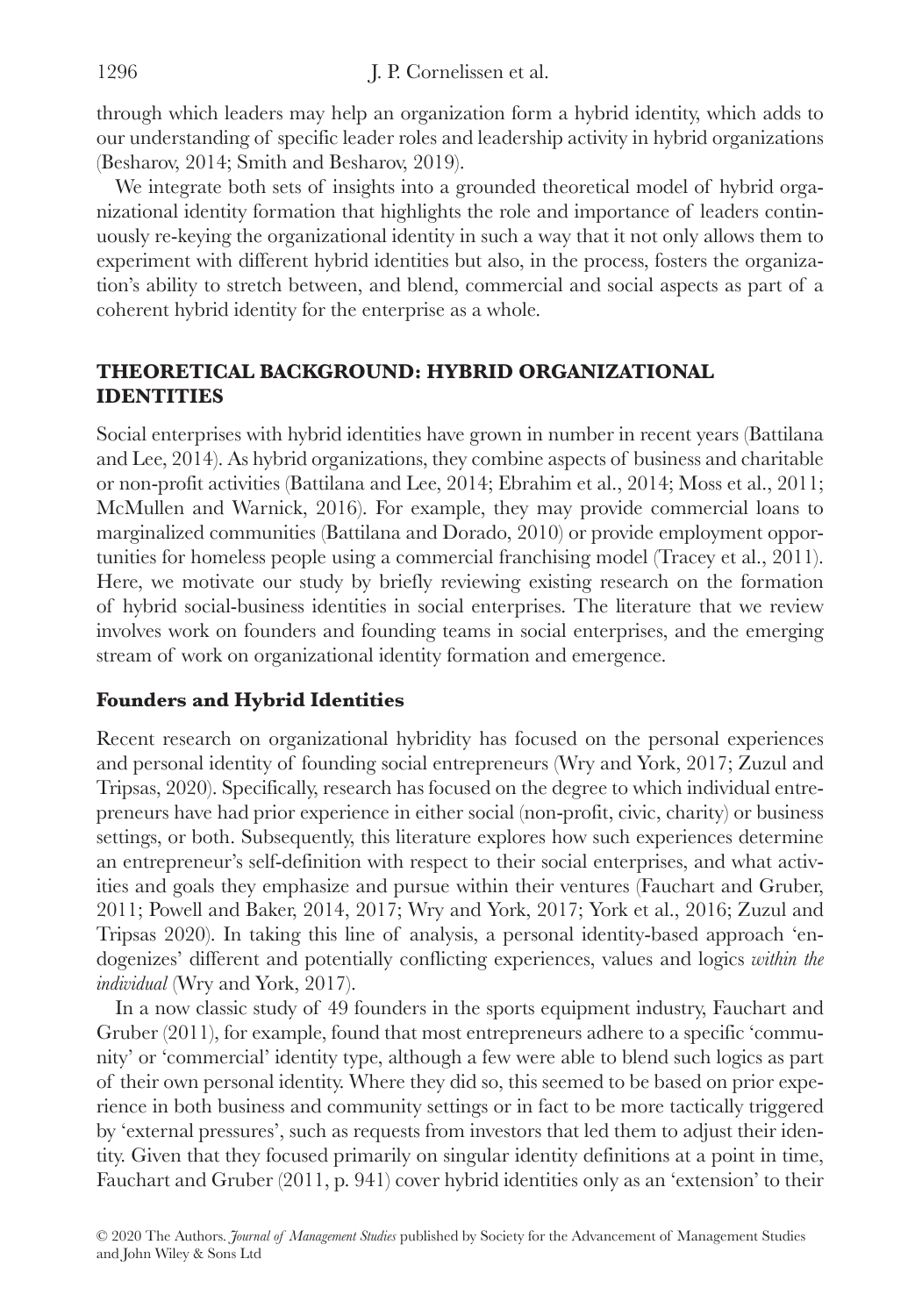analysis. However, they do note that 'our analysis indicates that founders with hybrid identities evolve in many different and – from an identity perspective – hard to-predict directions' (Fauchart and Gruber, 2011, p. 949).

The general value of this stream of work (O'Neil and Ucbasaran, 2016; Wry and York, 2017; York et al., 2016) is that it highlights different personal identity types and the associated individual processes of sensemaking that founders of a social enterprise go through as they potentially reconcile different values (Besharov, 2014). However, building on this work, it is also likely, we argue, that such sensemaking does not happen in isolation or stays necessarily fixed over time (see Fauchart and Gruber, 2011). In other words, rather than looking at the internalized identity and identity roles of a social entrepreneur in isolation or at a particular point in time (Fauchart and Gruber, 2011; Wry and York, 2017), it seems important to account for how specific events as well as social interactions with others in the organization affects the founder's identity-related sensemaking over time (as hinted at by Fauchart and Gruber, 2011).

In addition, most of this work (e.g., Wry and York, 2017) has focused on single founders, analogous to the broader entrepreneurship literature (Zuzul and Tripsas, 2020), even in instances where the venture involves a multi-founder team. As such, there has, with a few exceptions (Powell and Baker, 2017), been little research on the interactional processes 'through which an assemblage of individual founders becomes a group with a shared collective identity' (Powell and Baker, 2017, p. 2382).

In our study, we had unique access to the founders and to the leadership team of Fairphone and we were able to track how they individually and collectively made sense of their nascent social enterprise. Specifically, we were able to explore how the collective sensemaking of the founders and of the entire leadership team evolved over time; documenting the interpretive struggles and disagreements inside the team as well as their eventual collective agreement on the identity and purpose of their social enterprise.

## **The Formation of Organizational Identity**

Existing research on social entrepreneurship explicitly calls for more research that considers hybrid organizing as a process of organizational identity formation (Battilana and Dorado, 2010; Battilana and Lee, 2014; Battilana et al., 2017). At the same time, work on organizational identity in organizational theory highlights the formation of organizational identity in newly created enterprises as an important research agenda, given that most work to date has focused on identity change in established firms (Gioia et al., 2010; Gioia et al., 2013). Compared to work on identity change (Cloutier and Ravasi, 2020), research on organizational identity formation is still in its infancy (Ashforth et al., 2011; Cornelissen et al., 2016), and has focused primarily on 'particular aspects of organizational identity formation rather than the overall processes through which it occurs' (Gioia et al., 2013b, p. 155).

In addition, the few existing qualitative studies on the formation of hybrid identities in social enterprises (Battilana and Dorado, 2010; Battilana et al., 2015; Smith and Besharov, 2019) suggest that as a result of internal and external pressures, the hybrid identities of social enterprises may break down before the enterprise reaches a sustainable level of development and growth. For example, in their study of commercial microfinance in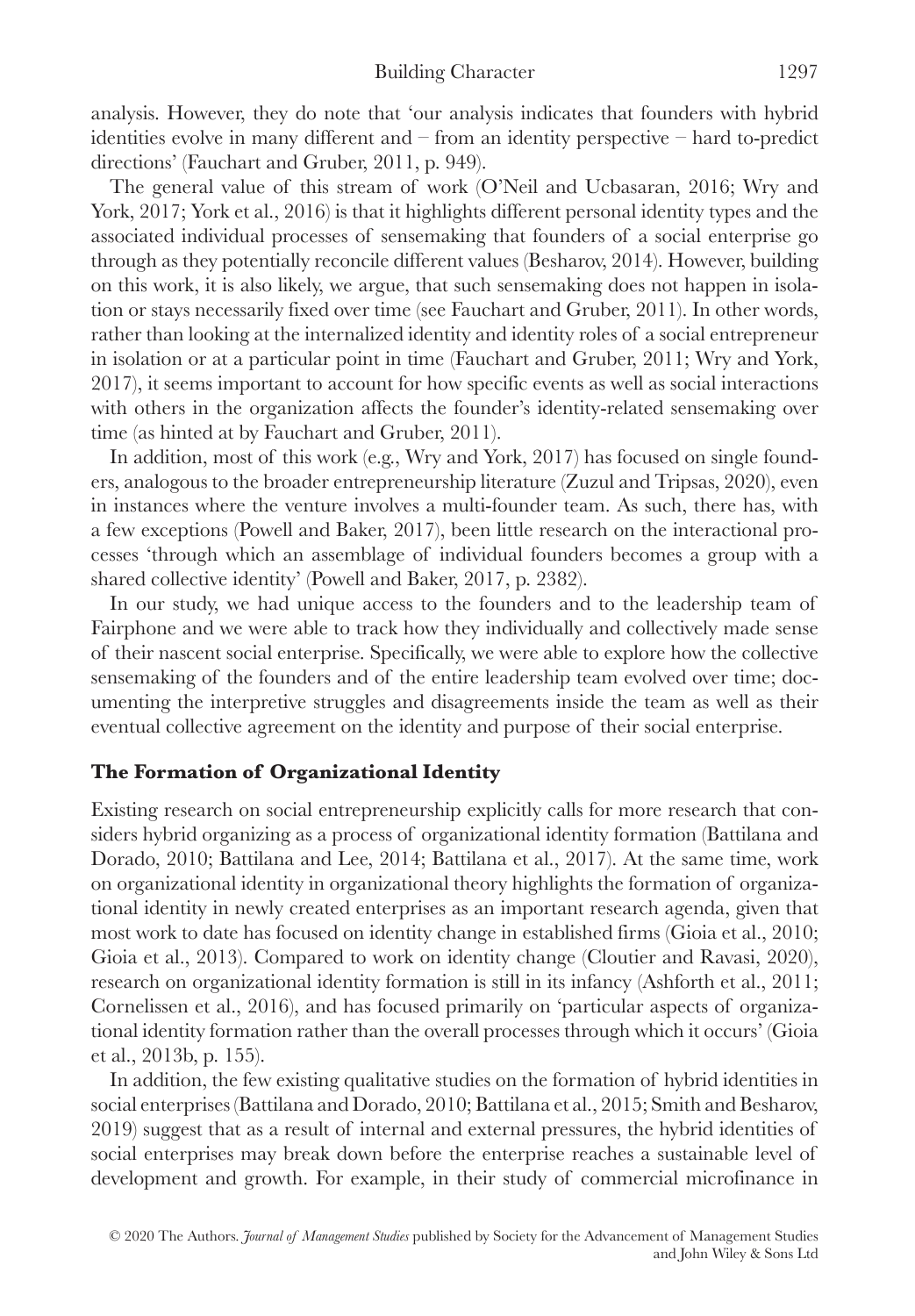Bolivia, Battilana and Dorado (2010) observed that the hybrid organizational identity broke down because employees were more strongly wedded to one of the two constituent identities of commercial microfinance than the hybrid organizational identity as a whole (see Besharov, 2014). In other instances (Smith and Besharov, 2019), social entrepreneurs are able to actively manage such tensions, grow their ventures, and successfully ensure that employees, investors and customers value both sides to a 'dual' organizational identity instead of forming partial and segmented forms of identification. In their 10 year study of Digital Divide Data (DDD), Smith and Besharov (2019) observed the founders and leaders of the enterprise constantly recalibrating and reinterpreting their identity in response to strategic and operational tensions that emerged as the venture developed. They also record how initial investments in partnerships and organizational structures reflecting DDD's dual mission ensured that 'guardrails' were in place to avoid mission drift when the organization experimented with new practices.

Based on these studies, there is a need for research that elaborates the 'deep processes' of organizational identity formation (Gioia et al., 2013, p. 182) in the context of a hybrid identity (Battilana and Lee, 2014; Battilana et al., 2017; Battilana et al., 2015). Building on the foundational work of Gioia et al. (2010; 2013), our study documents the identity formation process in a hybrid social enterprise. In doing so, we address the dearth of research on hybrid identity emergence in an 'institutionally complex setting' (Gioia et al., 2013, p. 183). As Pratt (2016) argues, there has been very little research to date on the processes and contents of hybrid identity development.

#### **Hybrid Identity Emergence as a Process of Character Development**

Building on these two streams of literature (founder identity, organizational identity formation), we identify a distinct need for more research that focuses on the ways in which founders, leaders and members of a nascent social enterprise come to collectively define a hybrid identity for themselves. In nascent social enterprises, unlike established organizations, an organization's identity – members' notions of 'who we are' (Gioia et al., 2013) and 'what we do' (Ravasi and Phillips, 2011) – first needs to be formed and before a fully settled hybrid identity emerges. Members of such organizations are likely to work through alternative definitions before they agree on a collectively shared definition of their organization's identity (see Gioia et al., 2013). This is the case as complex hybrid identities are much harder to define (Battilana and Lee, 2014; Battilana et al., 2017; Besharov, 2014) and as the evolving nature of the venture – from launch to growth – may direct the attention of founders, leaders and other members of the social enterprise to ongoing organizational and business challenges away from its hybrid ideal (Santos et al., 2015; Smith and Besharov, 2019). Hence, in this context, the establishment of a hybrid organizational identity involves an active, ongoing process of sensemaking about the hybrid 'character' of the organization (see Selznick, 2008) until the point that agreement is reached on a common hybrid identity and where we can say that a new hybrid organizational identity has emerged.

Taking this perspective as a starting point, and extending the founders literature (Powell and Baker, 2017), we, first of all, assume that founders and leaders of hybrid organizations have a particular role to play in such a process of organizational identity formation.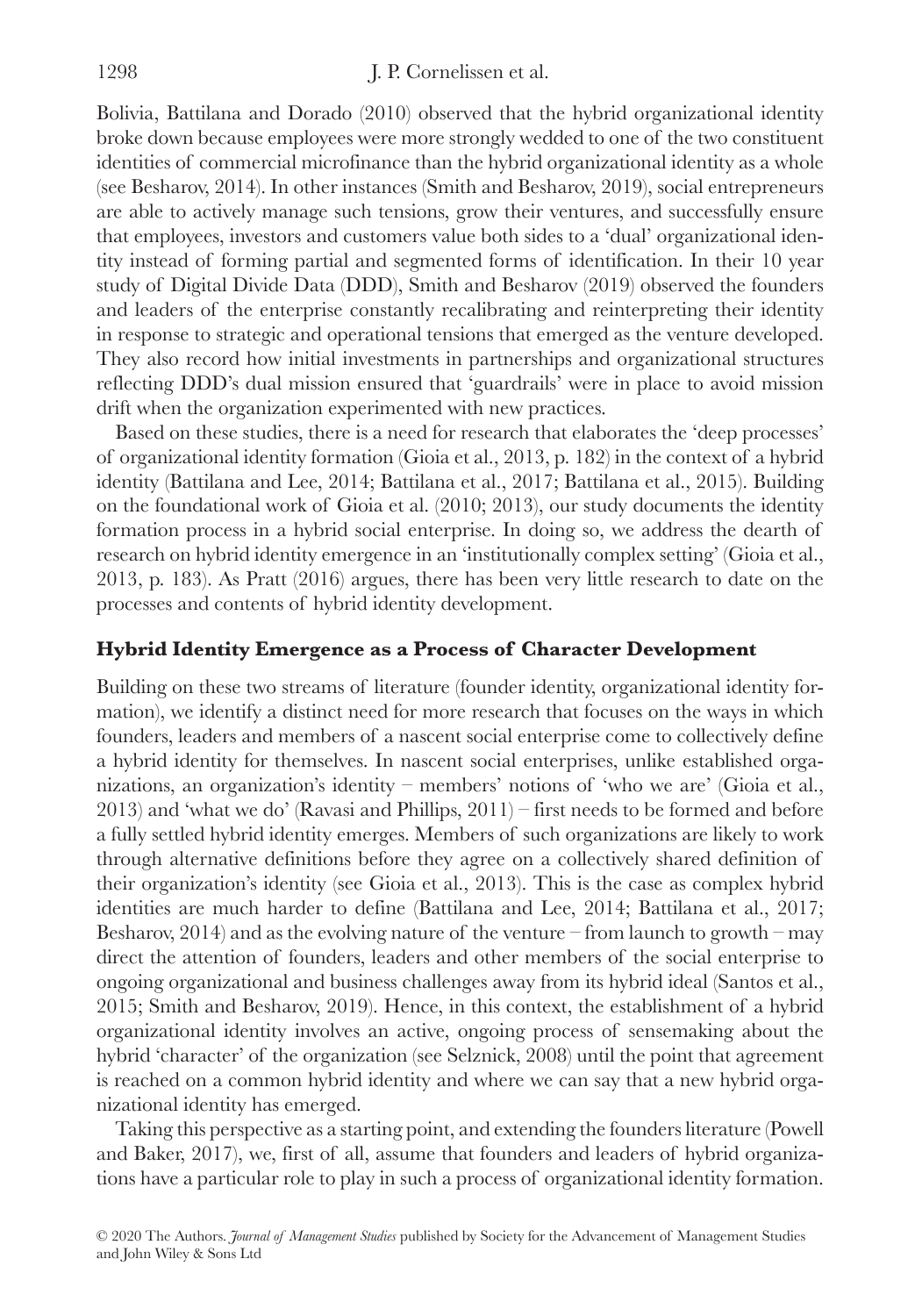They may not only for themselves recalibrate what the venture stands for, but they may also actively seek to instil through their words and actions a particular hybrid identity in the organization and do so in ways that they believe help the organization achieve a dual mission of making a social impact in commercially viable ways. At the same time, and extending the literature on organizational identity emergence, the formation of a hybrid identity may however be far from a simple, linear process of leaders laying down a set of labels describing the organization's identity (Gioia et al., 2013). Rather, it may involve more complex collective sensemaking processes across leaders and members that involve both 'sayings' and 'doings' through which an organizational identity is construed and through which over time a collectively shared organizational identity potentially emerges and takes root within an organization (see Kreiner et al., 2015).

## **METHODS**

The study we report in this paper is based on data that has been gathered in two separate inductive, qualitative research projects on the Amsterdam-based social enterprise Fairphone. As we explain below, we gathered rich longitudinal data through both projects over a three-year period covering the launch of the enterprise, its subsequent commercialization and an early stage of growth. In this way, we were able to examine up to a natural endpoint (Langley et al., 2013) how the hybrid identity of the enterprise emerged and how the leaders of the social enterprise redefined the nature of the enterprise over time and managed to shape the collectively held hybrid identity of the workforce as a whole.

## **Research Context: Fairphone**

Fairphone had been the central creative concept behind an NGO-based awareness campaign between 2009 and 2012 about 'conflict minerals' in consumer electronic devices, such as smartphones (Akemu et al., 2016; Kim and Davis, 2016). Largely due to a lack of legal enforcement and the complexity of modern-day supply chains (Kim and Davis, 2016), consumer electronics firms source minerals that have been mined in conflict areas such as the Democratic Republic of Congo (DRC) where militia force children to work in dangerous mines. In September 2009, Niza, an Amsterdam-based non-governmental organization (NGO), commissioned two friends – a public relations (PR) expert and product designer – to develop an awareness campaign. The friends invited the Dutch public to collectively design a hypothetical 'fair phone' as a way of raising awareness about conflict minerals in the consumer electronics supply chain. After the campaign ended in 2012, the two campaigners and a newly enrolled member participated in an entrepreneurship incubation program. They subsequently secured an investment of €400,000 from an angel investor. In January 2013, they launched Fairphone as a social enterprise with a mission to 'produce a seriously cool smartphone putting social values first'. At launch, the erstwhile product designer became CEO, and the other two campaigners co-founders. They in turn recruited a Communication Director, a Sustainability Director, a Communication Manager, and a Community Manager to launch the enterprise. As a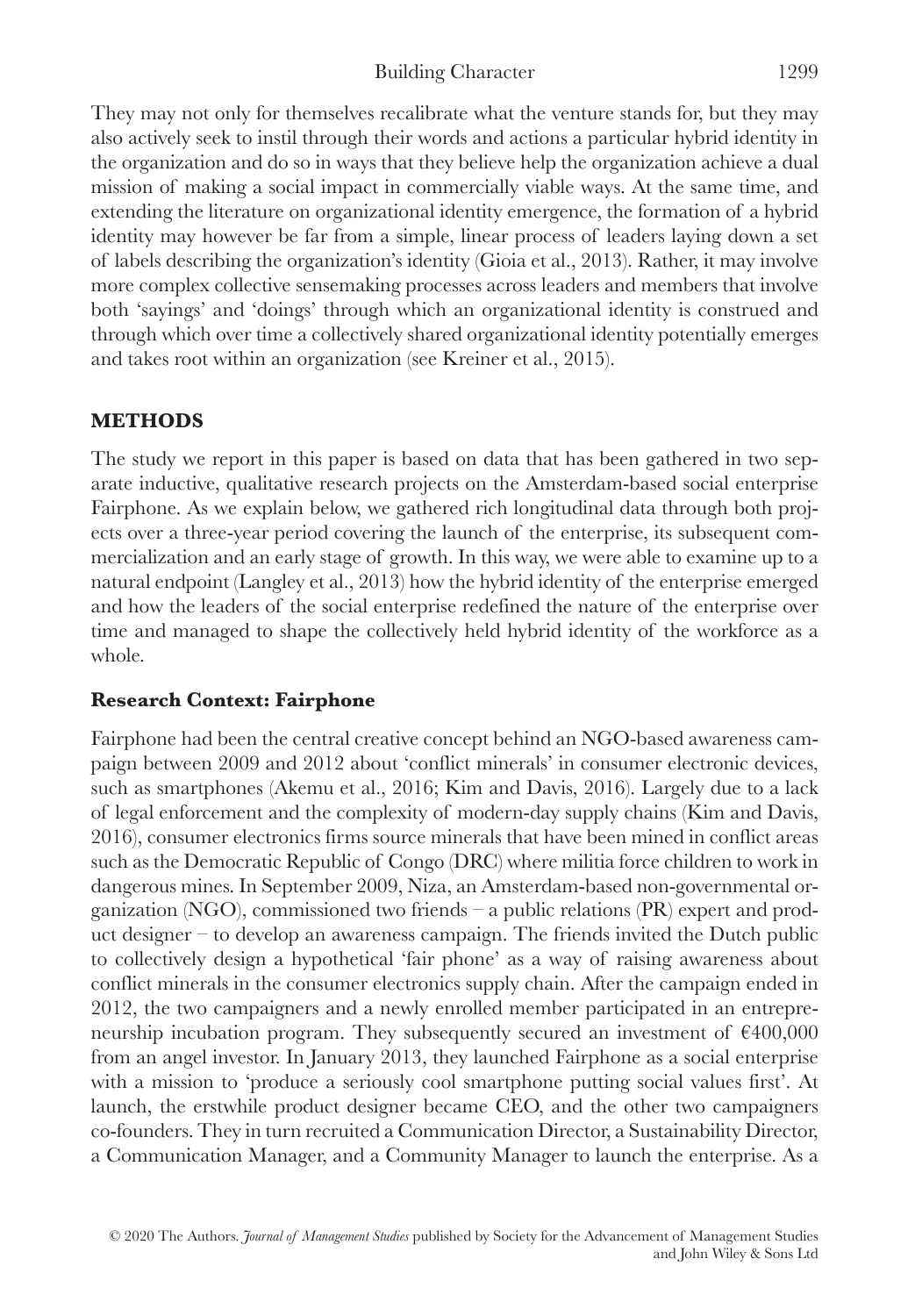social enterprise, Fairphone's first key event involved a crowdfunding campaign between May and September 2013, culminating in a pre-order of 25,000 actual phones.

## **Data Collection**

Our study, as mentioned, builds on data that were collected in two separate studies. The combined, longitudinal data set we collected over the 15-month period between October 2013 and January 2015 involves three data sources, namely semi-structured interviews, participant observation, and secondary documents. Below, we elaborate on these data sources in more detail and highlight the source of the data in one of the two studies.

*Semi-structured interviews.* In total, we conducted 79 interviews. Our informants included the 6 founding employees, members of Fairphone's leadership team (which included two founders), investors, staff, interns and former Fairphone associates. We summarize the interview data in Table I. At the start of both studies, interviews were geared towards building a coherent understanding of how Fairphone emerged, who was involved in shaping the enterprise, what Fairphone was trying to do and how the newly founded enterprise managed to carve out a space for itself in the mobile industry. Initially, thus, the interviews from both projects remained fairly general, so that interviewees were able to share with us their viewpoints and interpretations of what Fairphone was trying to achieve. For example, we asked interviewees about their background and position, how they thought about Fairphone's mission, and the personal and operational challenges that they experienced at that point in time (see Appendix 1 for our topic guide).

In the course of the investigation, however, it became clear to the researchers in both projects that most of the internal discussions and challenges revolved around Fairphone's identity formation. In particular, in the first two periods of Fairphone's existence (see Table II) key questions and tensions surfaced about Fairphone's hybrid identity, the relationship between its organizational identity and the product Fairphone was delivering, and, in a broader sense, Fairphone's social mission. These key questions were particularly salient within the founding and leadership teams (Ashforth and Reingen, 2014; Battilana and Dorado, 2010; Besharov, 2014).

Heeding this emergent insight, both projects started to adapt their interviews to better investigate challenges and tensions around Fairphone's hybrid identity formation. In both studies, this meant that besides interviewing staff across the organization, we also conducted multiple interviews with the founders and leadership team over time to capture their changing views of the organization's hybrid identity. The topic guides for these interviews also reflected this changed focus (see Appendix 2 for our adapted topic guide).

To increase the trustworthiness of the interview data, we let interviewees speak freely and asked them to describe specific events and how these unfolded over time. The interviews lasted around one hour on average. All but two interviews, for which we took detailed notes, were recorded and transcribed.

*Participant observation.* Given the particular nature of participant observation, we outline our data here as corresponding to the two projects. Between October 2013 and January 2015, one of the authors visited Fairphone's office 1–3 times per week (for a total of 130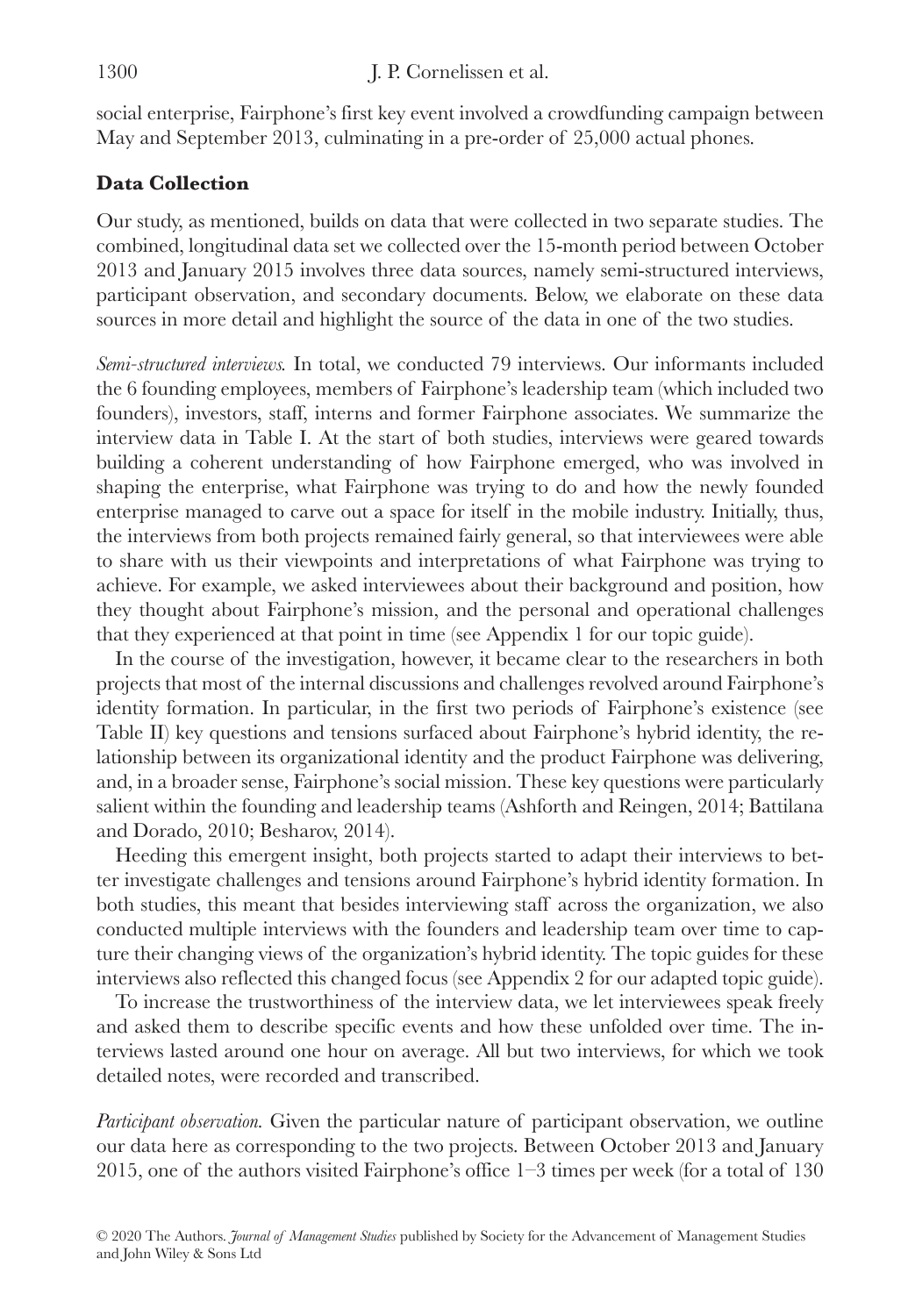field visits). During his field visits, he observed interactions among Fairphone staff in formal settings, such as weekly company and team meetings, and informal conversations during lunch breaks, weekly social events and annual Christmas dinners. He also participated in three offsite strategy meetings with Fairphone's leadership team. At those meetings he took minutes and acted as a neutral observer to the strategy discussions that took place. In the period February – December 2014, two other authors also visited the Fairphone office. Their observations encompassed 6 full days and include four oneon-one debrief sessions and two leadership team review sessions. All three authors kept detailed field notes (including audio recordings, pictures and/or memos) throughout the duration of the fieldwork. Table I offers details on the various events and meetings that were observed during our study.

*Secondary data: company documents and external communication.* Secondary data are an important third data source included in our study. The secondary data we drew on provided us with important additional insights into the hybrid identity formation processes within Fairphone. Crucially, the secondary data also enabled us to triangulate our findings and ensure the integrity of our analysis. Our secondary data may be divided roughly into two sub-sets; namely, internal company documents on the one hand, and external communication and newspaper articles on the other. Company documents, of which we collected 18 in total, included grant applications, financial reports, consumer reports, videos and strategic plans. These were primarily collected in the ethnographic study. In turn, external communication data included all texts that Fairphone had issued on its Facebook and Twitter accounts (292 Facebook posts and 1,021 tweets in total), which amounted to 132 pages of word-based text. We also retrieved 89 Dutch newspaper articles covering Fairphone from the LexisNexis database over the period January 2013 – April 2015. The external communication and newspaper data were collected in the case study. Table I provides a detailed overview of our data sources.

## **Analytic Approach: Merging Two Studies**

Whilst our study of Fairphone began as two separate research projects they eventually converged into a common investigation (see Ravasi and Schultz, 2006). One of the authors had started an ethnographic study of Fairphone in October 2013, with the initial purpose of exploring the question of 'how does a new venture develop the capability to produce a complex product?'. As part of his ethnography, he observed meetings, participated in social events, interviewed employees and collected secondary data. At the same time, one of the other authors connected with Fairphone in February 2014 to discuss Fairphone's development from a communication perspective. In this parallel project, he and a third member of the author team started to investigate Fairphone from the perspective of category emergence (see Waldron et al., 2016), with an interest in exploring whether the qualification of 'fair' would eventually evolve into a separate market category in this industry. As part of this second study, the authors conducted interviews, attended meetings and collected archival documents. In addition, given their expert knowledge on communication, they developed a survey to chart Fairphone's buyers, online followers and supporters and they conducted a content analysis of public communication about the enterprise.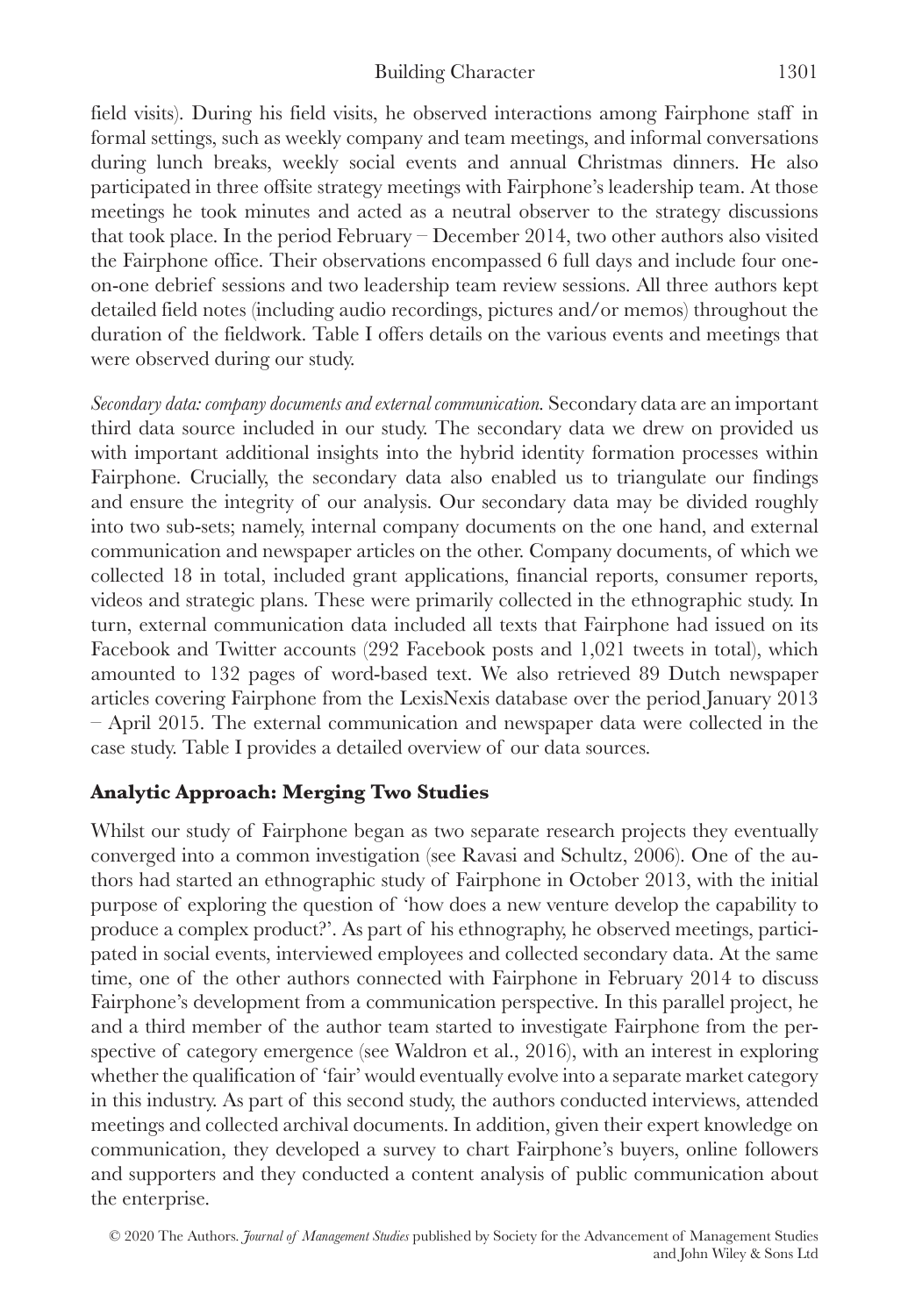## 1302 J. P. Cornelissen et al.

Table I. Summary of data

|                                                            | Phase 1 | Phase 2 | Phase 3  | <b>Total</b>   |
|------------------------------------------------------------|---------|---------|----------|----------------|
| <b>Interviews</b>                                          |         |         |          | 79 interviews  |
| Leadership Team                                            |         |         |          |                |
| <b>CEO</b>                                                 |         |         |          | 8              |
| Communications Director                                    |         |         |          | 7              |
| <b>Sustainability Director</b>                             |         |         |          | 1              |
| Chief Technology Officer                                   |         |         |          | 4              |
| Staff                                                      |         |         |          |                |
| Co-Founder/Product Strategist                              |         |         | ✓        | 5              |
| Logistics Manager                                          |         |         |          | 1              |
| Social Responsibility Managers (3)                         |         |         |          | 9              |
| Customer Service staff (8)                                 |         |         |          | 11             |
| Community Manager                                          |         |         |          | $\overline{4}$ |
| Other staff members (5)                                    |         |         |          | 8              |
| Interns $(8)$                                              |         |         |          | 9              |
| Fairphone Associates                                       |         |         |          |                |
| Co-Founder/Non-Executive Director                          |         |         |          | 1              |
| Ex-Marketing/Communications Manager                        |         |         |          | 1              |
| Ex-Program Manager                                         |         |         |          | $\overline{2}$ |
| Ex-Campaign Team Members, NGO (2)                          |         |         |          | $\overline{2}$ |
| Program Manager, NGO                                       |         |         |          | 1              |
| Program Advisors, NGO (2)                                  |         |         |          | $\overline{2}$ |
| Majority Investor, Fairphone                               |         |         |          | $\overline{2}$ |
| Minority Investor, Fairphone                               |         |         |          | 1              |
| <b>Observations (field visits)</b>                         |         |         | 130 days |                |
| Company-wide meetings (Fairphone office)                   |         |         | ✓        | 39             |
| Company-wide 'Culture day' (outside Fairphone<br>office)   |         |         |          | 1              |
| Leadership/operational meetings (Fairphone<br>office)      |         |         |          | 7              |
| Leadership/strategy meetings (outside Fairphone<br>office) |         |         |          | 3              |
| Team meetings (Fairphone office)                           |         |         |          | 35             |
| Review sessions leadership team                            |         |         |          | 2              |
| One-on-one debrief sessions                                |         |         | ✓        | $\overline{4}$ |
| <b>Archival documents</b>                                  |         |         |          | 239 documents  |
| Fairphone-generated videos                                 |         |         |          | $\,6\,$        |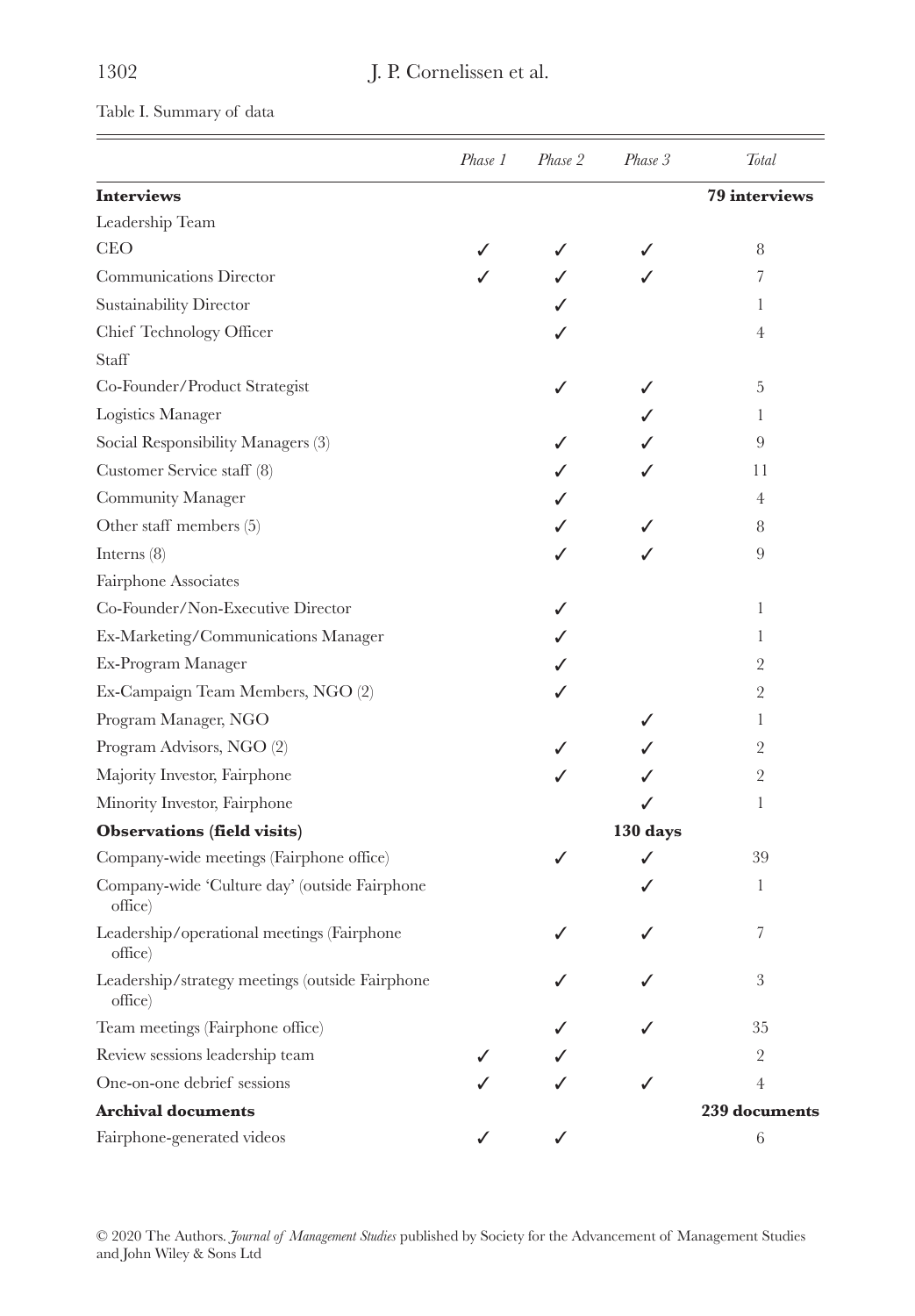|                                       | Phase 1 | Phase 2 | Phase 3 | Total |
|---------------------------------------|---------|---------|---------|-------|
| Grant Proposal and Evaluation Reports |         |         |         | 3     |
| Operational internal reports          |         |         |         | 5     |
| Impact Map and Guide                  |         |         |         | 3     |
| <b>Strategic Plans</b>                |         |         |         |       |
| Media coverage (89 documents)         |         |         |         | 89    |
| Facebook posts and tweets (132 pages) |         |         |         | 132   |

Table I. *Continued*

In April 2014, during the presentation of the survey results, the different researchers met for the first time in Fairphone's office and discussed their research projects. Although they were now aware of each other's involvement in Fairphone, at this stage the two research teams continued their investigations separately. In both projects, however, it became increasingly clear that the initial guiding questions no longer captured the development of the new social enterprise. Rather, Fairphone's members seemed to be struggling with the formation of the organization's hybrid identity and questions surfaced about the position of the leadership in this process. As a result, while still separate, both projects started to revolve around similar questions and ultimately developed an overlapping research focus.

When the researchers reconnected in 2015, the authors realized that their projects had both evolved along similar lines; zooming in on questions about Fairphone's hybrid identity and on the role that leaders played in guiding that hybrid identity formation process. Both projects had also employed a similar inductive theory building approach (Murphy et al., 2017). Subsequently, and akin to research collaborations described elsewhere (Bechky and Okhuysen, 2011; Ravasi and Schultz, 2006), the authors began exchanging ideas on the case. After several rounds of discussion, we finally chose as an author group to merge the two data sets.

Following the merger of the two databases, we decided to treat all data as equally important so as to ensure a balanced reading between internal and external accounts of Fairphone's identity. This made particular sense as we realized that the two projects enabled us to both corroborate our separate findings and interpretations, and to cover complementary dimensions of the case, thereby enhancing our overall understanding of the case. For instance, the ethnographic data provided a detailed account of leadership team discussions about what Fairphone was about as an enterprise and where it should go in the future. The external communication data turned out to supplement these insights with a deeper understanding on how Fairphone translated these internal discussions into their online communication about itself.

Sharing all the data that we had collected between ourselves, each member of the team then familiarized her/himself with the full dataset before we jointly conducted the analysis. At this point, a fourth author with extensive experience in doing qualitative research was brought on board to help with the analysis. This four-member author team started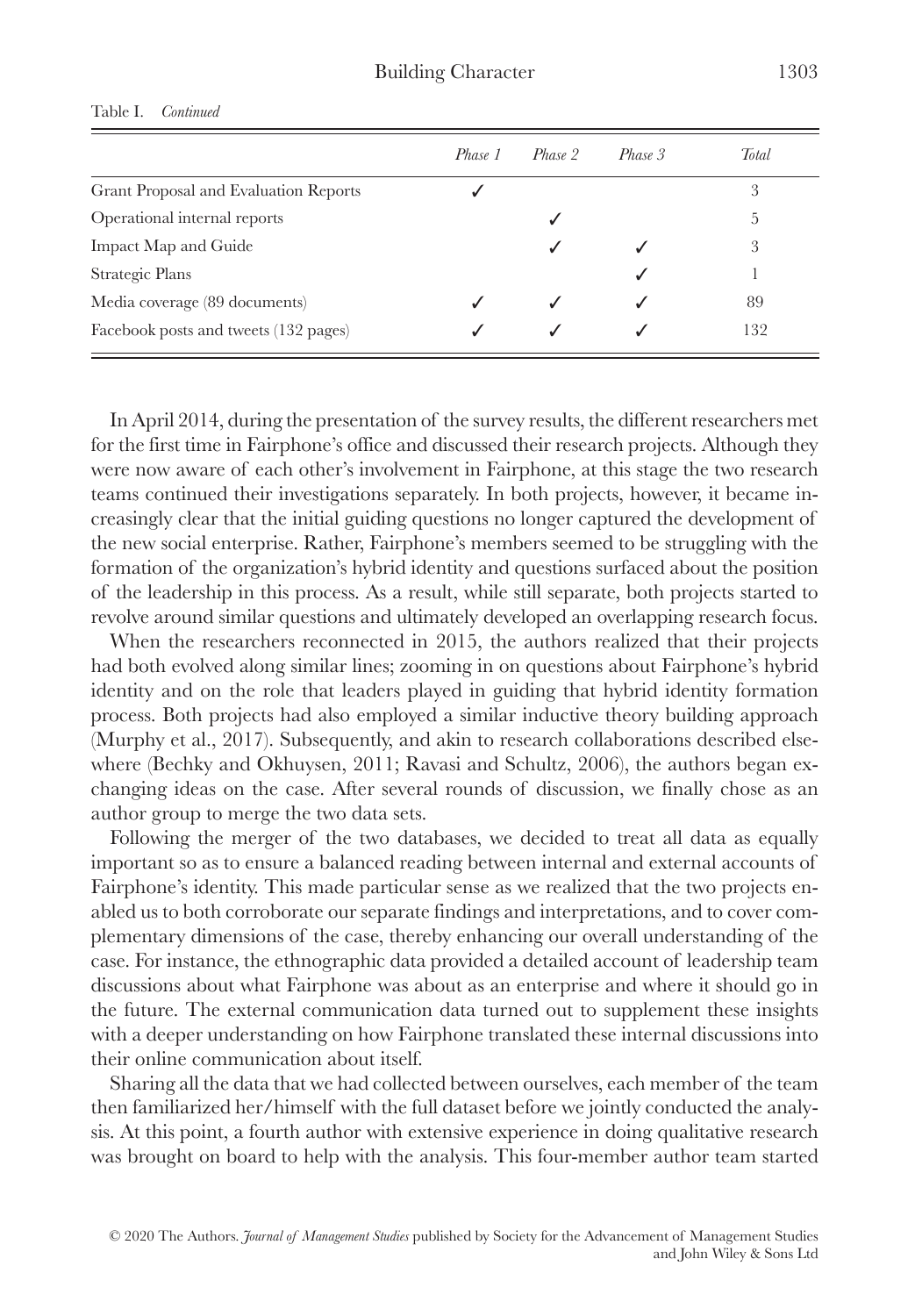|                                                                                                                                                                | Table II. The organizational identities of Fairphone                                                                                                                                      |                                                                                                                                                                                               |                                                                                                                                                                                                                                         |
|----------------------------------------------------------------------------------------------------------------------------------------------------------------|-------------------------------------------------------------------------------------------------------------------------------------------------------------------------------------------|-----------------------------------------------------------------------------------------------------------------------------------------------------------------------------------------------|-----------------------------------------------------------------------------------------------------------------------------------------------------------------------------------------------------------------------------------------|
|                                                                                                                                                                | Phase 1: Hybrid movement-led identity<br>$('social\,moment')$                                                                                                                             | Phase 2: Hybrid enterprise-led identity<br>$("part-up")$                                                                                                                                      | Phase 3: Hybrid compound identity ('Campaigning<br>enterprise')                                                                                                                                                                         |
| Definition of organiza-<br>tional identity<br>© 2020 The Authors. Journal of Management Studies published by Society for the Advancement of Management Studies | Fairphone as a social movement that<br>triggers political activism and public<br>debate on social and environmental<br>issues related to the production and<br>consumption of smartphones | Fairphone as a commercial, high tech<br>tures and markets a socially benefi-<br>cial, technologically functional and<br>enterprise that designs, manufac-<br>compatible smartphone            | the production, marketing and distribution of<br>ethical principles of progress and debate into<br>campaigning enterprise, fusing political and<br>Fairphone as an enterprise-led campaign or<br>a symbolic artifact for consumption    |
| Product                                                                                                                                                        | Fairphone as discursive storytelling<br>object                                                                                                                                            | Fairphone as a material branded<br>product                                                                                                                                                    | Fairphone as a symbol of political consumption                                                                                                                                                                                          |
| Product identity                                                                                                                                               | campaign stories leading to<br>creation and dissemina-<br>political awareness and change<br>Issue-led;<br>tion of                                                                         | analogous to competing smartphone<br>marketing of a high-tech product,<br>Product-led; manufacturing and<br>brands                                                                            | Symbol-led; creation of product-related content<br>supporting political action on environmental,<br>social and technological causes through the<br>phone                                                                                |
| Mission statement                                                                                                                                              | mobilize political support and politi-<br>Create public awareness of issues and<br>cal activism                                                                                           | and socially fair phone, leading to<br>a viable enterprise with a societal<br>Produce and market a sustainable<br>benefit                                                                     | purchase of the product becomes a conscious<br>how they consume products and take action<br>political act, leading individuals to question<br>Produce and market a product whereby the                                                  |
| Societal impact                                                                                                                                                | in instigating political action<br>smartphone market, as a key con-<br>that may lead to changes in the<br>sumption category<br>Indirect:                                                  | Direct: by selling a phone, stakeholders<br>(including consumers, suppliers and<br>generations) will benefit in a mate-<br>workers, but also imagined future<br>rial sense (e.g., less waste) | Direct and indirect: by buying a phone, consum-<br>organize with others to address consumption<br>ers become politically active and may reflect<br>and join the Fairphone movement or self-<br>patterns in other industries and markets |
| Key stakeholders                                                                                                                                               | Primary stakeholder: Politically moti-<br>vated citizens                                                                                                                                  | Primary stakeholder: Customers                                                                                                                                                                | Primary stakeholder: Consumer activists                                                                                                                                                                                                 |
|                                                                                                                                                                | tagonists), opinion leaders, NGOs,<br>corporations (as endorsers or an-<br>Secondary stakeholders: media,<br>media                                                                        | Secondary stakeholders: media, tech-<br>nology corporations and high tech<br>ventures (as competitors), opinion<br>leaders, industry analysts, media                                          | corporations and high tech ventures (as com-<br>petitors and collaborators), opinion leaders,<br>Secondary stakeholders: media, technology<br>industry analysts, NGOs, media                                                            |
| Primary period                                                                                                                                                 | (initial campaign) and<br>January-July 2013<br>$2010 - 12$                                                                                                                                | July 2013–June 2014                                                                                                                                                                           | July 2014–March 2015                                                                                                                                                                                                                    |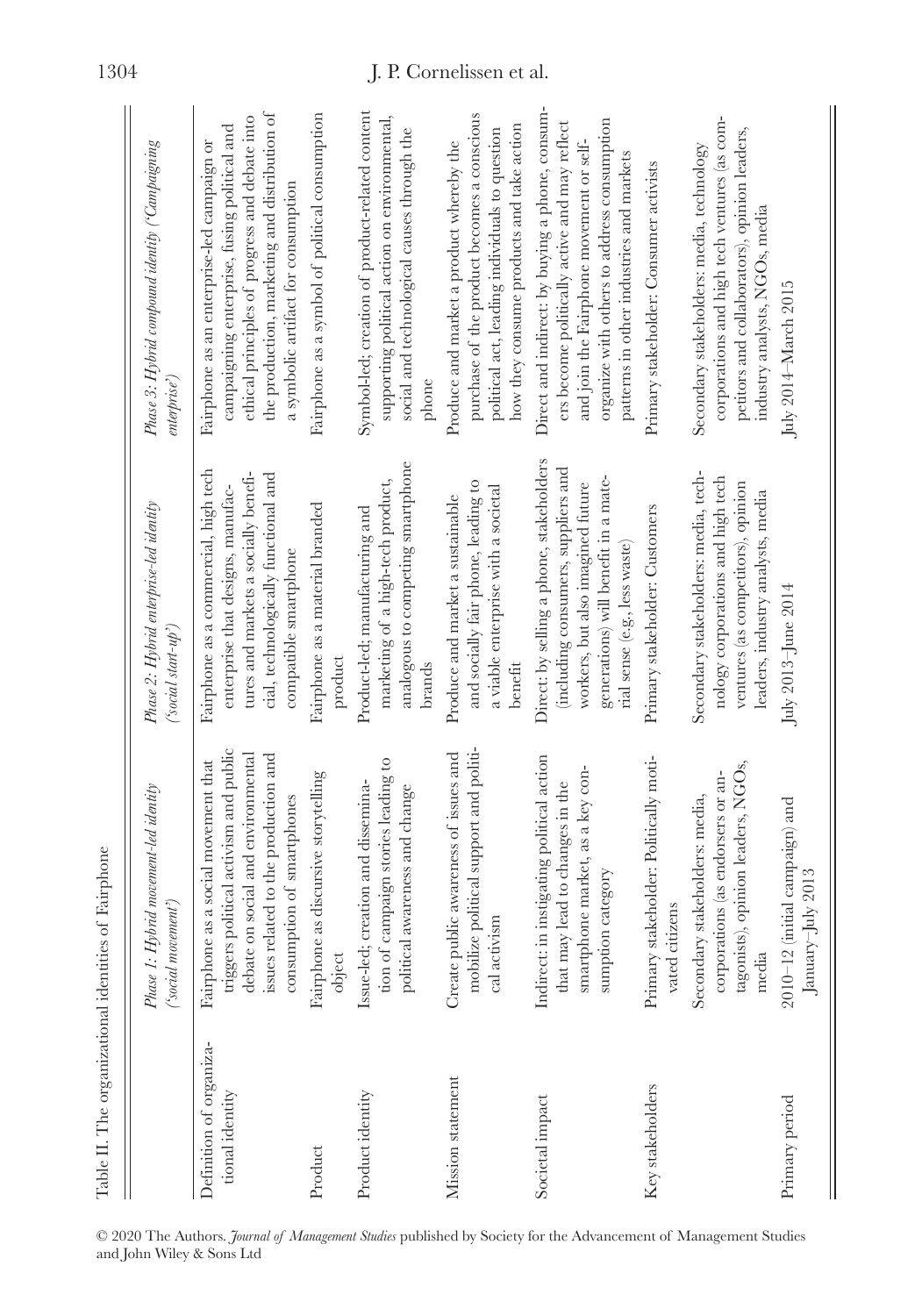to discuss their readings of the case and any differences in interpretations between them. Given the particular way in which the research team had come into existence, all members of the author team were especially careful to engage with the data and each other's interpretations reflectively and reflexively. Where needed, we revisited observations and experiences, and compared them with insights (written or narrated) from the other study, until we were positive about our collective analytical conclusions. In all, combining data on the same case and covering the same time period allowed us to compare theoretically informed observations across a more extensive set of data sources, which in the process enhances the reliability and validity of our overall findings (Murphy et al., 2017).

## **Data Analysis**

Following established guidelines for grounded theory building in management research (Gioia et al., 2013; Langley, 1999), we cycled back and forth between the data, specific analyses, and existing literature to generate novel theoretical distinctions and insights. Although we recognize that a fully inductive approach – seeing the data from a so-called 'tabula rasa' perspective (Murphy et al., 2017) – is difficult to achieve, we did not involve the literature until we were fully engaged in our data analysis. That is, contrary to more recent versions of grounded theory that advocate a quicker involvement with theoretical concepts to inform and adapt the data collection (Murphy et al., 2017), our analysis followed a more traditional, emergent route (Gioia et al., 2013). Although the data analysis was an iterative process, we delineate here the key analytical stages in sequence.

*Writing a narrative account.* Drawing on our entire dataset and following established protocols for qualitative analysis (Langley, 1999), the first step in our analysis was to develop a rich case narrative that integrated the various data sources. This exercise was essential in consolidating two projects into one, offering an integrated base for our subsequent data analysis. The narrative description included a timeline of events, a list of the main actors within Fairphone, and a sequence of decisions and actions. This narrative, which was written as a thick description of how events unfolded chronologically (Langley, 1999), sensitized us to the importance of questions of organizational identity, mission and the object of the fair smartphone in the early stages of Fairphone's development. Fairphone's founders, leaders and the company's employees appeared to be constantly reflecting on 'who they were' and 'what they did' in light of an evolving sense of Fairphone's overall purpose and mission. These observations led us to draw on literatures on organizational identity and objects in our subsequent analysis of the data.

*Temporal bracketing.* Building on our insights from the narrative, and realizing that the identity formation process occurred over different time periods, we adopted a 'temporal bracketing' technique (Langley, 1999). We initially split the observed timeline into three distinct entrepreneurial phases: 'launch', 'commercialization', and the 'early growth of the social enterprise' (see Table II). The launch phase included the formal start of the enterprise and initial discussions about the organization's identity and mission (January – July 2013). The subsequent commercialization period (July 2013 – June 2014) involved Fairphone sourcing, developing and marketing the first fair smartphone. This phase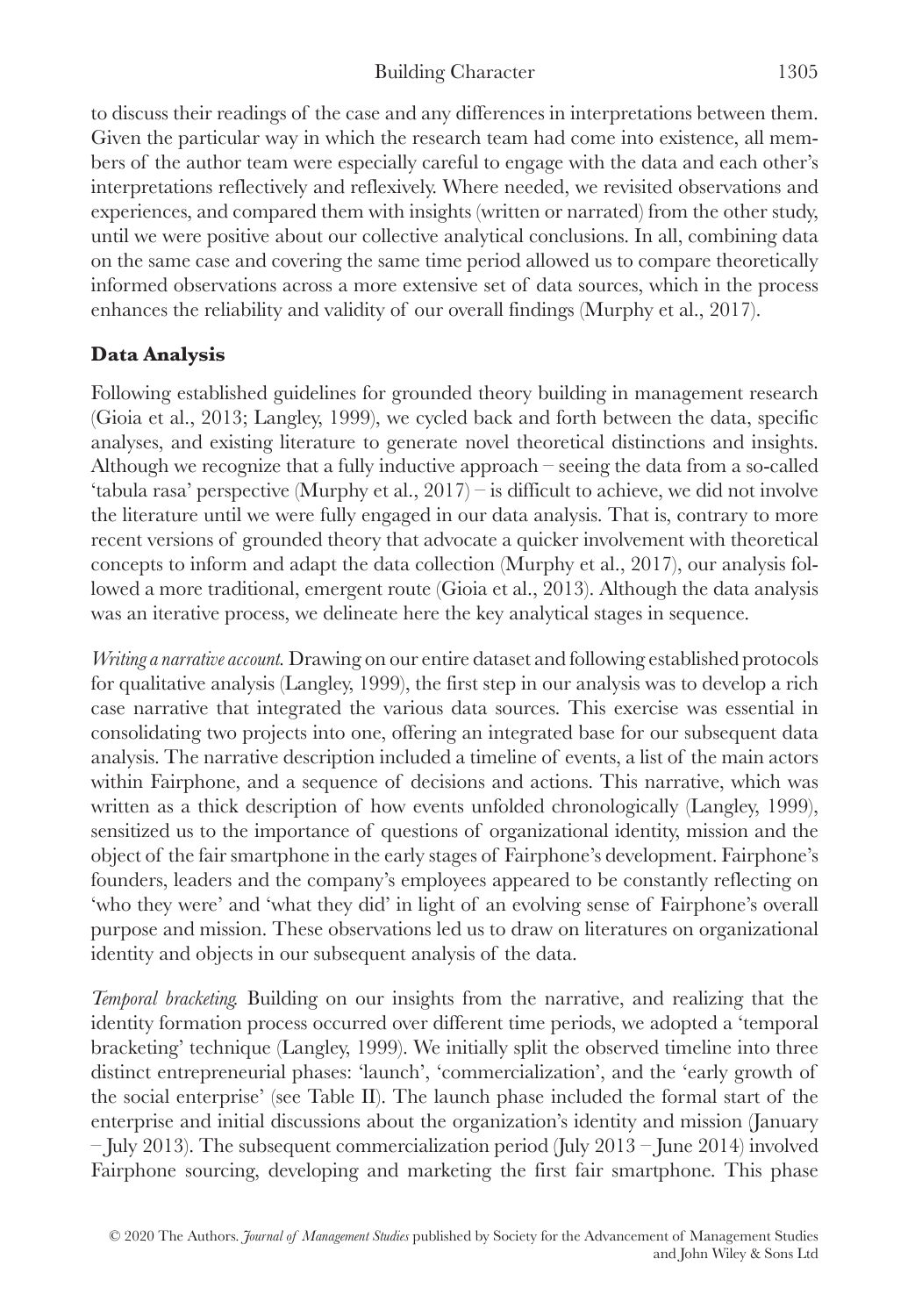coincided with a redefinition of the organization's identity and product. Finally, in the early growth stage (July 2014 – April 2015) we observed how the organization's members settled on a collective labelling of the organization's identity and had in doing so found a coherent strategy of how, consistent with a dual mission, it is aiming to make broad societal change through its customers.

Temporal bracketing was primarily based on our first-hand observations of changes in the social enterprise and on how our informants defined the organization's identity over time. We, however, checked this bracketing against the Twitter data<sup>[1]</sup> and found that Fairphone's public communication corresponded with the three periods of the organization's history and identity that we had delineated.

*Initial coding.* We subsequently coded the qualitative data (interview transcripts, field notes and archival documents) for actions and decisions related to organizational identity across the three periods. In developing the first order codes, we initially focused on 'informantcentric terms' (Gioia et al., 2013, p. 18) which captured important ways in which informants made sense of Fairphone's identity. These examples included descriptions of themselves as being 'strategically naïve' in one period or 'business savvy' in the next, and of their product as being primarily about 'storytelling' in one period and about 'product and brand building' in the next.

As an author team we initially coded separately and then brought our readings of the qualitative data together to compare our interpretations. While generally the author team agreed on the direction of the analysis towards codes that reflected the development of Fairphone's hybrid identity, at times multiple discussions were needed to come to a common understanding of the data. For example, two members of the author team had initially focused primarily on the role of founders, but collective discussions between the authors resulted in the unanimous conclusion that the focus instead should be on the formative role of leaders as well as founders in the hybrid identity formation process.

We iterated among first order codes within and across the periods and drew on relevant literature in order to move from the informant-centric first-order codes to second-order conceptual categories that reflected 'researcher-centric concepts, themes and dimensions' (Gioia et al., 2013, p. 18). In doing so, we identified common themes. Where relevant, we drew on themes and concepts from the organizational identity literature to label our conceptual categories and to identify novel themes and concepts (Murphy et al., 2017). For example, we drew in the themes of 'articulating a vision' and 'converging on a consensual identity' (Gioia et al., 2000) to describe the initial labelling of Fairphone and how after various changes to the labels and meanings across the three periods a joint definition of 'who they are' became established. We then identified distinctive themes, such as the themes that emerged around the role of the object of the smartphone as a product or idea around which activities – 'what we do' (Ravasi and Phillips, 2011) – were given shape. Following the suggestions of Murphy et al. (2017), we therefore mobilized the literature on objects (Nicolini et al., 2012; Zuzul, 2018)<sup>[2]</sup> to code and categorize how definitions and interpretations of the fair smartphone evolved against the backdrop of the growing enterprise and in line with the leaders and members' changing definitions of 'who they are'. We observed in our data how the object of the smart phone was 'configured' differently over time; it moved from being a discursive storytelling object to a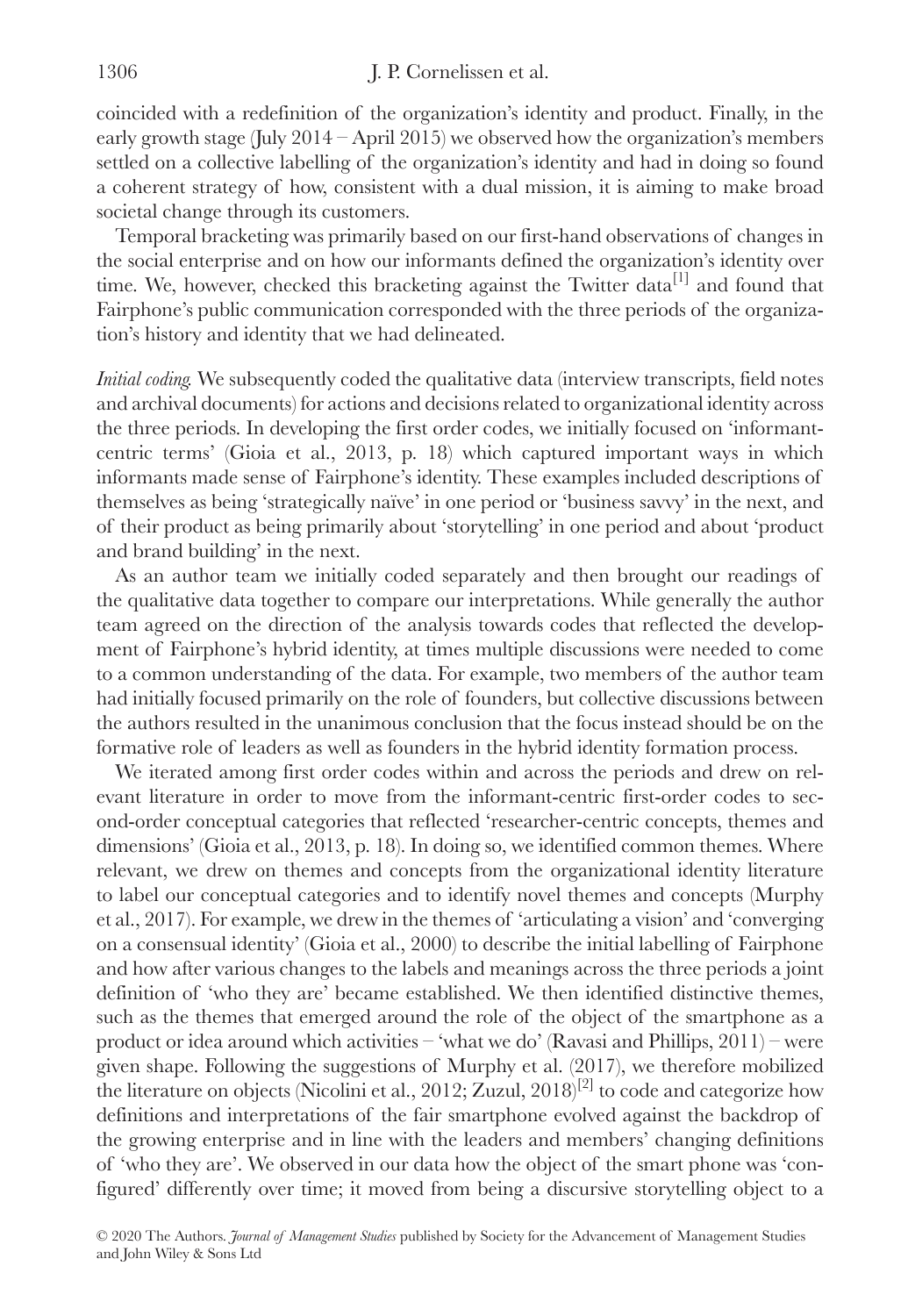physical branded product with a social purpose, and, finally, to a political object that is used as a lever for mission-driven societal change.

We discussed these and other emergent themes between us, supported by tables and data records within the author team (Miles and Huberman, 1994), and resolved any discrepancies between us through mutual agreement (Murphy et al., 2017). Thereafter, we merged these initial conceptual distinctions into more general conceptual themes – a procedure Locke (2001, pp. 47–50) labels as 'comparing' – in order to gradually move from raw, first order statements to more general conceptual themes (see also Murphy et al., 2017).

*Developing conceptual categories and an integrated model.* In this final stage of our analysis, we focused on how the conceptual themes we had identified could be linked into an integrated process model that offered a robust explanation of the case (Murphy et al., 2017). At this stage, we continued to engage both the data and the mobilized literature to understand not only how themes were related but also why. Furthermore, the temporal bracketing of the case into the three phases allowed us to track noticeable differences over time, to identify the transition points and theorize about the processual constructs that cut across the different phases. In this way, we believe we identified a set of processes that theoretically explain the formation of a hybrid organizational identity in a social enterprise. As part of our abductive process (Murphy et al., 2017), we considered various angles and explanations related to organizational identity and organizational identity formation (including theoretical views stressing the role of external images on members' identity construals (see Battilana et al., 2017)). This process led us to focus on the lens of organizational identity work (Kreiner et al., 2015) to hone in on a theorization that best explains the findings and uncovers a number of constituent processes in the formation of a hybrid organizational identity. Figure 1 shows the first-order codes, second order themes and the aggregate dimensions in the model (see Tracey and Phillips, 2016).

After we agreed on the emerging model, we conducted 'member checks' (Murphy et al., 2017) with Fairphone's leaders to assess the credibility of our findings. We presented them with draft versions of the model and of the narrative to check whether our interpretations and conclusions adequately represented their experiences and views. Their positive feedback reinforced our confidence in the credibility of our theoretical interpretations.

## **FINDINGS**

Figure 1 illustrates the structure of the data from specific, first-order statements used by informants to more general, second-order themes. Table III presents representative quotations that substantiate the second-order themes we identified. The first two aggregate dimensions, 'creating a character for the organization' and 'enacting models of social change', occurred across the three phases of the identity formation process that we identified. We consider these processes within the founder and leadership teams and subsequently across the organization as important ways through which the organizational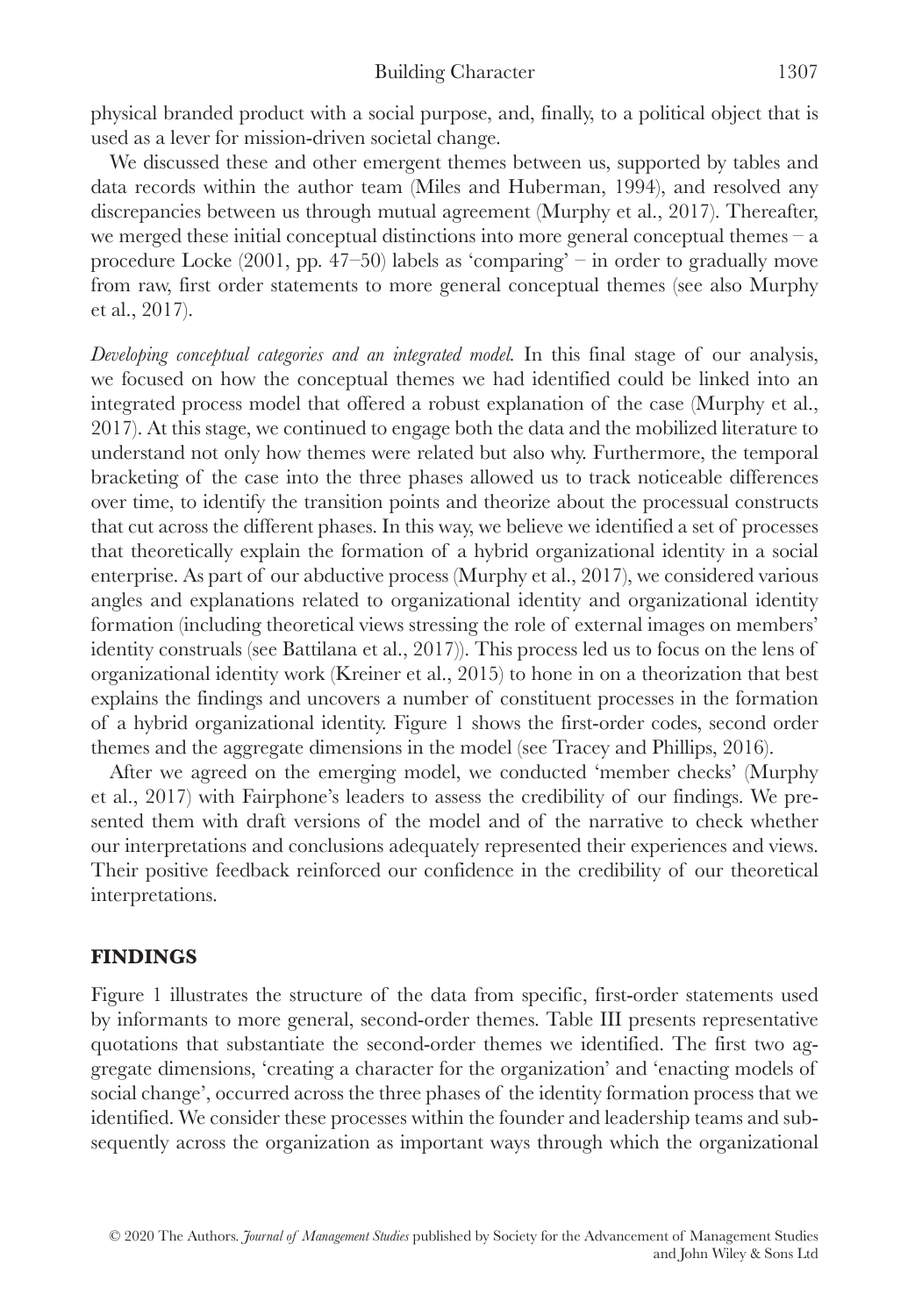

Figure 1. Data structure [Colour figure can be viewed at [wileyonlinelibrary.com](www.wileyonlinelibrary.com)]

identity is formed (Kreiner et al., 2015); that is, of the members of Fairphone collectively figuring out who they are as a hybrid organization and how they anchor this in their product and in the social impact they aimed to achieve with their stakeholders. We observed how both dimensions also combined to foster patterned and repetitive cycles of collective sensemaking around joint definitions of 'who we are' (that is, our character) and 'what we do' (that is, how we aim to make positive change).

At the same time, however, a second set of themes, 'experiencing a meaning void' and 'leader rekeying', capture how over time certain claims regarding what the organization is and could be became constricted to members of the organization, falling short of the hybrid ideals and asking the leaders to step in and reframe, or 'rekey', existing singular definitions into more hybrid alternatives. These themes ('experiencing a meaning void' and 'leader rekeying') were also recurrent and associated with two of the sequential stages of forming a hybrid identity.

We finally observed how once the leadership team successfully managed to 'rekey' the previously singular identities into a hybrid image, the whole organization started to align itself around the new hybrid identity (i.e., the theme of 'converging on a consensual identity' in Figure 1). Together, these recurrent and sequential themes led to the development of the grounded theory and to the formulation of our overall model (Figure 2), articulated after the findings narrative.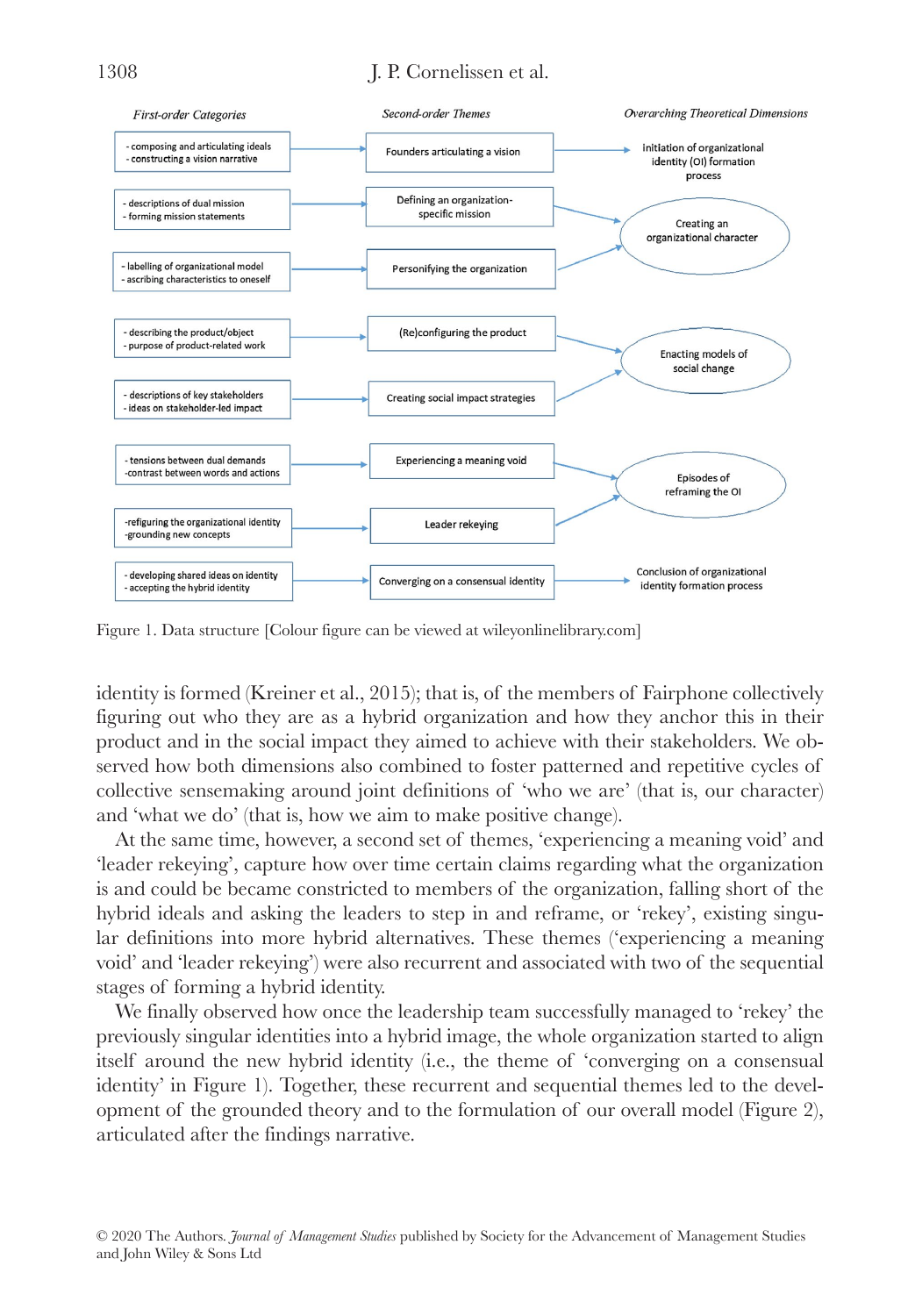| Theme                                          | Phase   | Illustrative Data (first order quotes)                                                                                                                                                                                                                                                                                                                                                                                                                                                                            |
|------------------------------------------------|---------|-------------------------------------------------------------------------------------------------------------------------------------------------------------------------------------------------------------------------------------------------------------------------------------------------------------------------------------------------------------------------------------------------------------------------------------------------------------------------------------------------------------------|
| Founders articulating a<br>vision              | Phase 1 | 'Fairphone is a way to deconstruct the capitalist system<br>on the loose, to start a discussion'. (CEO, interview Vrij<br>Nederland)                                                                                                                                                                                                                                                                                                                                                                              |
|                                                |         | 'A mobile phone is part of a complex economic and political<br>system; which we naively try to address and deconstruct.<br>As consumers we have become alienated from the products<br>that we use. With the phone we want to tell that story'.<br>(CEO, interview Volkskrant)                                                                                                                                                                                                                                     |
| Defining an organiza-<br>tion-specific mission | Phase 1 | 'What we're trying to do is create a smartphone that uses the<br>best practices of today to spark a change in the industry.<br>And by industry we don't only mean the manufactur-<br>ers or the brands but also the consumers as well; to be<br>more responsible and more critical about their stuff,<br>to create a connection with their products not just the<br>brands. And provide visibility to the issues $-$ good or<br>bad – that go around the phone ecosystem'. (Marketing/<br>Communications Manager) |
|                                                |         | 'We can't put a figure on how "fair" Fairphone is, but it will<br>evolve. I'm not in this to make phones. I'm here to chal-<br>lenge the systems behind the product'. (CEO)                                                                                                                                                                                                                                                                                                                                       |
|                                                | Phase 2 | "you still need to be making a very good product. And you<br>shouldn't say that you would rather not make them. It is<br>your core focus; it is your core mission right now'. (CTO)                                                                                                                                                                                                                                                                                                                               |
|                                                |         | We need to sell phones not just to get implicated in the value<br>chain and the supply chain. It's also because you need to<br>run a business and make money. To be sustainable, you<br>need to have a sustainable business, which is products. You<br>need to make money'. (CTO)                                                                                                                                                                                                                                 |
|                                                |         | 'People don't realize that. We're extremely late. We're going<br>to end up a long time without a product on the market and<br>no cash coming in. Cash is kingNo cash, no projects, no<br>Ghana recycling stuff, no workers' welfare fund stuff, no<br>nothing'. (CTO)                                                                                                                                                                                                                                             |
|                                                | Phase 3 | 'If you really become a company of 200,000 [phones],<br>which means that in terms of turnover and the number<br>of people, that you really exist in the world then you have<br>something to say when you talk about social impact'.<br>(Majority investor)                                                                                                                                                                                                                                                        |
|                                                |         | we want to go through customers [in order to change the<br>system]. We don't want to be a brand certification organi-<br>zation. So it helped us to define our target groups and to<br>formulate the kinds of response we wanted'. (CEO)                                                                                                                                                                                                                                                                          |
|                                                |         | 'Because in the endthe focus is not to sell but it is kind of<br>to create broad-based awareness about we are making a<br>phone and while you are here, look at all the other things<br>we are doing as a business'. (Communication director)                                                                                                                                                                                                                                                                     |

Table III. Additional supporting data for second-order themes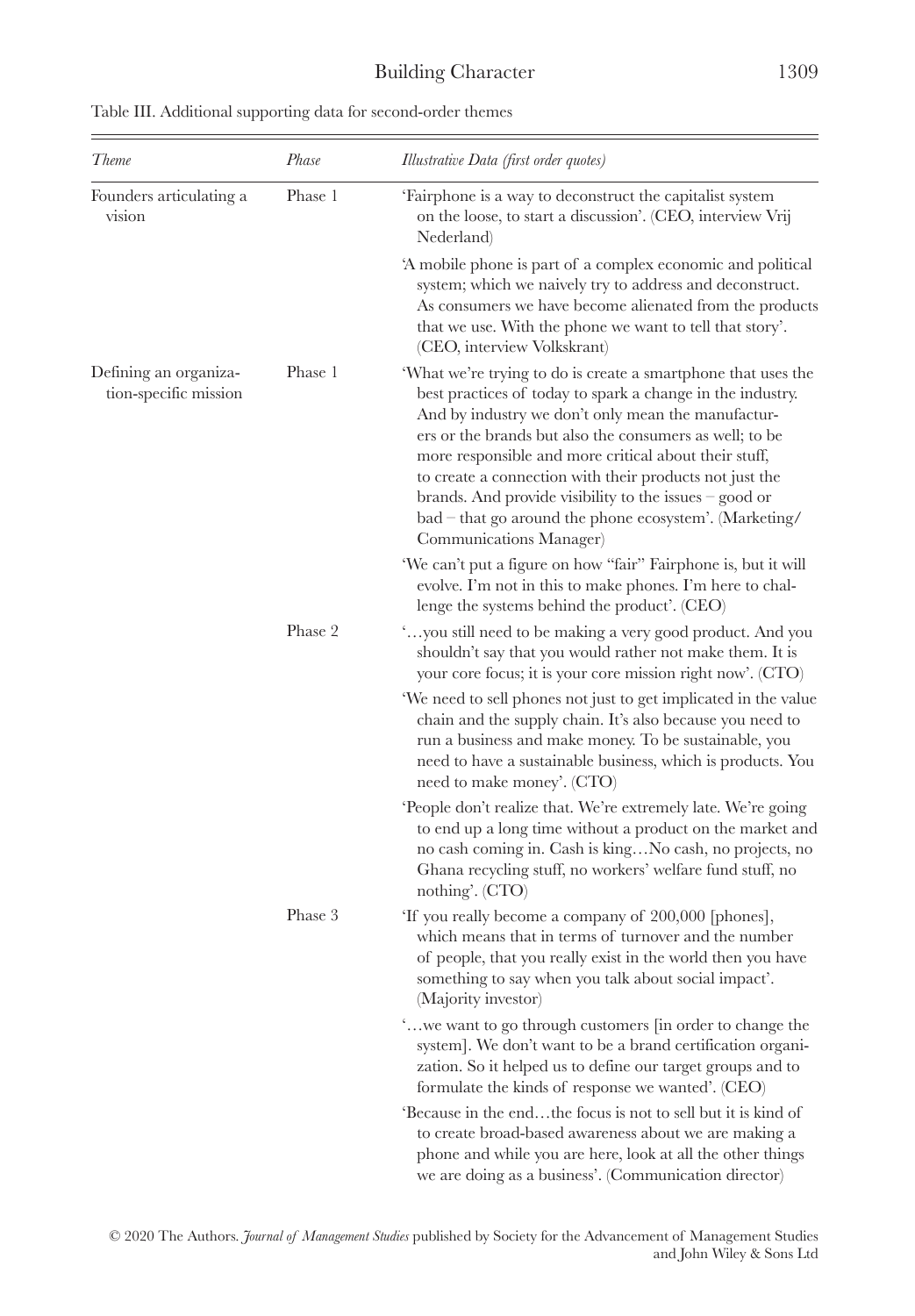## 1310 J. P. Cornelissen et al.

| Theme                            | Phase   | Illustrative Data (first order quotes)                                                                                                                                                                                                                                                                                                                                                                                                                                                      |
|----------------------------------|---------|---------------------------------------------------------------------------------------------------------------------------------------------------------------------------------------------------------------------------------------------------------------------------------------------------------------------------------------------------------------------------------------------------------------------------------------------------------------------------------------------|
| Personifying the<br>organization | Phase 1 | 'Because you're working on something tangible $-$ a phone or<br>a part of a phone - so they could smell, so to say, the com-<br>munication value here in the Netherlands. You know, if<br>that would be successful, you have something really in your<br>hands that tells  It's just this great story. And NGOs in<br>general need great stories'. (Program Advisor, NGO)                                                                                                                   |
|                                  |         | It was still a campaign. We did not have a phone, [but] we<br>wanted to make a phoneSo it started as a campaign<br>within the commercial enterprise'. (Communication<br>director)                                                                                                                                                                                                                                                                                                           |
|                                  | Phase 2 | 'But we changed who we are  it [being an industry insider]<br>is more effective and then we can talk with them [the con-<br>sumer electronics industry]. [I said, to the CEO] don't use<br>them as being our enemy - which was a change because in<br>the beginning their thought was, "[Down with] capitalist<br>Apple!" And now we said, "that's not the point. If we have<br>our own [market] position, we will be accepted by them as<br>a sort of indirect game"". (Majority investor) |
|                                  |         | 'We consciously decided that if we became a label [certifica-<br>tion company], then we would be looking at the sector<br>from the outside in; we would be looking at where it could<br>be better and telling what could be improved. But we<br>would lose sight of the fact that if we enter the sector and<br>become a telephone company, then you can change the<br>sector from the inside'. (CEO)                                                                                       |
|                                  | Phase 3 | 'Well, if you look at it, it [Fairphone] is neither pure business<br>nor pure NGO  It is a complete mix of both, which<br>makes it very difficult on both sides actually. Because on<br>the business side, you have to think about the other side<br>and on the other side you have to think about the business<br>side $\dots$ $\therefore$ (CTO)                                                                                                                                          |
|                                  |         | I like to think that I am in the middle; because I think both<br>are very important. To me it's clear what the starting point<br>was. It's clear that to get to that vision the tool that we have<br>chosen is to actually produce a phone. So I see everything<br>in the same framework. About who we are, you know'.<br>(Co-Founder/Product Strategist)                                                                                                                                   |
| Configuring the product          | Phase 1 | 'We are not selling a Fair phone, we are selling a fair supply<br>chain. A fair supply chain is something that needs to be<br>continually looked after and improved and monitored and<br>you can't do that without always communicating your<br>steps'. (Community Manager)                                                                                                                                                                                                                 |

Table III. *Continued*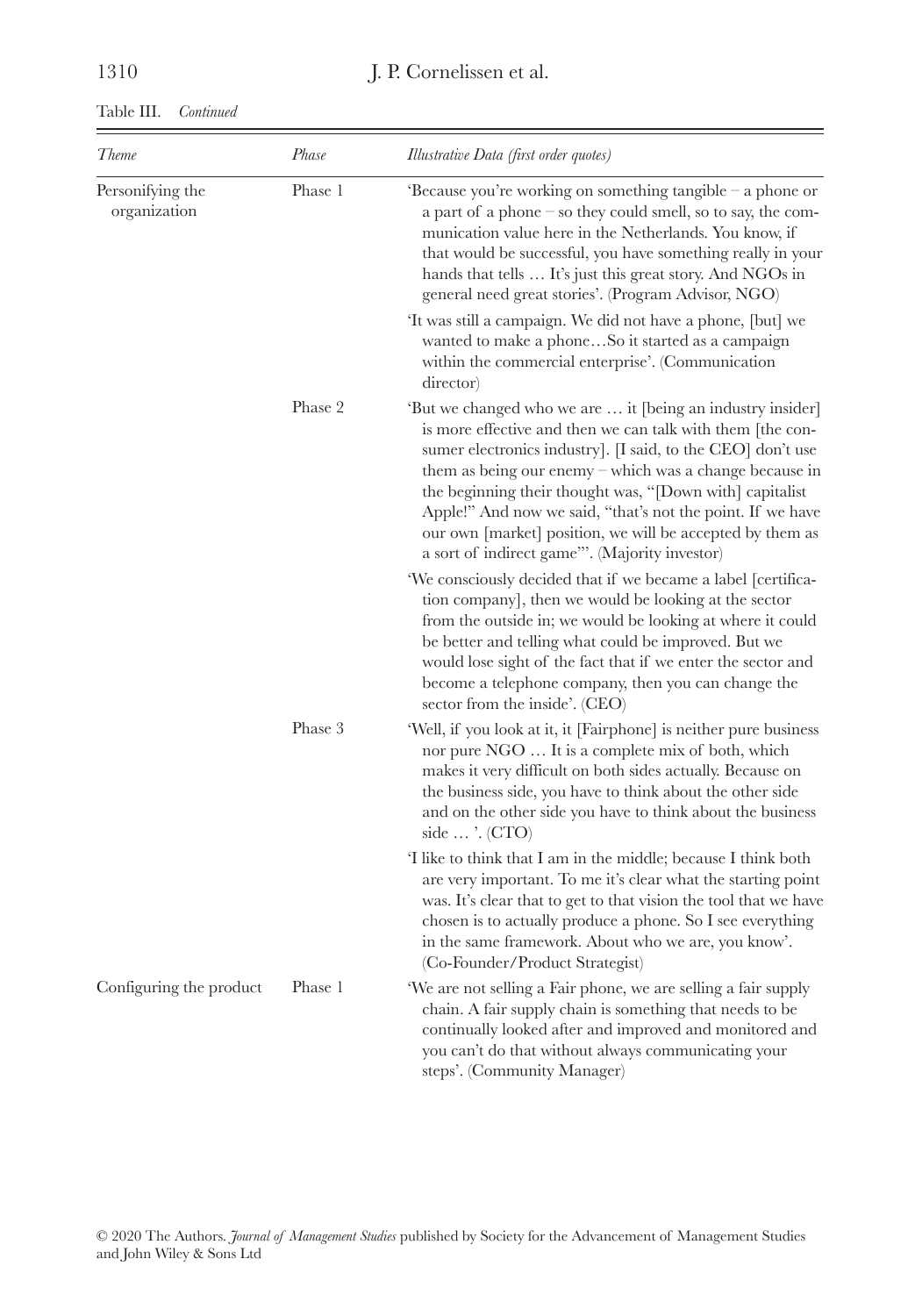| Theme                                | Phase   | Illustrative Data (first order quotes)                                                                                                                                                                                                                                                                                                                                                                 |
|--------------------------------------|---------|--------------------------------------------------------------------------------------------------------------------------------------------------------------------------------------------------------------------------------------------------------------------------------------------------------------------------------------------------------------------------------------------------------|
|                                      |         | 'And where I was really interested in telling this story about<br>the stuff that is in the phone, and the people who are<br>working in the mines, I noticed that the CEO was also<br>interested in that, but also really interested in this supply<br>chain story, breaking up this supply chain, telling the story<br>more from the technical point of view'. (Co-Founder/<br>Non-Executive Director) |
|                                      | Phase 2 | we are drawn into communicating whatever happens<br>within the company even though we would like to do<br>more storytelling about the interventions and the [social]<br>projects. We have been pushed into communicating about<br>the product and the company and how we are growing'.<br>(Communications Director)                                                                                    |
|                                      |         | then when you make the physical product people expect<br>the product to be on time; that's how consumerism works<br>and we have to meet those expectations and become<br>a phone company that answers questions in a reason-<br>able time. That's something we are working on now'.<br>(Community Manager)                                                                                             |
|                                      | Phase 3 | 'Our main activity [now] is about increasing the responsibil-<br>ity of users and producers. Because we now see it as our<br>responsibility so others might start seeing it as their respon-<br>sibility. [If that works] then you have the direct tie'. (Social<br>Responsibility Manager #1)                                                                                                         |
|                                      |         | So the phone becomes a political object for a lot of people<br>who want to change the situation'. (CEO)                                                                                                                                                                                                                                                                                                |
| Creating social impact<br>strategies | Phase 1 | There are all these topics thatit is really interesting to see<br>how complex it [the supply chain around a smartphone]<br>isWe are educating the community and letting them<br>in on the process. I think that is our goal'. (Community<br>Manager)                                                                                                                                                   |
|                                      |         | 'rather than do petitions,we can make a platform in which<br>we create the wisdom of the crowds to be able to think<br>about how to solve these problems'. (CEO)                                                                                                                                                                                                                                       |
|                                      | Phase 2 | Our fore focus right now is on the product and on the cus-<br>tomers who have bought a phone'. (CTO)                                                                                                                                                                                                                                                                                                   |
|                                      |         | 'Whereas the community from the beginning was always<br>the first thing; the community were our carrier $-$ they<br>carried us. Now, sometimes I feel that it [the community]<br>is an afterthought [ as we only focus on consumers]'.<br>(Communication Director)                                                                                                                                     |
|                                      | Phase 3 | 'we are a [change] platform that attracts people and I<br>think everyone has come on board in thisinternally<br>we are getting behind being a company that is trying<br>to create impact through the production of a phone'.<br>(Communication Director)                                                                                                                                               |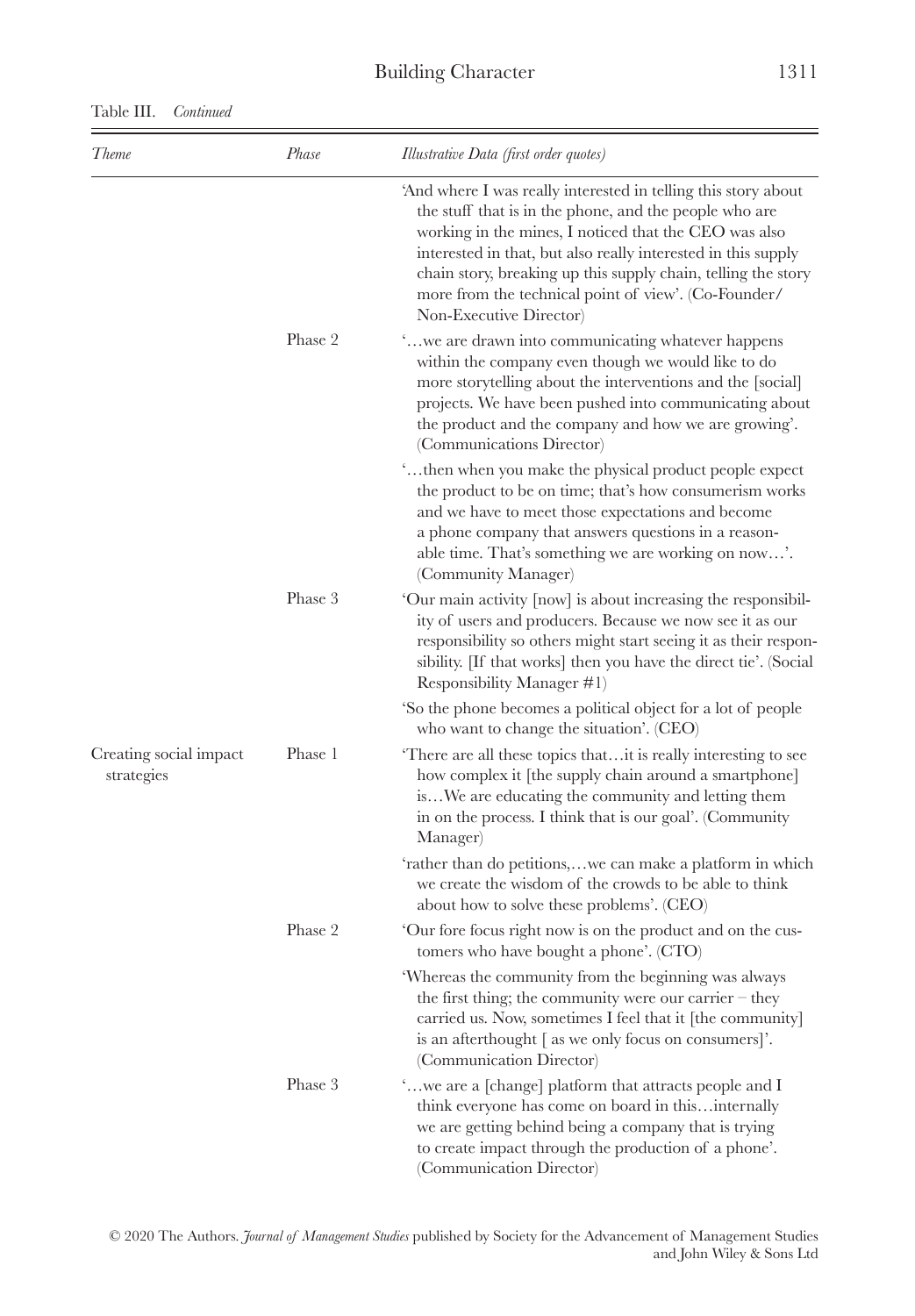## 1312 J. P. Cornelissen et al.

| Theme                          | Phase      | Illustrative Data (first order quotes)                                                                                                                                                                                                                                                                                                                                                                                                                                                                                                                                |
|--------------------------------|------------|-----------------------------------------------------------------------------------------------------------------------------------------------------------------------------------------------------------------------------------------------------------------------------------------------------------------------------------------------------------------------------------------------------------------------------------------------------------------------------------------------------------------------------------------------------------------------|
|                                |            | 'The only responsibility we have it [is] the purest responsi-<br>bility; that is towards our customers, who can change the<br>industry [as consumer activists]. We can't. We will never<br>change the industry ourselves. The customers will'. (CEO)                                                                                                                                                                                                                                                                                                                  |
| Experiencing a meaning<br>void | Phase 1    | 'We say we are making a phone to change the system, but<br>in the long run you cannot tell that to your consumers.<br>I would not buy a product from somebody who says,<br>"We'd rather not make the products. I'd rather change<br>the industry than make the product". It is a bit like Tesla<br>saying, "we don't really want to build electric cars. We just<br>want all the cars to the electric. We will build one, but we<br>would rather not build the cars because the cars are just<br>the means to an end"". (CTO)                                         |
|                                |            | 'I had a feeling that we work in a media company. It is com-<br>munication. It is producing documents, websites [But]<br>that is not it. If you do not have this that works [points to<br>a smartphone] then you are [Fairphone is] done. Forget it.<br>Done!'. (CTO)                                                                                                                                                                                                                                                                                                 |
|                                | Phase 2    | ' lately, because we released a phone and we get all these<br>technical [people] and because I think people like technol-<br>ogythey want to know what's going to be new about it<br>and we shouldn't be pulled into that so muchAnd that's<br>something new with usthat we're a product company;<br>that [being a phone company] we have to be comfortable<br>with'. (Community Manager)                                                                                                                                                                             |
|                                |            | 'It [Fairphone] has become so much more of an operational<br>thing. 25,000 customers who are going, "Can I have this?"<br>Can I have that?' is something that grabs your attention<br>first and will always have a direct consequence on your<br>operation. Whereas if you are trying to create a long-term<br>relationship and create social impact, you want to take<br>your time to measure [impact], but those screaming cus-<br>tomers are going to move your head to answer them first<br>and take away from the [social] mission'. (Communication<br>Director) |
| Leader re-keying               | Refiguring | 'I keep on reviewing our mission statement and I realize that<br>we are still in transition in many ways. We have gone from<br>campaign to NGO to social enterprise and now we are<br>a product company. What are we trying to do [and what<br>should we become]?'. (CEO)                                                                                                                                                                                                                                                                                             |
|                                |            | 'And I think that that change of focus is, for me it's com-<br>pletely right to redefine ourselves in this way but I don't<br>think we should have done that in the beginning'.<br>(Co-Founder/Product Strategist)                                                                                                                                                                                                                                                                                                                                                    |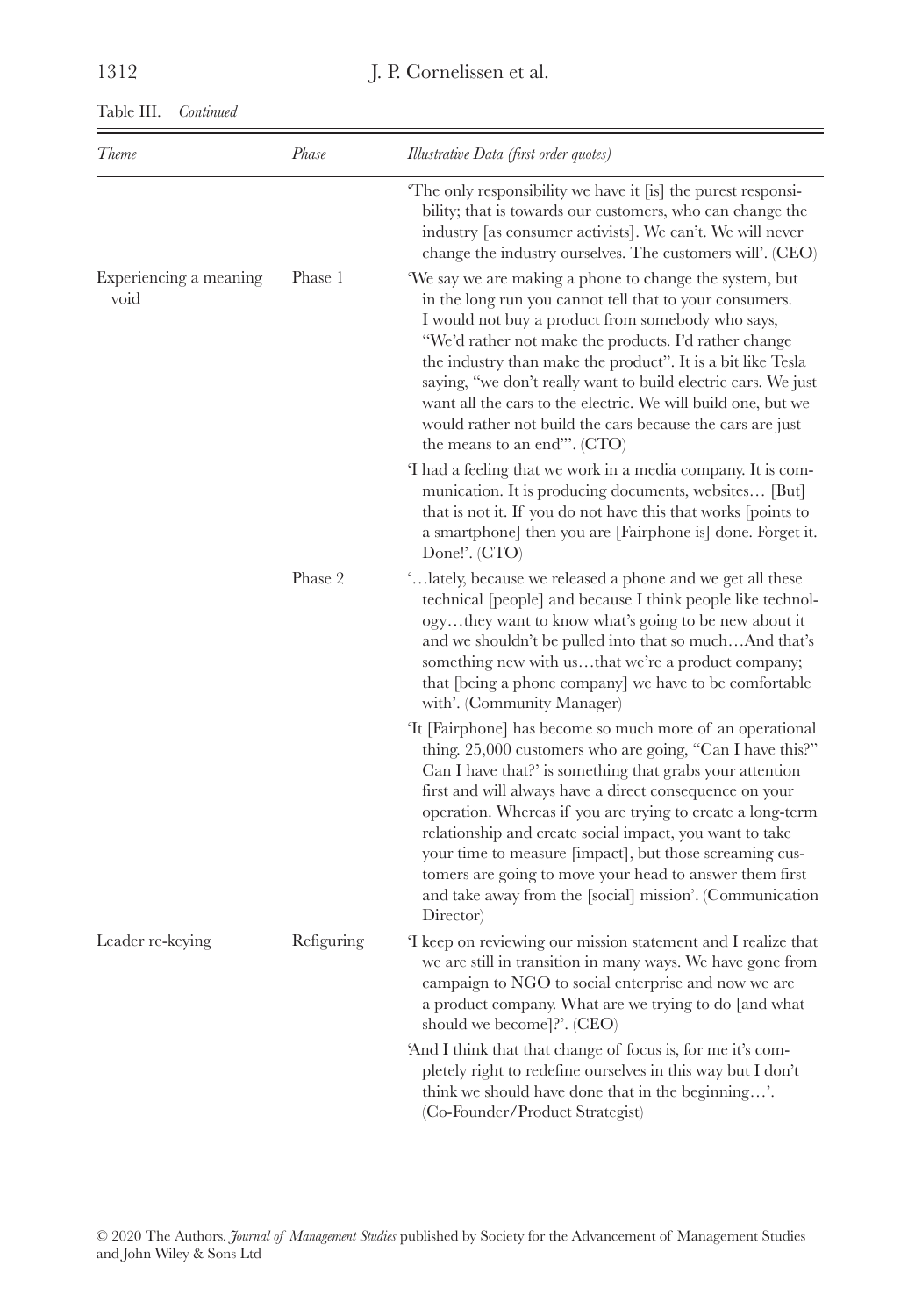| Theme                                    | Phase       | Illustrative Data (first order quotes)                                                                                                                                                                                                                                                                                                                                                                                                                                                                                    |
|------------------------------------------|-------------|---------------------------------------------------------------------------------------------------------------------------------------------------------------------------------------------------------------------------------------------------------------------------------------------------------------------------------------------------------------------------------------------------------------------------------------------------------------------------------------------------------------------------|
|                                          | Regrounding | 'Now it's a natural step that we move towards, you know:<br>"This is our story, this is what we do, and by the way, you<br>can buy our product to support us"". (Co-Founder/Product<br>Strategist)                                                                                                                                                                                                                                                                                                                        |
|                                          |             | 'I think there are two effects, but they are so closely<br>related the strange thing is people call it "business<br>with a heart" or "NGO with a brain" or whatever. You<br>[Fairphone] are uniting worlds that are already in exist-<br>ence. So it's maybe not strange, but we are giving it a new<br>twist'. (Communication Director)                                                                                                                                                                                  |
| Converging on a consen-<br>sual identity | Phase 3     | 'I totally feel like we have [become] a hybrid organization in<br>that sense. For me, I'd say that there is a social and a for-<br>profit, the social and the commercial.'. (CEO)                                                                                                                                                                                                                                                                                                                                         |
|                                          |             | It is very important that we [now] get common ground as<br>we are really becoming a hybrid company and that means<br>that we need to have a structured way of working together<br>as we need to find a way to scale and grow the organiza-<br>tion as a business. We cannot have a phone - especially<br>not in two years – if we don't have a story $\ldots$ So a story<br>without a phone is nothing, a phone without a story in<br>this case is nothing, and it's balancing between those two'.<br>(Majority investor) |
|                                          |             | 'there is now not just a common vision, but we also agree on<br>what the products stands for and does'. (intern)                                                                                                                                                                                                                                                                                                                                                                                                          |

#### Table III. *Continued*

## **Phase 1: Conceptualizing a Social Movement-based Identity at Launch (July 2012 – July 2013)**

Fairphone's founding team consisted of six members who had no prior experience in the telecommunications industry. However, they did share the same social networks and a similar set of values about social change and sustainability. The Community Manager explained, 'We are in the same circle of either artists or creative people, like minded, sustainable minded friends'. All six founding members shared the broad conviction that business in general should not just be about 'designing products just for the sake of making money' but should be geared towards a 'net positive impact' (Co-founder/Product strategist). In line with these shared beliefs and personal ties, the founding team laid down an overall vision for the enterprise, which they subsequently extended into more specific conceptions of their mission, the organization, their product and the stakeholders they were thinking of working with to create social impact.

*Founders articulating a vision.* Together, the founding members articulated an overall vision of wanting to systematically change consumer behaviour such that consumers actively make informed choices about consuming more responsible products, become politically involved, and mobilize others to do the same. The production of a 'fair' phone was a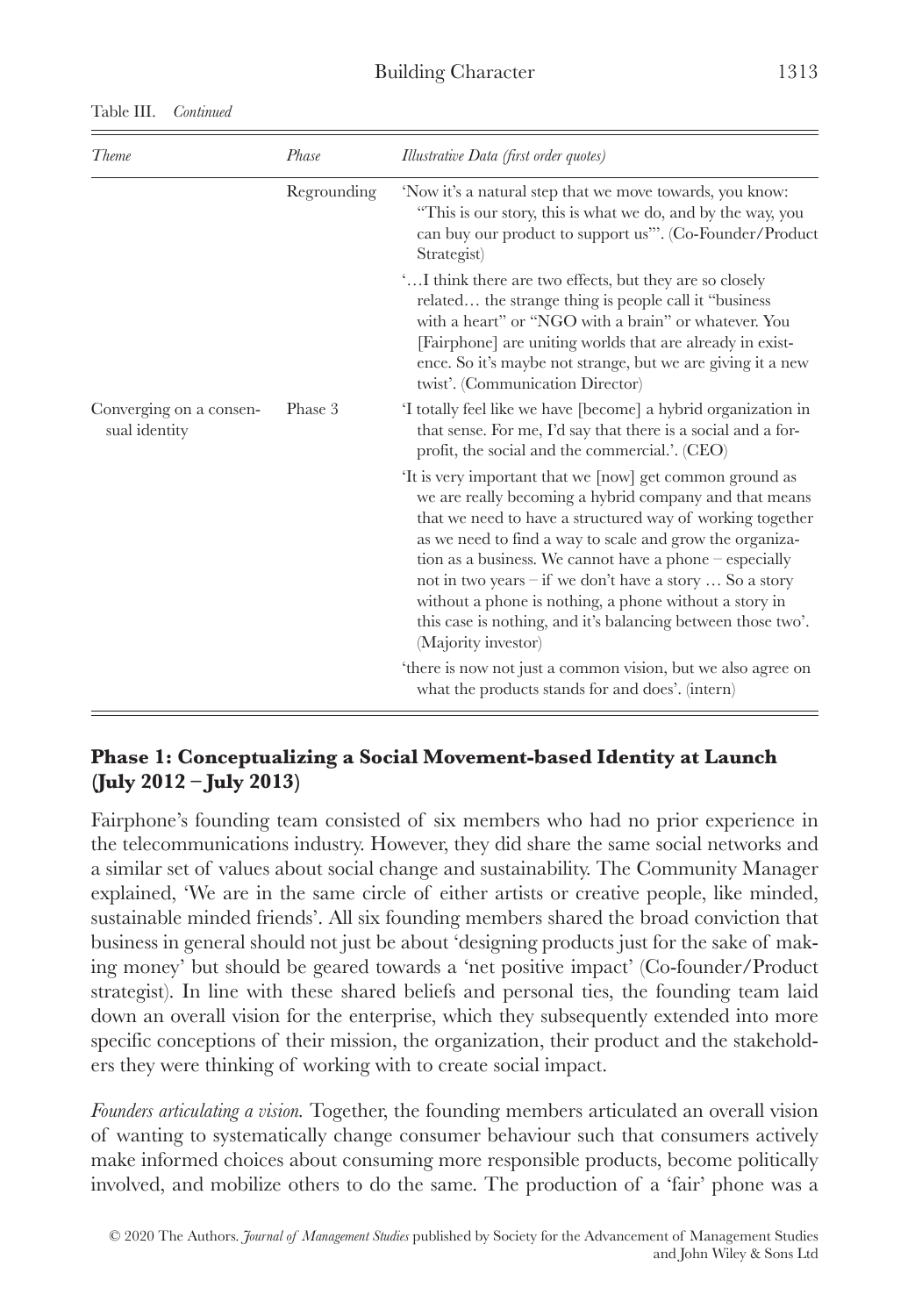

Figure 2. A grounded theoretical model of hybrid organizational identity formation

means towards this ultimate aspiration. A smartphone, as a product, was chosen as it is a ubiquitous product and offered a way of unfolding the complexity of supply chain and consumption issues that are common across many contemporary markets. The founding team at this point went through several strategy sessions after which they established a mission statement to focus attention on this ultimate aspiration of creating change through greater 'awareness' amongst general consumers.

*Defining an organization-specific mission.* In order to make headway towards this particular aspiration, the team realized that the initial  $\epsilon$ 400,000 angel investment was not sufficient to finance the design and production of an actual smartphone; specifically, the funds did not enable them enrol a sufficiently large group of people into a movement to realize their vision. In response, the team decided to appeal to the public in a crowdfunding campaign. Their goal was to raise enough funds to cover the production of 25,000 smartphones at a unit price of  $\epsilon$ 325. The campaign was a success: all smartphones were pre-ordered by November 2013, generating substantial media coverage for Fairphone in the process.

Whilst the crowdfunding campaign enabled Fairphone to raise the required capital, it reinforced the founders' collective belief in a mission where Fairphone was an ongoing campaign aimed at fostering a social movement of informed consumers and of those interested in campaigning on the issues involved in the production of a smartphone. The Community Manager recalled that this founding period was about '…this project idea. I don't think we were even comfortable calling ourselves a company then'. Similarly, the Communication Director stressed that 'it made sense to start with communication. It was still a campaign. We did not have a phone, [but] we wanted to make a phone...So it started as a campaign within the commercial enterprise'. The team had extended the earlier 'proto' identity of Fairphone as a public awareness campaign to that of the nascent social enterprise.

*Personifying the organization.* In line with the articulated mission, the founding members collectively brainstormed about how to best characterize the nascent organization. We observed how they 'typecast' themselves, iterating between descriptions and labels such as 'activist group', 'NGO', 'social movement', and 'social enterprise', and essentially combined beliefs about themselves with what they considered a viable organizational model for the social enterprise. In the first phase, the founding members characterized the organization as a 'social movement'; as an outside challenger to incumbent companies in the consumer electronics industry, promoting the reform of established practices in the industry's supply chain. This outsider and challenger self-definition went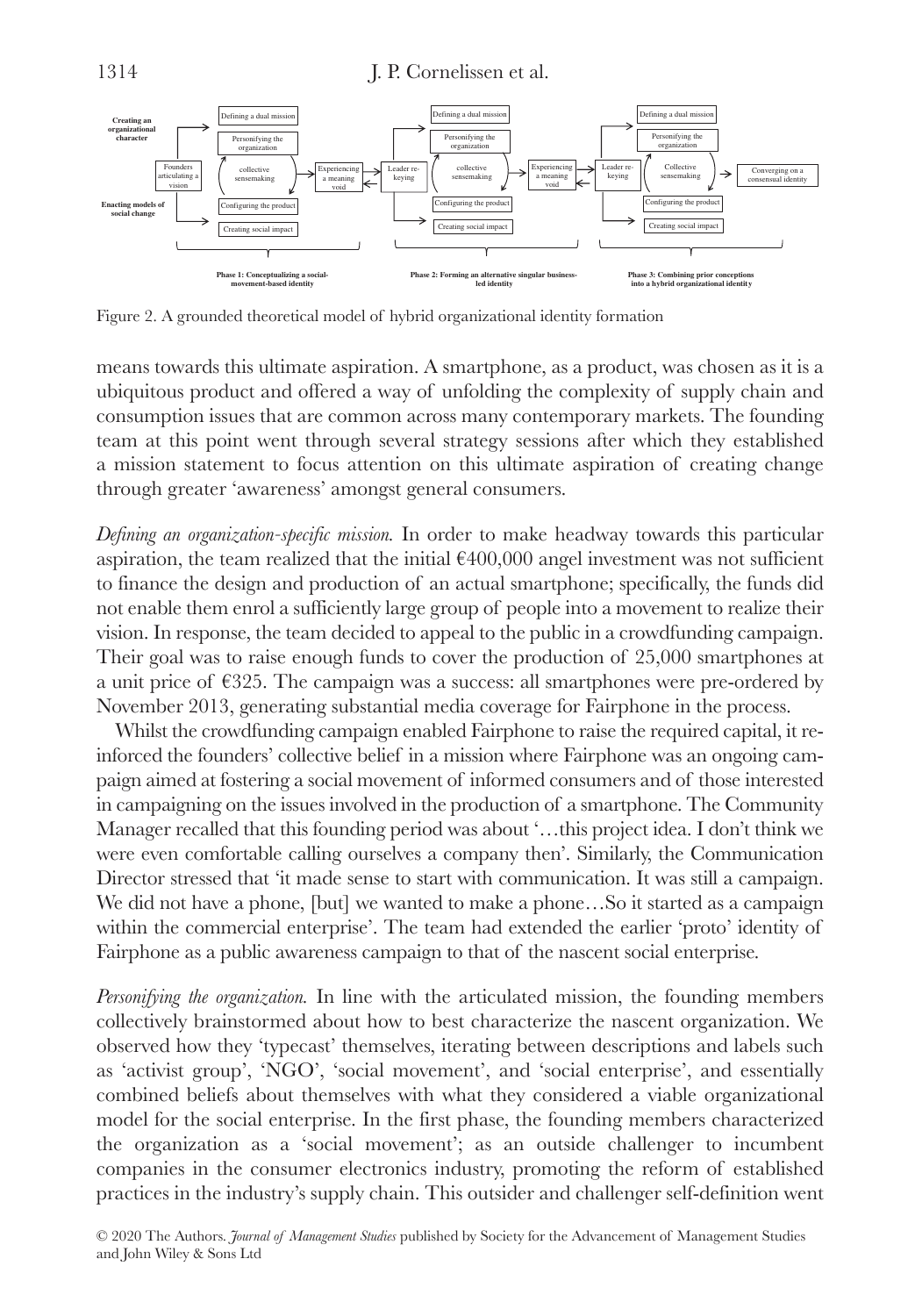hand in glove with promoting a self-proclaimed attitude of 'strategic naivety' – the idea that being unknowledgeable but critical about the industry was a positive quality. The phrase had been coined during the campaign phase and quickly took hold as an apt label rationalizing their limited business experience:

'And about being strategically naïve, we thought, "This is so complicated, that we better be naïve, we better just ask questions". When we don't know something, we just ask questions'. (Co-Founder/Product Strategist)

*Configuring the product.* Consistent with this social movement-led definition of 'who they are', the founding members defined and positioned the object of the 'fair' phone as a discursive storytelling object. Rather than focusing on the phone as a technological product, they conceptualized it as a storytelling object to anchor Fairphone's ideals (vision) and enable issues-led campaigning around the actual production of a phone.

'Who's responsible [for the situation in Congo]? Where do you start if you want to change this? With Fairphone it's basically what it says…it will be the first fair phone … By making this phone we have to take the phone as a starting point to open up all the systems around it. And the phone in a way becomes a storytelling artifact. It makes us understand what actions are needed to change the system. In a way it's kind of the same as saying we have to create world peace but there is no fun in that. So the phone makes it more tangible, it makes it smaller [more concrete] to be able to grasp it for people'. (CEO)

The Communication Director and Community Manager coined the phrase 'buy a phone, start a movement'. At this stage, in the absence of an actual phone, the entire founding team considered 'the message as the main product'. The team focused as a result on generating extensive storytelling around the issues involved in the production of a fair and sustainable phone. Other issues (waste and recycling, fair labour practices in the supply chain, and open design) were added to the initial issue of conflict minerals, and stories were seeded and discussions initiated with their online follower community.

*Creating social impact strategies.* The overall aim of the founding team was to communicate about issues in a transparent way to their online community which they considered as the primary stakeholder at this point, consistent with the attempts of a social movement that aims to reveal hidden practices and mobilize a community to create positive change. 'We are not even talking about fairness; we are talking about transparency. Because at this moment, a lot of the stuff we do is small steps. The least we can do is doing it [sic] in the most transparent way; being honest about the business' (CEO).

The founders considered this online community, which also consisted of future customers (who had prepaid for a phone), as a social movement of politically involved citizens who care about these fundamental supply chain issues and who, as an open and informed crowd, can be tapped for their expertise – creating in effect a community-led process of social change. This particular idea of community engagement was in fact a remnant of the campaign that had been run before Fairphone was incorporated, where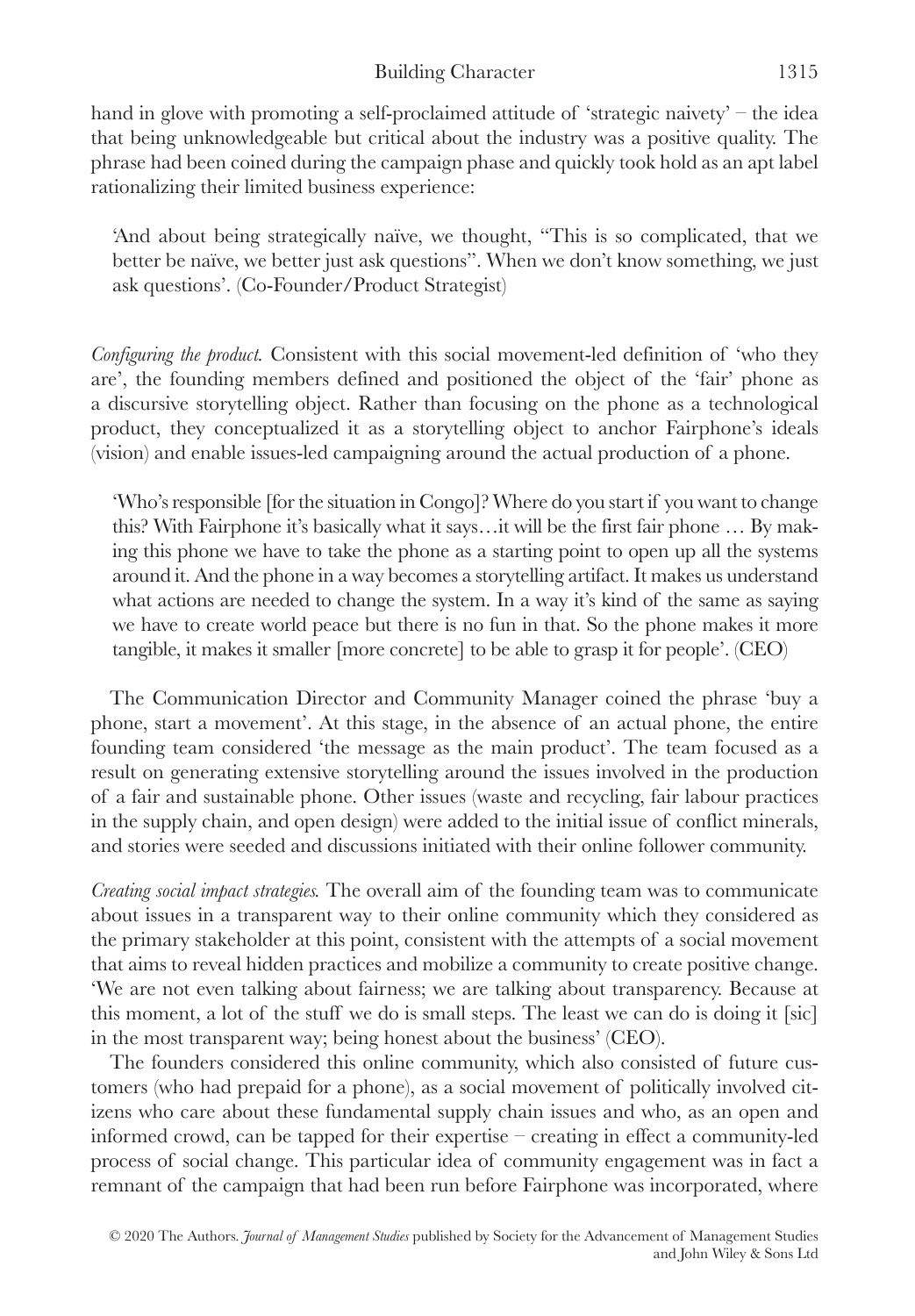rather than 'do petitions,…we can make a platform in which we create the wisdom of the crowds to be able to think about how to solve these problems' (CEO).

*Experiencing a meaning void.* Initially, the founding members managed to create coherence between their mission, the character of the organization, their product and the stakeholders they were serving and working with to create social impact (see Anthony and Tripsas, 2016). Yet, as the enterprise developed, and as the balance shifted from crowdfunding campaigns towards operational challenges around producing an actual phone, the founding members start to experience a disconnect between the work that they were doing and the initial labelling of their identity. For example, one of the Co-Founders mentioned how Fairphone was moving from 'having money assigned to a project' to 'selling a product', where the latter is seen as much more promising as a campaign is 'not a sustainable thing in a way that it can [be] sustain[ed] by itself '. The Communication Director similarly reflected on how 'the company was moving from a kind of virtual product into a real product company'. For some of them, the experienced contrast between the original identity definition that they had laid down and their daily work triggered a real identity crisis. The Community Manager described how, at the time, the 'hardest thing' was that 'we had been such an [awareness campaign] project for so long, we didn't think "whoa, we are selling a real product"'. Instead, he says, 'Maybe it is a fundamental identity issue. We don't know who we are and what we are'.

*Leader rekeying.* Faced with this ambiguity between the initially agreed definition of 'who they are' and who they were becoming, the leadership of the organization is faced with an acute challenge. At this point, a chief technology officer (CTO) with smartphone industry experience is hired into the newly formed leadership team. This leadership team subsumes the executive power in the organization and away from the group of founding members of whom only two – the CEO and Communication Director – remain in the leadership team. In one of the early leadership team meetings (in July 2013), we observed how the ambiguity about who they are pulled leaders in different directions and pushed them to experiment with alternative labels and ideas. The CTO stepped up in this and subsequent meetings and as the 'fresh voice from outside' set out to convince others in the team to change the framing of their identity towards that of a credible and professionally run phone-company that produces a socially responsible branded product.

'The message that I hear often is that others are saying the phone is a means to an end. Well, yes and no. You need to be making a very good product [right now]; the company should be making a very good phone [as the main aim]'. (CTO)

## **Phase 2: Forming an Alternative Business-Led Identity (July 2013 – June 2014)**

This alternative framing was reluctantly accepted by other members of the leadership team. We witnessed the CTO's 're-keying' of the original vision, which involved refiguring specific elements of the original identity framing as well as reordering means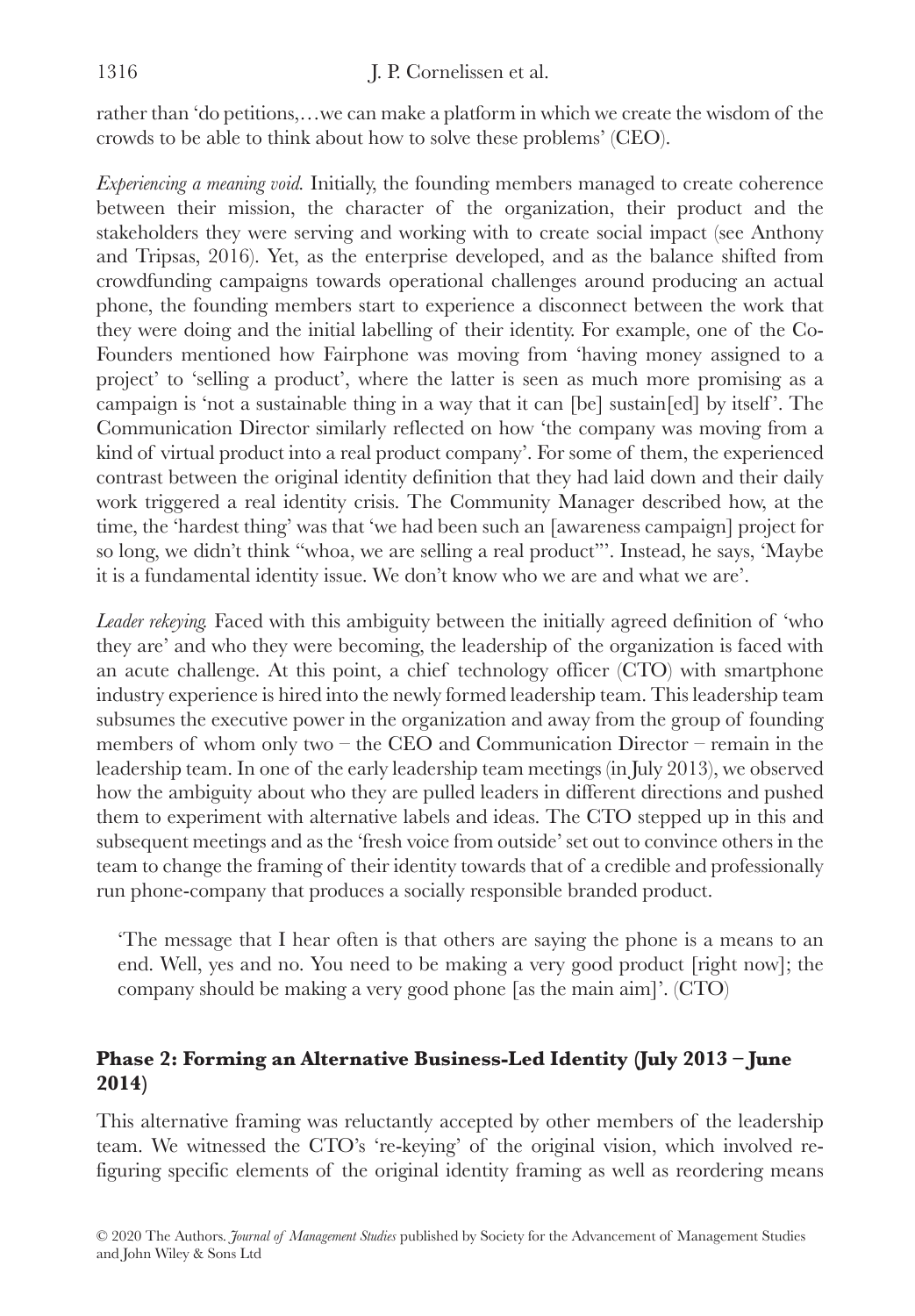and ends such that Fairphone as a material product took centre stage at the expense of 'story-led campaigning'.

*Defining an organization-specific mission.* The material product became a metonym for the social enterprise, defining the enterprise's mission. Within the leadership team, this singular emphasis on the product was promoted by the CTO who argued that '… making a very good product should be the core focus. It is your [Fairphone's] core mission right now'. The CTO and the leadership team started to advocate this businessfocused mission. As this mission chimed with the bulk of the work that the organization was involved in at this stage (with far lesser attention being devoted to social impact stories and interventions than before), it quickly gained a footing with a large majority of members of the organization.

*Personifying the organization.* Instead of being an industry-challenging, reform-oriented outsider, the leadership team started to reconceive what kind of organization they were. They now considered the organization as an inside change agent; as a socially responsible 'phone company' that engaged with industry to change the system from within. This counter-image was based on the view that the enterprise was making a product (a phone) that had to be based on a sustainable social enterprise model.

'[A]s an NGO or project in a foundation - like we were - you cannot get to certain places. You cannot sit on a business table with a supplier … The position is very different if you are actually a business. And that is why we decided to go this way, to social entrepreneurship'. (Co-Founder/Product Strategist)

In the same vein, the leadership team revised the promotion of strategic naivety as a company ethos. Instead, they argued, that the opposite – namely, business credibility – now had to be built up and demonstrated towards customers since 'Strategic naivety, where you can start to go questioning everything is not necessarily the best thing to do because if you do not understand how things work it is difficult to change them'. (CTO) This affirmation of business credibility went hand in hand with the recruitment of marketing and customer support staff who readily embraced the newly articulated characterization.

*Configuring the product.* With a change in focus towards the material product, we observed how the heavy emphasis on storytelling as an end in itself changed into more productand brand-led storytelling. The product itself transitioned from a discursive storytelling object into a material, functioning branded product, with messaging in turn being used to support the promotion and marketing of the product. The Communication Director, making sense of the change, said: 'I noticed a couple of months ago that I was changing from a campaign that is trying to uncover the complexities of the supply chain to at the same time I am creating a product and for a product, your brand is important because you want people to trust what you are doing'.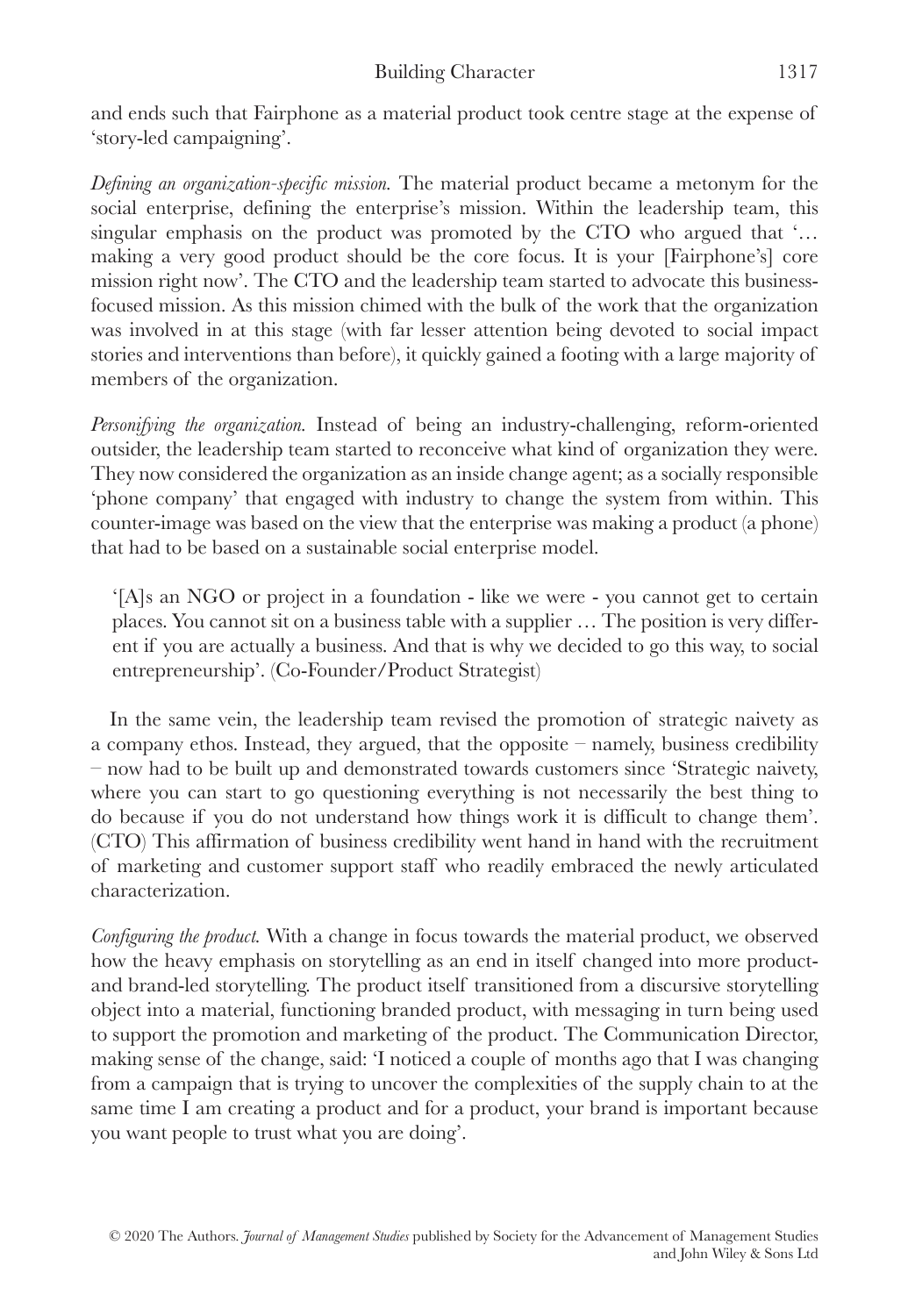*Creating social impact strategies.* This change also affected the balance of attention within Fairphone which shifted from communicating with an online community of followers towards servicing customers, who had purchased the phone.

'Whereas the community from the beginning was always the first thing; the community were our carrier – they carried us. Now, sometimes I feel that it [the community] is an afterthought'. (Communication Director)

The sale of the phone to customers became part of a social enterprise model (Alter, 2007) with the proceeds being used to finance social intervention programs aimed at 'beneficiaries', such as the miners in Congo and workers in the Chinese factory where the phone was assembled. Furthermore, the shift in emphasis to product-led communication with customers that this brought led community and customer support staff within Fairphone to realize that they could no longer report publicly everything they did or encountered in the supply chain  $-$  as they had done as a social movement campaign – without jeopardizing the company's credibility with their customers. Consequently, communication about the product towards customers became less transparent and more guarded: 'We want to be open and transparent, but also people might doubt our credibility or the quality of our products if we are too honest about things. That [openness] was the balance then and this [caution] is the balance now' (Community Manager).

*Experiencing a meaning void.* In the day-to-day experiences of the new leadership team and of the newly enrolled members of the organization, Fairphone moved from a social movementbased 'campaign' to a 'company'; from a 'hypothetical' into a 'real' product. Initially many employees were supportive of the reframing; it helped them to square their day-to-day operational activities with a more specific definition of who they were as a social enterprise. This alignment created a situation where leaders and staff confirmed their sense of who they were as an enterprise (Figure 2), but in time it also came to limit their understanding of Fairphone to that of a 'real' business with a singular mission. Some of the founding members – most notably the Community Manager and the Communication Director – struggled to reconcile the incessant business focus with the original social impact agenda of the enterprise. The Communication Director felt that Fairphone's priority had shifted too much to pursuing operational and commercial goals, thereby jeopardizing its original social mission. She experienced the acute dilemma that the company now found itself in:

'…now that you have a product and you still want to deliver a mission. How can you set the balance straight that people still believe that you are an intervention company and still like your product, but also they keep on buying your product to support that intervention? Now already there is that tug of war between the two. The bigger you get the harder it is to keep everyone in that balance'. (Communication Director)

The Communication Director was seen by many employees as the 'conscience' within the organization, and we observed how, following her lead, others across the enterprise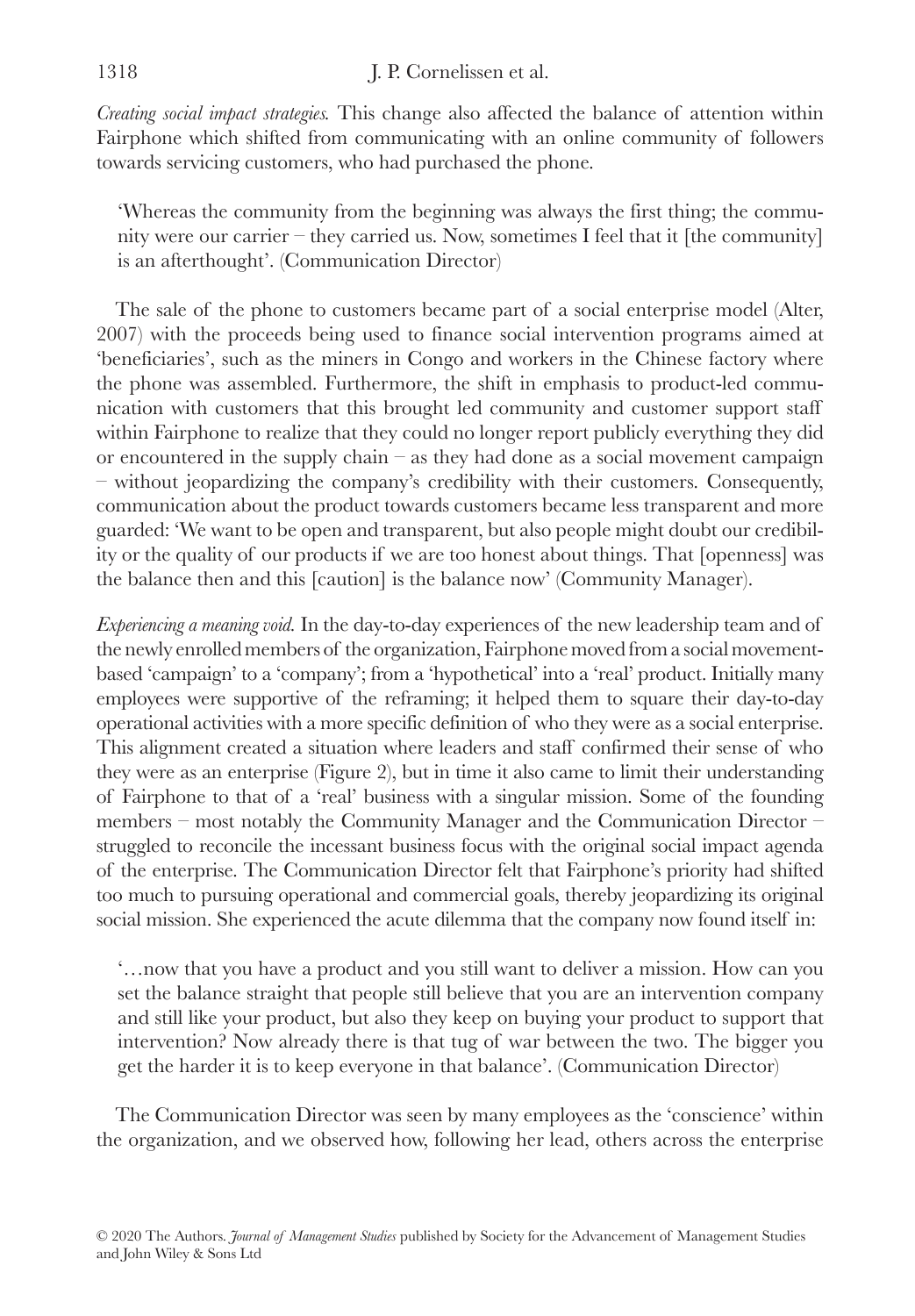were also starting to experience and voice a disconnect between the predominant business focus of the enterprise and its initial aspirations around social impact.

*Leader rekeying.* Faced with this meaning void in the organization, there is again a need for the leadership team to recalibrate and reframe the identity of Fairphone. Within the leadership team itself, the CTO and Communication Director come to represent the different sides to Fairphone's dual identity and continued to advocate alternative identity definitions. Realizing the limitations of the previous identity definitions, Fairphone's CEO took charge in this final phase and engaged in extensive sense giving towards the leadership team and towards his employees. He used the contradictions that existed between the prior identity labels and meanings as an opportunity for an innovative re-keying.

The CEO refigured and combined these prior framings into an integrated vision of a 'campaigning enterprise' (see Table II); a view where through its customers Fairphone would foster political action and create a groundswell movement of 'consumer activists' who will change the smartphone industry from within. The CEO positioned this vision in between the 'business models' of social movements, NGOs and mainstream companies in the industry on the one hand and between the worlds of political activism and market consumption on the other hand.

## **Phase 3: Combining Prior Conceptions into A Hybrid Organizational Identity (July 2014 – March 2015)**

The CEO developed a blueprint for Fairphone's new organizational identity by systematically reframing and incorporating aspects of its prior social movement and product-led identities into a novel compound framing of Fairphone as a 'campaigning enterprise'.

*Defining an organization-specific mission.* Using the input from a series of strategy meetings and brainstorm sessions on their social impact agenda, the CEO realized that Fairphone's social impact would not be based on selling a branded product to a niche customer base, but would result from a better understanding of the product for politically involved consumers and from the actual social impact that Fairphone could then make. The CEO wanted the company to:

'…go through customers [in order to change the system]. We don't want to be a brand certification organization. He [the CEO] himself confessed this, but I think it [the social impact session] pushed him towards thinking about what the strategy was from a company level and how to go forward'. (Communication Director)

The mission accordingly became defined in a more 'dual' and 'integrated' manner around how through its customers Fairphone could offer a market-based solution that would trigger a groundswell of political activism that would in turn lead to social impact and change.

*Personifying the organization.* The CEO re-figured and re-grounded elements from the prior organizational identity framings. Specifically, he reiterated the attitude of strategic naivety from the social movement frame and that of business acumen from the business frame and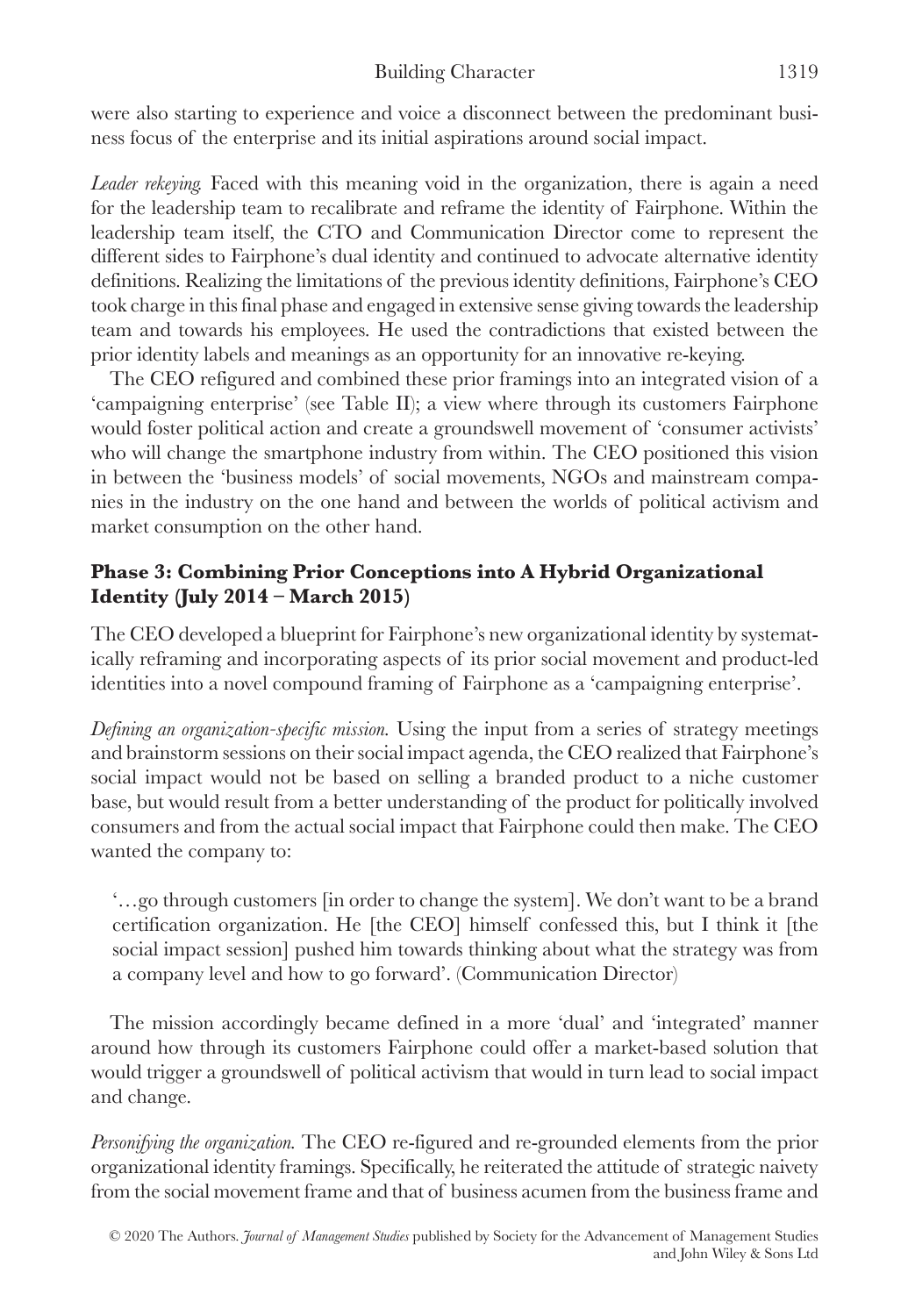brought them together to conceptualize a 'thought leadership' position for the enterprise as a 'campaigning enterprise'. In this view Fairphone would as a company use its acquired inside knowledge of the consumer electronics industry to ask the tough questions and support customers with its campaigns and intelligence in making the change. Where previously proceeds from the sales of the phone were used to finance production and social intervention programs (i.e., a service subsidization model), he envisaged a role for Fairphone as a broker or intermediary knowledge-based 'platform' or 'vehicle' for its customers (i.e., a market linkage model, see Alter, 2007), providing well-researched social and environmental information about the industry to support customers in becoming politically active and campaign as a market-based movement for change.

*Configuring the product.* The CEO re-conceptualized Fairphone's product as a symbolic object for fostering political change through its politically involved customers; thereby fusing previous conceptions of the object or product and of the market:

'So the phone becomes a political object for a lot of people who want to change the situation'. (CEO)

The product of a fair smartphone was thus re-keyed from being either a discursive storytelling object or a material, branded product into a combined, yet transformed, notion of a symbolic product for active political consumption (see Table II). In this view, buying the product is a conscious political act that recruits the customer into addressing the social issues in the industry and expects that customers use this knowledge to mobilize others towards industry reform.

*Creating social impact strategies.* In line with this reframing, the CEO advocated a more specific focus on 'consumer activists' as opposed to focusing in an undifferentiated manner on a market base or on an online community of followers. The leadership team coined the new slogan 'We are Fairphone' for its webpage and Twitter account to capture the new-found ethos of focusing on 'consumer activists', who, facilitated by the company, are considered the real market-based change agents.

'The only responsibility we have it [is] the purest responsibility; that is towards our customers, who can change the industry. We can't. We will never change the industry ourselves. The customers will'. (CEO)

In this strategy, the phone is meant to energize and commit customers towards becoming informed ('becoming a platform for change') and campaign for change in the industry. The social impact strategy in turn became one of positioning Fairphone as a market-based vehicle for consumer-led political action on responsible consumption.

*Converging on a consensual identity.* Towards the end of the third phase, leaders and members of the organization embraced this hybrid identity and formed consensus about the key identity attributes of their hybrid organization; accepting the dual or integrated mission, agreeing to the organizational model, and collectively believing in how they were creating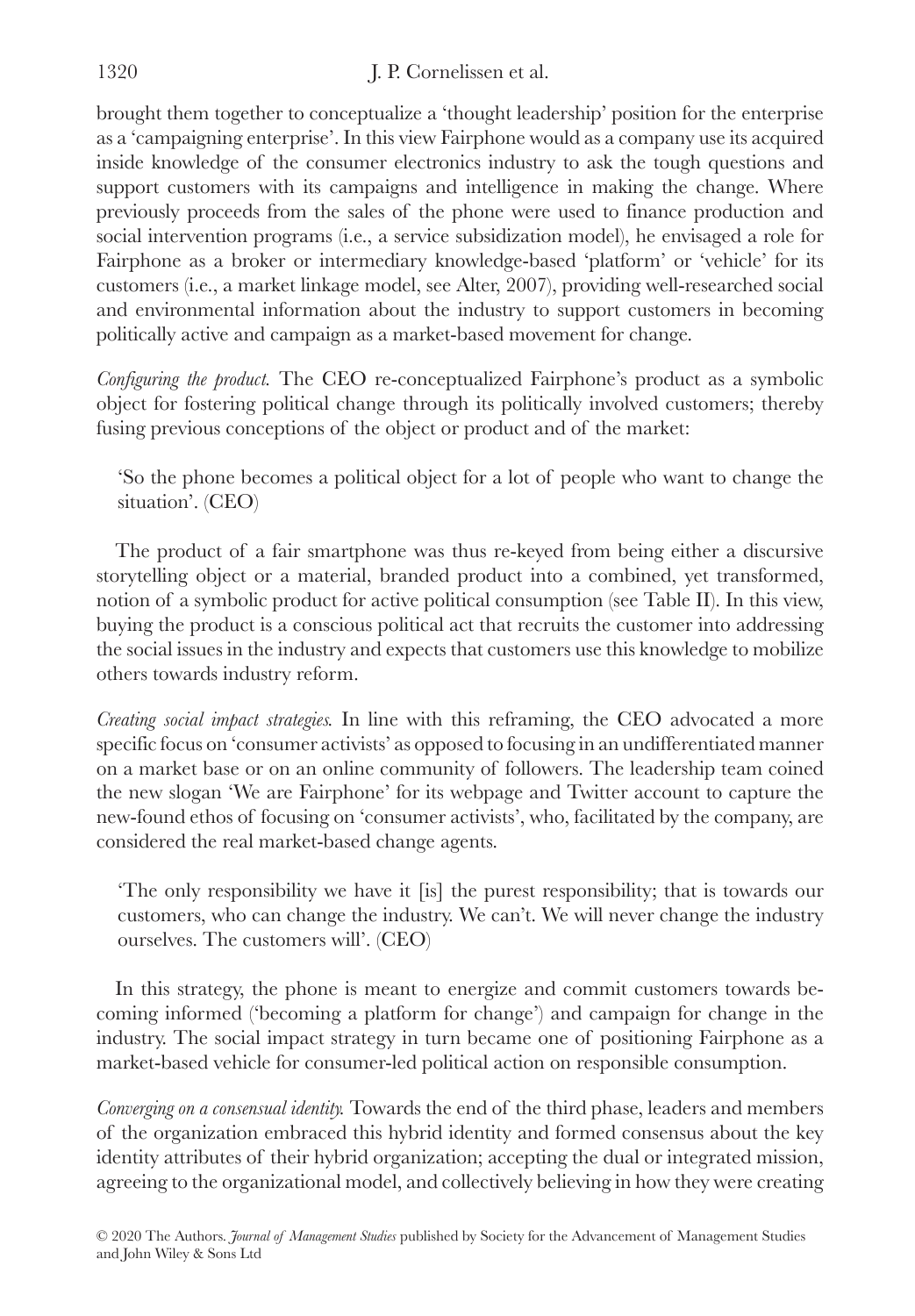social impact through their product in the market. The 'tug of war' that had existed between the 'social' and 'business' camps was resolved and members agreed in their collective sensemaking on 'who they are' and 'what they do'.

'I felt we had a breakthrough a couple of weeks ago in terms of acceptance that we are not a phone company. That we are a company that is trying to create impact through making a phone…that we are a platform that attracts people and I think everyone has come on board in this…I feel like it has become more integrated…internally we are becoming more aligned with the fact that we are a company that is trying to create impact through the production of a phone'. (Communication Director)

The leadership team itself considered the new hybrid notion of its organization and product as the 'proof of concept' for their social enterprise model with a tangible product underscoring its model of political change.

'So what you see now is that people still have comments on the fact that we're not 100 per cent fair, …but it is much more mature, because you actually get a discussion on what fairness is instead of saying "bugger off with these people, they are just tree huggers and idealists, that they can never get where they want". Because we have a phone now, because we have a product. It makes it real and it also makes real consumers. … But the phone is out, people are just having it in their hands and they [our consumers] also have to defend themselves to the people who are asking them questions'. (CEO)

We furthermore found that members who had been with the company since its launch or commercialization oftentimes cast the integrated hybrid identity as the culmination of a journey of the organization struggling through different phases in order to develop its character. The Co-founder/Product Strategist, for example, remarked:

'And I think that that change of focus [towards a campaigning enterprise] is, for me… completely right, because…I don't want to say that we should have done that in the beginning. At the same time, I also know that we would have sold less…And maybe we wouldn't be who we are if we would have been less product-focused. So I think that it was a good decision in the beginning [to be less product-focused]…Now it's a natural step that we move towards, you know, "This is our story, this is what we do, and by the way, you can buy our product to support us"'.

We furthermore observed that subsequent cycles of sensemaking within the enterprise since 2015 have kept the hybrid character and dual mission of the enterprise in check and have fostered further development around Fairphone as a vehicle for consumer activism. Follow-up conversations with the leadership team since our study ended suggests that they have continued to refine Fairphone's identity as a 'campaigning enterprise' to sustain its hybrid character. For example, they have since 2015 realized that a sole focus on consumer activists who have bought the phone will ultimately be an insufficient growth model towards creating systemic impact. In response, they have started to develop an investment platform for 'change agents' who can donate and support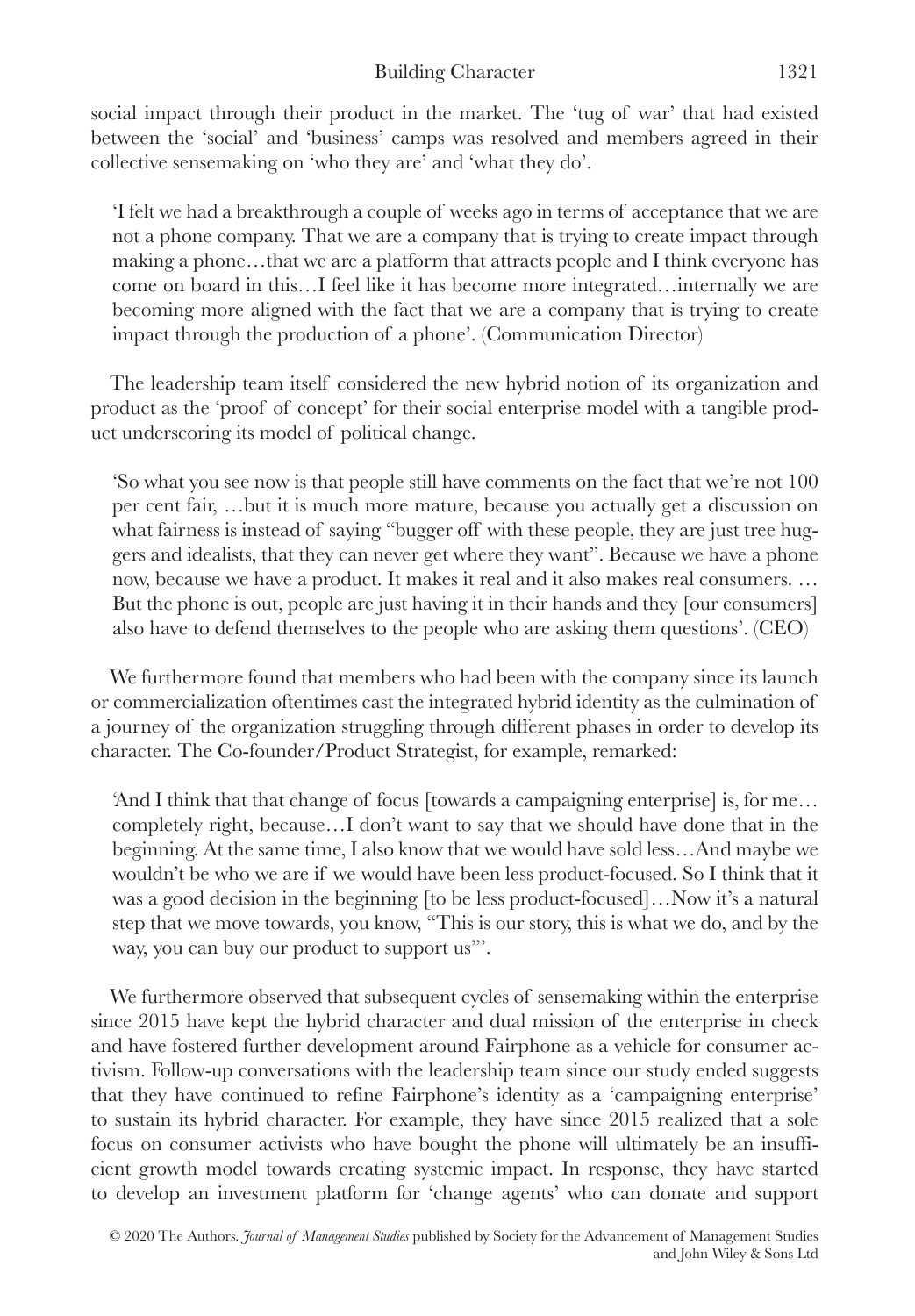Fairphone's ambitions without having to buy the phone. In October 2018, Fairphone successfully raised  $\epsilon$ 2.5 million in order to 'make a greater impact' (Fairphone, 2018). This community of 'change agents' (totalling 1,827 individuals) did not buy a phone, but in exchange received equity in the company. This further re-keying by the leadership team of Fairphone's key stakeholders and of ways to achieve impact is an iteration of the previously established hybrid frame of being a 'campaigning enterprise'; yet, it differs in ways that expand and adapt the enterprise's orientation towards supporting a broader group of market-based activists who can change the smartphone and consumer electronics industry.

## **The Role of Leader Re-Keying during Hybrid Organizational Identity formation**

The process model of hybrid identity formation that we have outlined indicates the active identity work that the leaders of Fairphone had to do to help members of the organization revise their understanding of their organizational identity as it was formed within the social enterprise. Since its launch, the enterprise faced, like many other social enterprises, specific operational and business challenges as well as recurrent periods in which the members of the enterprise experienced meaning voids between their actions and the avowed hybrid ideals of the organization. These instances triggered in turn an active questioning and re-framing of the organizational identity among the leadership team, who realized that they had to avoid mission drift and regain the enterprise's original social impact agenda. This identity work (Brown, 2015) by the leaders of the enterprise involved them not so much reflecting on their own evolving identities as social entrepreneurs, but on how they thought about hybrid elements in the organization's identity and about continuity and change in those elements. In other words, they oriented themselves to fostering a process of collective 'identity work' at the organizational level (Brown, 2015; Kreiner et al., 2015) and how they could help others in the organization develop a coherent sense of the organization's hybridity.

The acts of reframing that the leaders engaged in helped, as we have shown, foster a process of character development (Selznick, 1949, 2008), with leaders and members of the organization experimenting with alternative identities, putting those into practice through the enterprise's product and social impact strategies, and learning about the possible hybrid character of the enterprise along the way. The leaders of Fairphone themselves also became more mindful of their trajectory as a social enterprise as part of this process and started to creatively recombine aspects of their dual mission into a novel hybrid identity frame. In this way, they were after a few iterations able to identify a sense of the 'distinctive unity and character' (Selznick, 2008, p. 59) of their organization and suggest this to the organization's members. This character formation process then concluded two years after the launch of the enterprise with the organization-wide consensus on a hybrid organizational identity. Thus, the formation of a hybrid organizational identity involves a process of identity work at the organizational level through which a hybrid identity is formed and emerges, rather than it being an extension of a founder's vision or simply a case of construing meanings and enacting practices around a jointly agreed labelling of 'who we are'. Instead, it involves an iterative process of experimenting with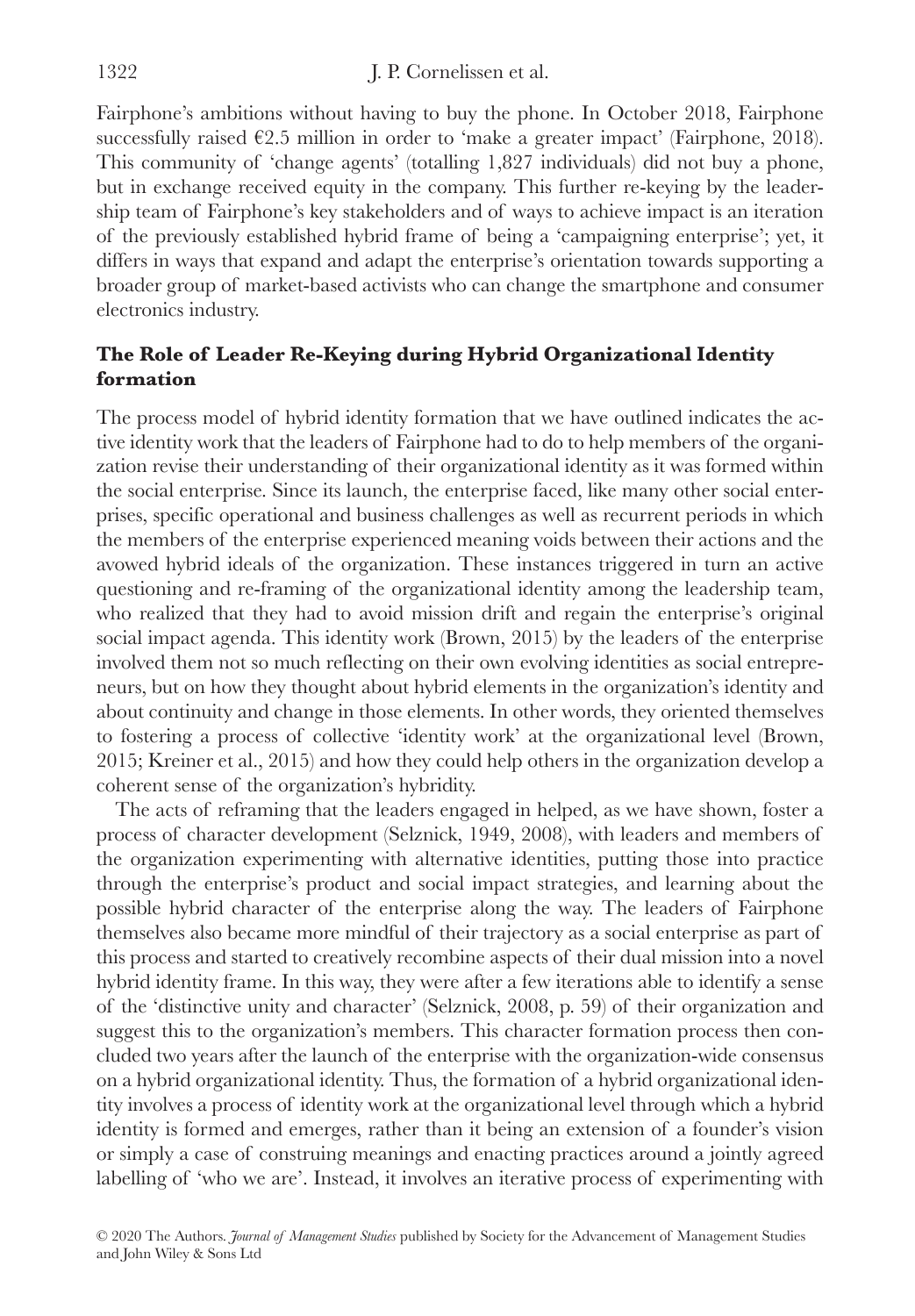alternative 'characters' for the organization, before collectively settling on a hybrid identity that integrates the hybrid elements of the organization into a coherent whole.

## **DISCUSSION**

Our findings elaborate how a hybrid organizational identity is formed in a social enterprise. In this section we first contextualize these findings and then draw out the implications for further theorizing and research on organizational identity formation in hybrid organizations. Finally, we discuss the role of founders and leaders within hybrid organizations.

## **Organizational Identity Formation in Hybrid Organizations**

Prior research has pointed to the limited amount of research on the formation of an organizational identity, with an even more acute lack of research on such formation processes in the context of hybrid organizations (Gioia et al., 2013; Pratt, 2016). Research on hybrid organizations that mentions organizational identity (Battilana and Dorado, 2010; Smith and Besharov, 2019) does not directly address the formation process but features organizational identity as part of other theoretical and research interests such as mission drift or paradoxical thinking (Battilana et al., 2017; Smith and Besharov, 2019). Existing work is furthermore grounded in traditional conceptions of organizational identity as a cognitive categorization of an organization or as relatively consensual, inter-subjective social construction (e.g., Gioia et al., 2013) that is gradually formed and then defines the organization. Battilana and Dorado (2010) for example draw on this traditional perspective to suggest that employees of micro-finance institutions in their study held onto separate internalized knowledge structures of banking and social development, making it hard to bridge these separate organizational identities to form a generally shared one.

Our findings elaborate the organizational identity formation process in a social enterprise and offer a theoretical alternative to these positions. We conceptualize the formation process as a process of character formation (Selznick, 2008), where leaders and members stretched the identity in different directions and experimented with alternative characters, as provisional identities, as part of a process of *becoming* an integrated hybrid organization. This process of *becoming* involves members of a social enterprise working through competing identity definitions, before settling on a hybrid identity for the enterprise as a practical 'accomplishment' (Sandberg et al., 2015, p. 331).

This process of character formation consists of two interconnected parts – members figuring out 'who they are' in terms of their espoused dual mission and their characterization of the organization and experimenting with 'what they do' in terms of their product and social impact strategies. Our process model elaborates how members of a hybrid organization work out a provisional sense of who they are as an organization, ground such understandings in their product and social impact activities towards stakeholders ('what we do') and reinforce a collective sense of self ('who we are') as they act upon such grounded understandings. In this way, the model offers a process perspective of how organizational identity is gradually constructed and formed in hybrid organizations through both 'sayings and "doings"'.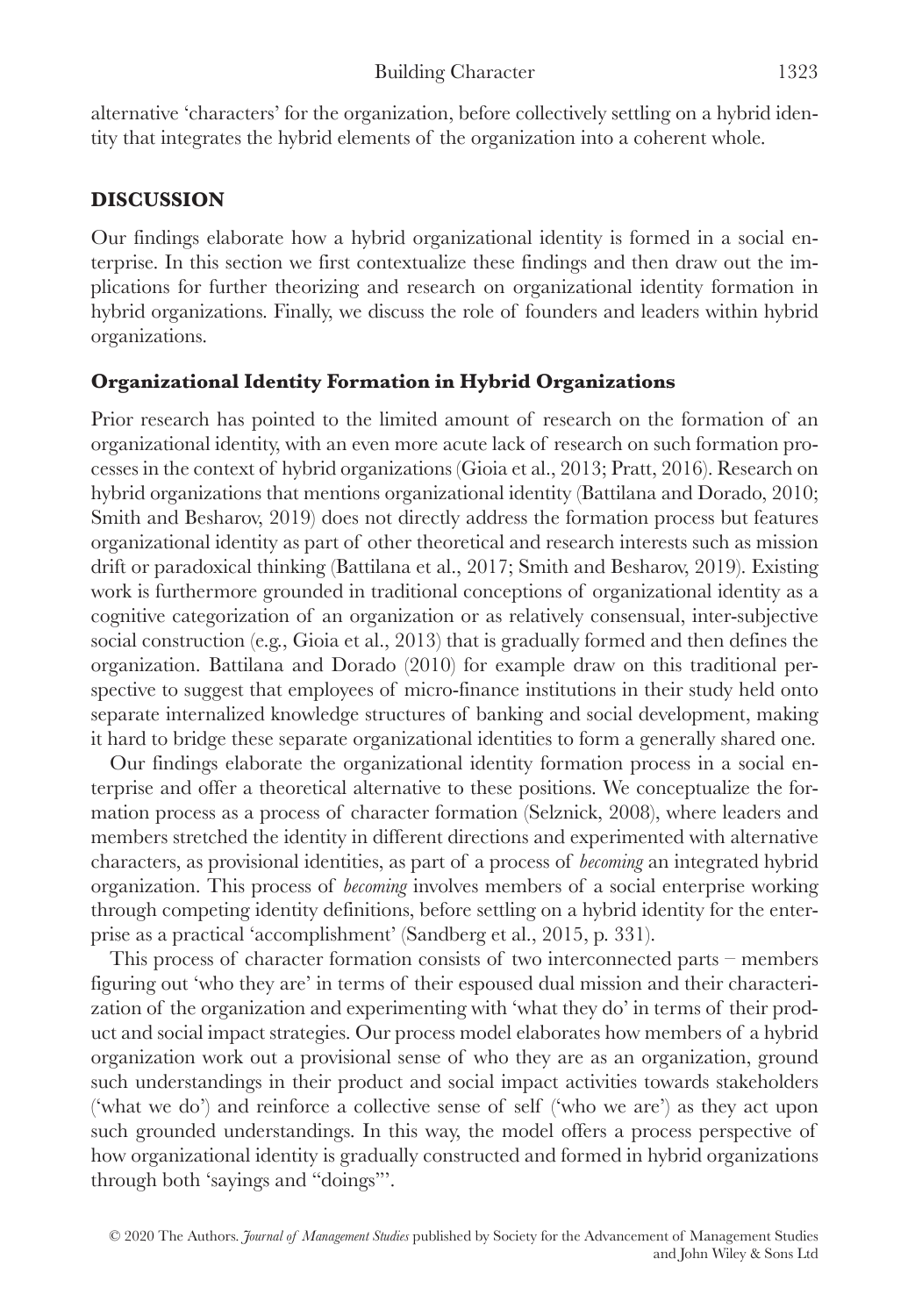Through our emphasis on 'sayings' and 'doings', our account contrasts with models of organizational identity formation that cast it as primarily a negotiation around discursive labels or 'sayings' (Ashforth et al., 2011; Gioia et al., 2010). Organizational identities are actively formed and reformed – or rather 'worked' and 'reworked' (Brown, 2015; Sveningsson and Alvesson, 2003) – in both talk and actions about key identity attributes such as a hybrid organization's dual mission, product and social impact strategies. Defining a dual mission, for example, is a key part of organizational identity work for hybrid organizations; with members actively trying to figure out how they may combine multiple objectives and values into an integrated hybrid mission (Grimes et al., 2019). Similarly, what members of a hybrid organization *do* in terms of the stakeholders they are serving and the product they are working on  $-$  and whether this product has itself a hybrid character – shapes and grounds their understanding of the identity of the social enterprise as a whole, as well as any meaning voids that they experience at particular points in time as 'sayings' and 'doings' are out of sync.

With this process model of organizational identity formation, we thus subscribe to the metaphor of 'identity work', which as Brown (2015) argues has great potential as a theoretical frame to bridge from the individual to the organizational level of analysis. Limited work however exists to date that does so, despite the recognition that when individuals form a sense of self in organizations (Sveningsson and Alvesson, 2003) this is oftentimes interconnected with working out a socially situated definition of who they are as an organized group (Brown, 2015). One of the few studies to date that extends identity work to the organizational level is the study by Kreiner et al. (2015) of a church organization undergoing change. They describe processes of 'organizational identity work', defined as 'the cognitive, discursive, and behavioural processes in which individuals engage to create, present, sustain, share, and/or adapt organizational identity' (Kreiner et al., 2015, p. 985). Their study, however, focused on changes to an existing organizational identity in an established organization, as opposed to an emergent social enterprise where members collectively work through the process of forming an organizational identity. In this setting, we found a specific type of identity work (Sveningsson and Alvesson, 2003, p. 1165) whereby leaders dealt with identity-related tensions at the organizational level. We observed leaders playing with existing labels and descriptions, reordering means and ends of previous identity construals, and fusing sets of ideas into more integrative frames. They in turn communicated these images to others in the social enterprise, and by doing so fostered collective processes of sensemaking about the organization, its character and product, and the strategies of the enterprise towards social impact. Whilst the constructions that the leaders formed were in the first instance personal and reflexive (Brown, 2015), these referred to the organization (rather than themselves) and involved agentic and forward-driven 'organizational identity work' on their part through which they were supporting the entire organization in the process of *becoming* a hybrid organization.

Our study offers a theoretical platform for future studies to examine the patterns and processes through which organizational identities are formed in hybrid organizations. Future research may take our model and key concepts as a starting point and elaborate the degree to which identity formation in other hybrid organizations goes through a similar sequence of processes and phases. It may for example be interesting to study whether social enterprises with different business models go through a similar formation process,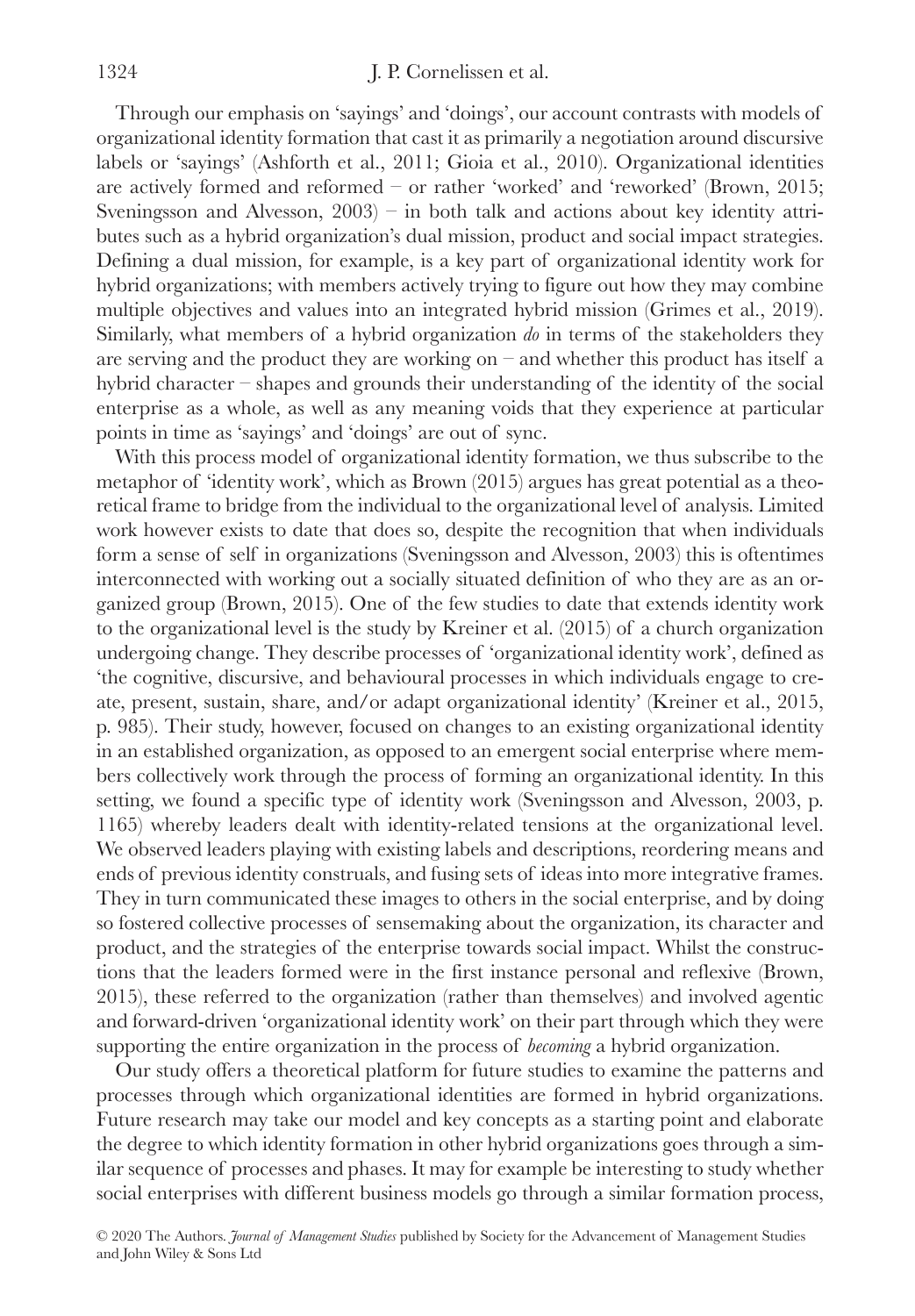or whether indeed their identity formation process is markedly different depending on internal building blocks of organizations, such as organizational design and workforce composition (Battilana and Lee, 2014). Such comparative research may then also deepen our understanding of the identity work that takes places around key attributes such as the dual mission, product and social impact strategies, and may further explore how beyond the formation of an identity the alignment between these attributes may sustain an enterprise's hybridity over time.

Further research may also extend the lens of identity work to the organizational level, as we have started to do in this study. There is ample potential for studies of organizational identity emergence and change to be conceived from this perspective (Brown, 2015). There has been only one study to date (Kreiner et al., 2015) from this perspective, with existing research on organizational identity firmly anchored in category, interpretive and social actor theoretical perspectives (Gioia et al., 2013). However, if we consider processes of organizational identity formation and change from a processual and constructivist perspective, the work metaphor has much to offer as a theoretical frame (Brown, 2015). Further research may for example explore specific work-like activities through which organizational identities are formed and shaped, adjusted and changed, or maintained as an ongoing project over time, and with any resulting organizational identity being an ongoing and effortful accomplishment. Research may then also explore how such processes take on a different form, or are more pronounced, in hybrid or institutionally complex settings (Pratt, 2016) as members of an organization need to work through hybrid tensions on an ongoing basis (Smith and Besharov, 2019).

## **Managing Hybridity through Leader Re-Keying**

Earlier research has described individual and collective processes of sensemaking in social enterprises, with commercial and social aspects being either fused in the minds of employees (Jay, 2013; Miller et al., 2012) or creating clashes that require ongoing negotiation at the individual, group and organizational levels (Battilana and Dorado, 2010; Smith and Besharov, 2019). We add to this body of work by identifying and theorizing processes of re-keying through which leaders can influence the ongoing sensemaking and actions of the organization's members as a hybrid organizational identity is formed.

Leader re-keying involves intentional acts of re-figuring and re-grounding prior labels and ideas whereby a leader intentionally disrupts prevailing understandings but does so in ways that allow organizational members to reconnoitre and form a coherent new and potentially integrative meaning. In particular, re-keying offers a way in which alternative understandings can be combined and 'laminated', or stacked, on one another so as to promote integrative new understandings to others in the organization (see Goffman, 1974), thus offering creative solutions to the twin goals of commercial viability and social impact. In this way, re-keying may, like integrative thinking, address the 'either/or' opposition between social and business logics. However, unlike most forms of integrative or paradoxical thinking (Schad et al., 2016), it may allow social entrepreneurs to surpass a 'both/and' blending of social and commercial aspects by enabling the forging of a newly framed and altered understanding of their combination – what Putnam et al. (2016) refer to as a 'more than' emergent meaning.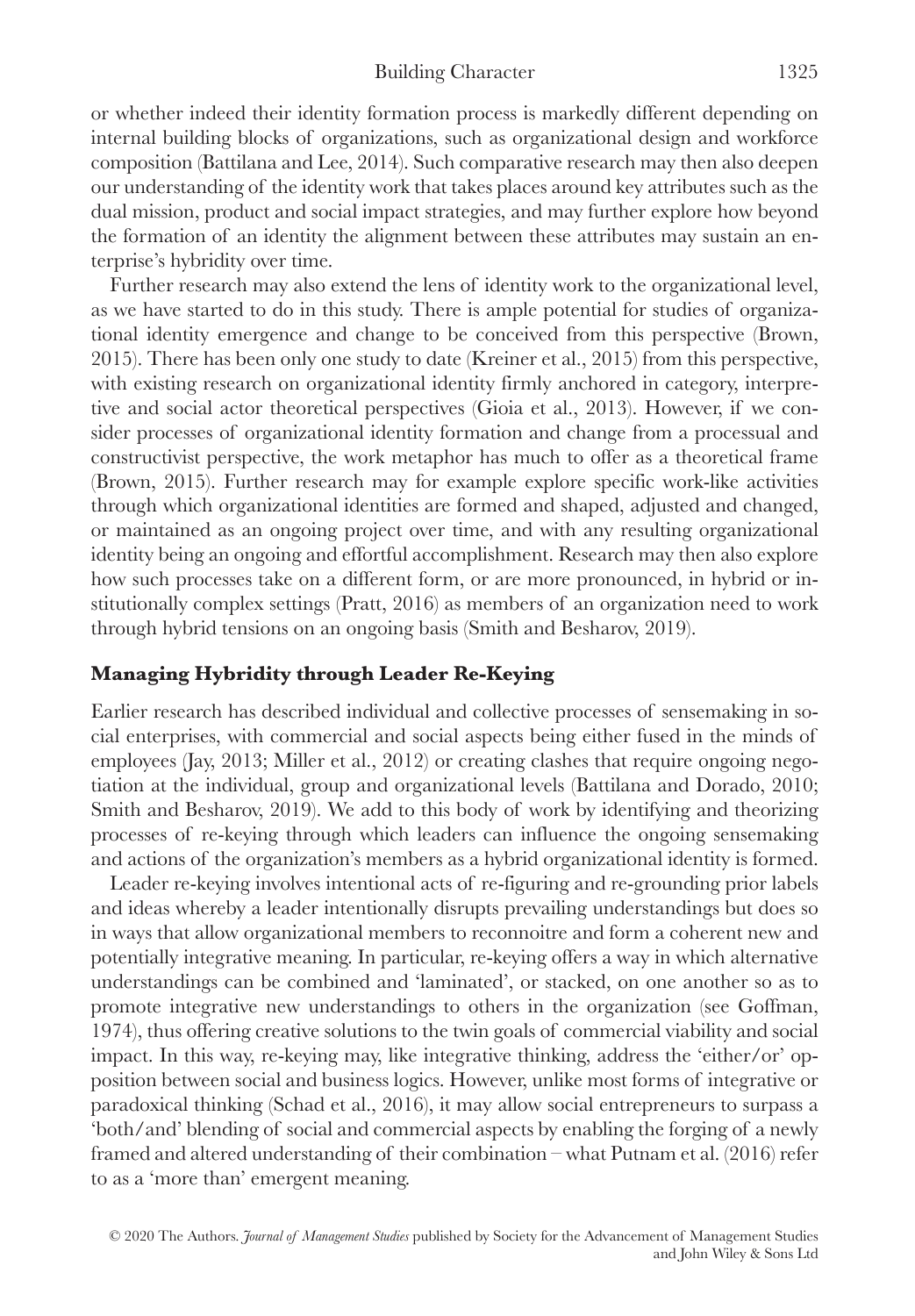By highlighting such processes of leader re-keying we contribute to our understanding of key leadership tactics in social enterprises. Prior work has primarily focused on the ability of leaders or managers in hybrid organizations to think in paradoxical or integrative ways (Miller et al., 2012; Smith and Besharov, 2019). Integrative or paradoxical thinking involves the ability through perspective taking from both sides to either arrive at more holistic solutions or to keep both sides in play (Miller et al., 2012, p. 618; Schad et al., 2016; Smith and Besharov, 2019). Re-keying goes beyond such individual cognitive processes and describes a creative and symbolic process (in words and actions) through which leaders reconfigure and then fuse prior understandings into a new, emergent meaning for others. In our case, we observed such leader re-keying in two crucial episodes in the hybrid identity formation process and carried out by two different leaders. Future research may extend these findings and explore how and to what extent founders or leaders play a decisive role through re-keying in the identity formation process in other social enterprises. In our study, both the incoming leader (the Chief Technology Officer) and the founding CEO were both confronted by a sense giving imperative (through members experiencing meaning voids) as part of the process of forming a hybrid organizational identity. In other social enterprises, it may well be that individual leaders when confronted by similar circumstances may not experience a sense giving imperative in the same way, nor may they feel compelled to help others make sense of the organization's hybridity. The collective sensemaking dynamics that would ensue may then be markedly different, potentially affecting the ability of the entire organization to form a hybrid organizational identity.

Leader re-keying also points to another area for further research. The work on multifounder teams within the entrepreneurship literature (Powell and Baker, 2017) has not yet been extended into the context of social enterprises with most research to date still focused on individual founding social entrepreneurs (e.g., Fauchart and Gruber, 2011; Wry and York, 2017). Our study observed that founders do not always remain in leadership positions throughout the formation of a social enterprise. Professional leadership may come in and influence the formation of the social enterprise and its identity as much as the original founders or their vision. Future research on social enterprises and on hybrid organizational identity formation may therefore fruitfully distinguish between founders and other leaders and their roles and contributions to the organization's hybridity. Research may for example adopt a power lens on hybrid organizational identity formation by exploring the way in which dominant coalitions within an enterprise form and influence the formation of its identity. And instead of assuming founders as equals, it may be fruitful to compare the position and influence of founders vis-à-vis one another in multiple founder teams and then trace the differential impact of such team composition on the development of a social enterprise.

## **CONCLUSION**

To date, there has been limited research on the formation of a hybrid organizational identity in social enterprises. Through an in-depth, longitudinal study of the Dutch social enterprise Fairphone we unfold the process of identity formation in this setting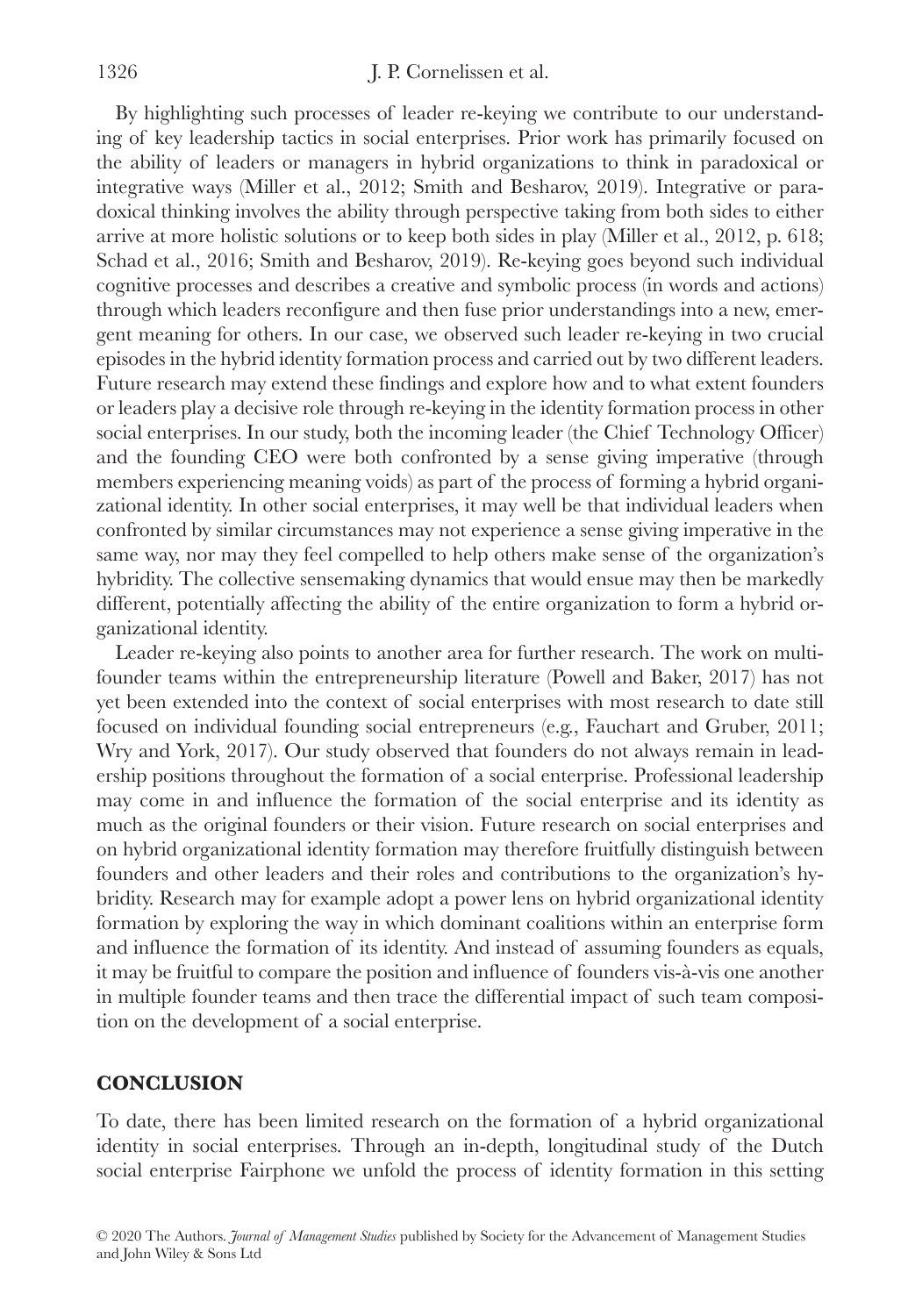and elaborate the sequences and activities through which a hybrid identity is ultimately formed. As part of this process, we highlight the active efforts by leaders to guide and support the formation of a hybrid organizational identity. We hope that by offering these insights our research inspires further work that advances our understanding of how a hybrid organizational identity is formed and how founders and leaders can build and grow social enterprises with a sustained hybrid character.

## **ACKNOWLEDGEMENTS**

We are especially appreciative of the guidance of General Editor Daniel Muzio and our three anonymous reviewers. We also thank seminar participants at HEC Paris, Said Business School, Rotman School of Management, King's College, Cass Business School and EMLyon for their helpful comments and feedback on earlier versions of the paper.

## **NOTES**

- [1] In the first period, Fairphone communicated via Twitter its goals as a social movement with the slogan 'buy a phone, start a movement!'. After the first smartphone was delivered to customers (December 2013 – February 2014), Fairphone's Twitter communication became almost exclusively focused on the product and on consumers, with an emphasis on production updates and phone features. This was reflected in key phrases like 'production-and-distribution-update', 'subscribe' (for buying a phone), and references to 'articles' on 'Zendesk', a software the company used to manage customer service. In the third period, communication is marked by a shift away from a product-centric vocabulary to the community (e.g., '#wearefairphone') and a return to the campaign-style storytelling of the first phase with the promotion of open design and recycling issues (e.g., '#opendesign' and '#3dprinting').
- [2] The literature on objects within management research is vast and reflects different theoretical approaches, such as work on boundary objects, epistemic objects and activity systems (see Nicolini et al., 2012). Consistent with our observations, we draw here primarily on work that focuses on active processes of sensemaking around epistemic objects in communities (Knorr Cetina, 1997). As such, we do not engage recent work within organization studies on sociomateriality which focuses on the ecology of mundane objects that form the substratum, or 'scaffolding' (Orlikowski, 2007) for much social and organized activity.

## **REFERENCES**

- Akemu, O., Whiteman, G. and Kennedy, S. (2016). 'Social enterprise emergence from social movement activism: The Fairphone case'. *Journal of Management Studies*, **53**, 846–77.
- Albert, S. and Whetten, D. A. (1985). 'Organizational identity'. In Cummings, L. L. and Staw, B. M. (Eds), *Research in Organizational Behavior*. Greenwich, CT: JAI Press Inc, 263–95.
- Alter, K. (2007). *The Four Lenses Strategic Framework*. Available at<http://www.4lenses.org/setypology> (accessed 18 November 2018).
- Anthony, C. and Tripsas, M. (2016). 'Organizational identity and innovation'. In Pratt, M. G., Schultz, M., Ashforth, B. E. and Ravasi, D. (Eds), *The Oxford Handbook of Organizational Identity*. Oxford: Oxford University Press, 417–35.
- Ashforth, B. E. and Reingen, P. H. (2014). 'Functions of dysfunction: Managing the dynamics of an organizational duality in a natural food cooperative'. *Administrative Science Quarterly*, **59**, 474–516.
- Ashforth, B. E., Rogers, K. M. and Corley, K. G. (2011). 'Identity in organizations: Exploring cross-level dynamics'. *Organization Science*, **22**, 1144–56.
- Battilana, J., Besharov, M. and Mitzinneck, B. (2017). 'On hybrids and hybrid organizing: A review and roadmap for future research'. In Greenwood, R., Oliver, C., Lawrence, T. B. and Meyer, R. E. (Eds), *The Sage Handbook of Organizational Institutionalism*. Thousand Oaks, CA: Sage, 128–62.
- Battilana, J. and Dorado, S. (2010). 'Building sustainable hybrid organizations: The case of commercial microfinance organizations'. *Academy of Management Journal*, **53**, 1419–40.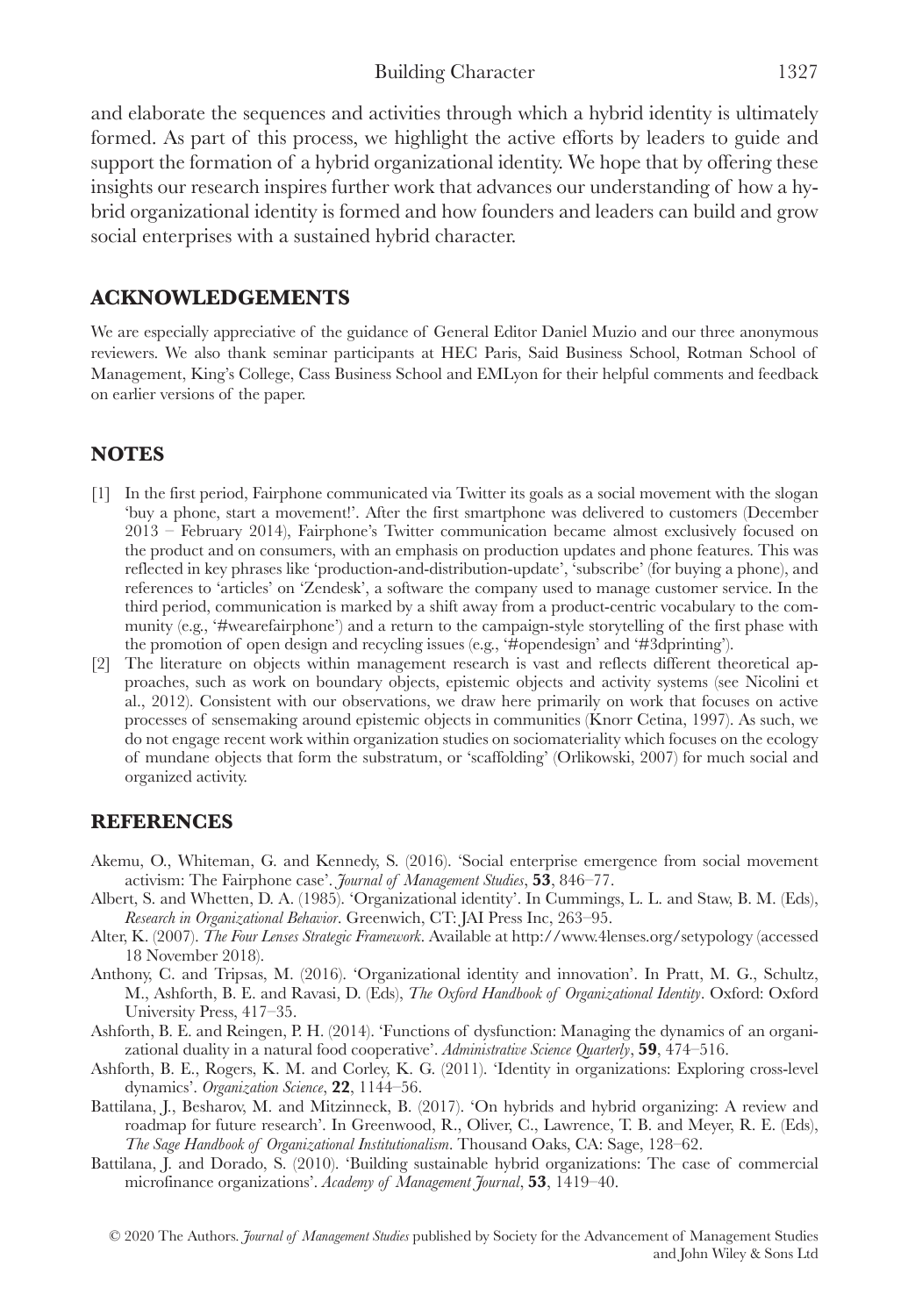- Battilana, J. and Lee, M. (2014). 'Advancing research on hybrid organizing Insights from the study of social enterprise'. *Academy of Management Annals*, **8**, 397–441.
- Battilana, J., Sengul, M., Pache, A. and Model, J. (2015). 'Harnessing productive tensions in hybrid organizations: The case of work integration social enterprises'. *Academy of Management Journal*, **58**, 1658–85.
- Bechky, B. A. and Okhuysen, G. A. (2011). 'Expecting the unexpected? How SWAT officers and film crews handle surprises'. *Academy of Management Journal*, **54**, 239–61.
- Besharov, M. L. (2014). 'The relational ecology of identification: How organizational identification emerges when individuals hold divergent values'. *Academy of Management Journal*, **57**, 1485–512.
- Brown, A. D. (2015). 'Identities and identity work in organizations'. *International Journal of Management Reviews*, **17**, 20–40.
- Cloutier, C. and Ravasi, D. (2020). 'Identity trajectories: Explaining long-term patterns of continuity and change in organizational identities'. *Academy of Management Journal*, **63**, 1196–235. [https://doi.](https://doi.org/10.5465/amj.2017.1051) [org/10.5465/amj.2017.1051](https://doi.org/10.5465/amj.2017.1051)
- Cornelissen, J. P., Werner, M. and Haslam, S. A. (2016). 'Bridging and integrating theories of identity development'. In Pratt, M. G., Schultz, M., Ashforth, B. E. and Ravasi, D. (Eds), *The Oxford Handbook of Organizational Identity*. Oxford: Oxford University Press, 200–15.
- Drori, I., Honig, B. and Sheaffer, Z. (2009). 'The life cycle of an internet firm: Scripts, legitimacy, and identity'. *Entrepreneurship Theory and Practice*, **33**, 715–38.
- Ebrahim, A., Battilana, J. and Mair, J. (2014). 'The governance of social enterprises: Mission drift and accountability challenges in hybrid organizations'. *Research in Organizational Behavior*, **34**, 81–100.
- Fairphone (2018). *Proud and Grateful: Celebrating Our Crowdfunding Success*. Available at [https://www.fairp](https://www.fairphone.com/en/2018/10/11/proud-and-grateful-celebrating-our-crowdfunding-success/) [hone.com/en/2018/10/11/proud-and-grateful-celebrating-our-crowdfunding-success/](https://www.fairphone.com/en/2018/10/11/proud-and-grateful-celebrating-our-crowdfunding-success/) (accessed 25 January 2019).
- Fauchart, E. and Gruber, M. (2011). 'Darwinians, communitarians, and missionaries: The role of founder identity in entrepreneurship'. *Academy of Management Journal*, **54**, 935–57.
- Fisher, G., Kotha, S. and Lahiri, A. (2016). 'Changing with the times: An integrated view of identity, legitimacy, and new venture life cycles'. *Academy of Management Review*, **41**, 383–409.
- Gioia, D. A., Corley, K. G. and Hamilton, A. L. (2013a). 'Seeking qualitative rigor in inductive research: Notes on the Gioia methodology'. *Organizational Research Methods*, **16**, 15–31.
- Gioia, D. A., Patvardhan, S. D., Hamilton, A. L. and Corley, K. G. (2013b). 'Organizational identity formation and change'. *Academy of Management Annals*, **7**, 123–93.
- Gioia, D. A., Price, K. N., Hamilton, A. L. and Thomas, J. B. (2010). 'Forging an identity: An insider-outsider study of processes involved in the formation of organizational identity'. *Administrative Science Quarterly*, **55**, 1–46.
- Gioia, D. A., Schultz, M. and Corley, K. G. (2000). 'Organizational identity, image, and adaptive instability'. *Academy of Management Review*, **25**, 63–81.
- Goffman, E. (1974). *Frame Analysis: An Essay on the Organization of Experience*. Cambridge, MA: Harvard University Press.
- Grimes, M. G., Williams, T. A. and Zhao, E. Y. (2019). 'Anchors aweigh: The sources, variety, and challenges of mission drift'. *Academy of Management Review*, **44**, 819–45.
- Jay, J. (2013). 'Navigating paradox as a mechanism of change and innovation in hybrid organizations'. *Academy of Management Journal*, **56**, 137–59.
- Kim, Y. H. and Davis, G. F. (2016). 'Challenges for global supply chain sustainability: Evidence from conflict minerals reports'. *Academy of Management Journal*, **59**, 1896–916.
- Knorr Cetina, K. (1997). 'Sociality with objects'. *Theory, Culture & Society*, **14**, 1–30.
- Kreiner, G. E., Hollensbe, E., Sheep, M. L., Smith, B. R. and Kataria, N. (2015). 'Elasticity and the dialectic tensions of organizational identity: How can we hold together while we are pulling apart?'. *Academy of Management Journal*, **58**, 981–1011.

Langley, A. (1999). 'Strategies for theorizing from process data'. *Academy of Management Review*, **24**, 691–710.

- Langley, A., Smallman, C., Tsoukas, H. and Van de Ven, A. H. (2013). 'Process studies of change in organization and management: Unveiling temporality, activity, and flow'. *Academy of Management Journal*, **56**, 1–13.
- Locke, K. D. (2001). *Grounded Theory in Management Research*. Thousand Oaks, CA: Sage.
- McMullen, J. S. and Warnick, B. J. (2016). 'Should we require every new venture to be a hybrid organization?' *Journal of Management Studies*, **53**, 630–62.
- Miles, M. B. and Huberman, A. M. (1994). *Qualitative Data Analysis: An Expanded Sourcebook*. London: Sage.
- Miller, T., Grimes, M. G., McMullen, J. S. and Vogus, T. J. (2012). 'Venturing for others with heart and head: How compassion encourages social entrepreneurship'. *Academy of Management Review*, **37**, 616–40.

© 2020 The Authors. *Journal of Management Studies* published by Society for the Advancement of Management Studies and John Wiley & Sons Ltd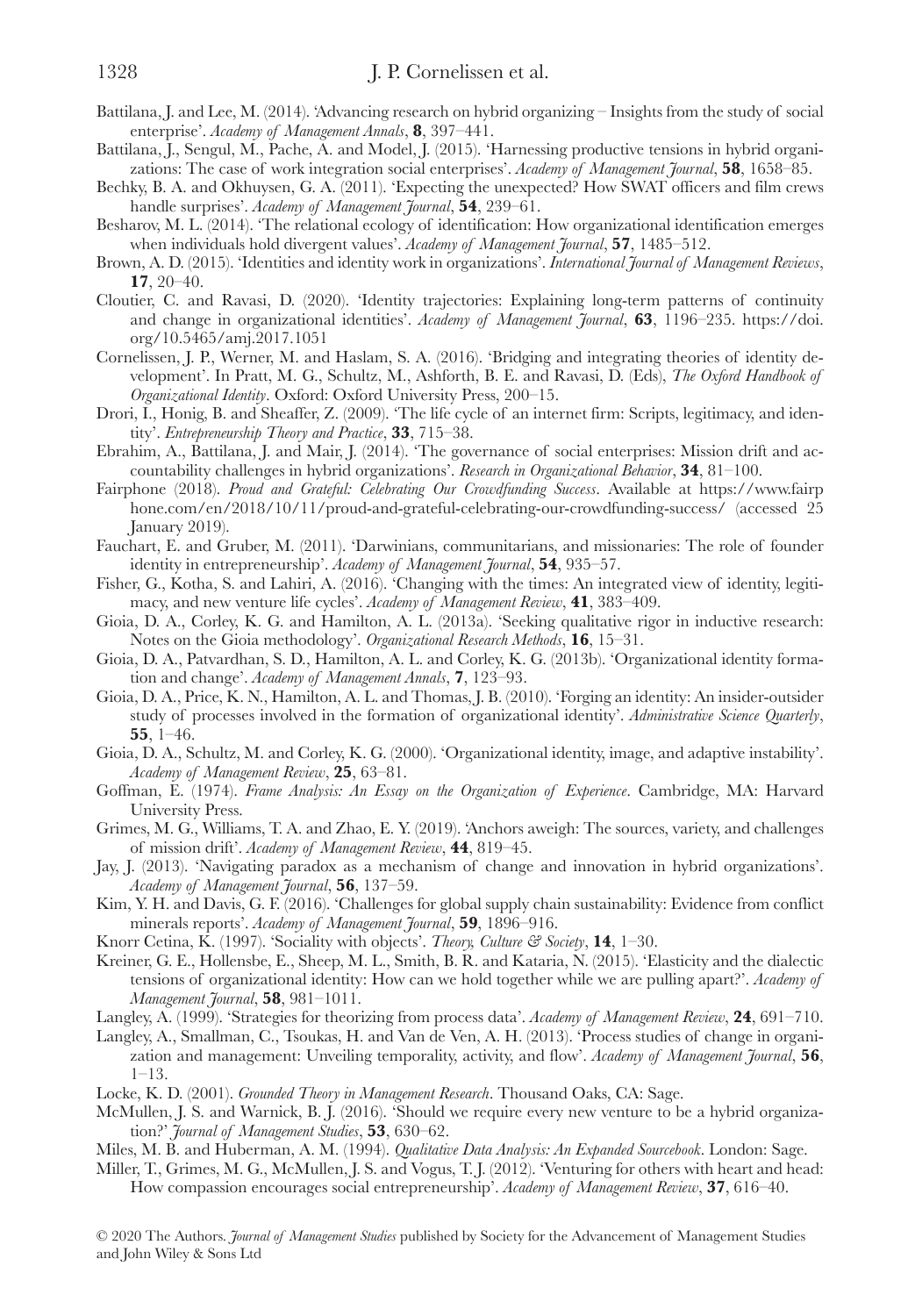- Moss, T. W., Short, J. C., Payne, G. T. and Lumpkin, G. T. (2011). 'Dual identities in social ventures: An exploratory study'. *Entrepreneurship: Theory & Practice*, **35**, 805–30.
- Murphy, C., Klotz, A. C. and Kreiner, G. E. (2017). 'Blue skies and black boxes: The promise (and practice) of grounded theory in human resource management research'. *Human Resource Management Review*, **27**, 291–305.
- Navis, C. and Glynn, M. A. (2011). 'Legitimate distinctiveness and the entrepreneurial identity: Influence on investor judgments of new venture plausibility'. *Academy of Management Review*, **36**, 479–99.
- Nicolini, D., Mengis, J. and Swan, J. (2012). 'Understanding the role of objects in cross-disciplinary collaboration'. *Organization Science*, **23**, 612–29.
- O'Neil, I. and Ucbasaran, D. (2016). 'Balancing "what matters to me" with "what matters to them": Exploring the legitimation process of environmental entrepreneurs'. *Journal of Business Venturing*, **31**, 133–52.
- Orlikowski, W. J. (2007). 'Sociomaterial practices: Exploring technology at work'. *Organization Studies*, **28**, 1435–48.
- Powell, E. E. and Baker, T. (2014). 'It's What You Make of It: Founder Identity and Enacting Strategic Responses to Adversity'. *Academy of Management Journal*, **57**, 1406–433.
- Powell, E. E. and Baker, T. (2017). 'In the beginning: Identity processes and organizing in multi-founder nascent ventures'. *Academy of Management Journal*, **60**, 2381–414.
- Pratt, M. G. (2016). 'Hybrid and multiple organizational identities'. In Pratt, M. G., Schultz, M., Ashforth, B. E. and Ravasi, D. (Eds), *The Oxford Handbook of Organizational Identity*. Oxford: Oxford University Press, 106–20.
- Putnam, L. L., Fairhurst, G. T. and Banghart, S. (2016). 'Contradictions, dialectics, and paradoxes in organizations: A constitutive approach'. *The Academy of Management Annals*, **10**, 65–171.
- Ravasi, D. and Phillips, N. (2011). 'Strategies of alignment: Organizational identity management and strategic change at Bang & Olufsen'. *Strategic Organization*, **9**, 103–35.
- Ravasi, D. and Schultz, M. (2006). 'Responding to organizational identity threats: Exploring the role of organizational culture'. *Academy of Management Journal*, **49**, 433–58.
- Sandberg, J., Loacker, B. and Alvesson, M. (2015). 'Conceptions of process in organization and management: The case of identity studies'. In Garud, R., Simpson, B., Langley, A. and Tsoukas, H. (Eds), *The Emergence of Novelty in Organizations*. Oxford: Oxford University Press, 318–43.
- Santos, F. M., Pache, A. and Birkholz, C. (2015). 'Making hybrids work'. *California Management Review*, **57**, 36–58.
- Schad, J., Lewis, M. W., Raisch, S. and Smith, W. K. (2016). 'Paradox research in management science: Looking back to move forward'. *The Academy of Management Annals*, **10**, 5–64.
- Selznick, P. (1949). *TVA and the Grass Roots: A Study in the Sociology of Formal Organization*. Berkeley, CA: University of California Press.
- Selznick, P. (2008). *A Humanist Science: Values and Ideals in Social Inquiry*. Redwood City, CA: Stanford University Press.
- Smith, W. K. and Besharov, M. L. (2019). 'Bowing before dual gods: How structured flexibility sustains organizational hybridity'. *Administrative Science Quarterly*, **64**, 1–44.
- Sveningsson, S. and Alvesson, M. (2003). 'Managing managerial identities: Organizational fragmentation, discourse and identity struggle'. *Human Relations*, **56**, 1163–93.
- Tracey, P. and Phillips, N. (2016). 'Managing the consequences of organizational stigmatization: Identity work in a social enterprise'. *Academy of Management Journal*, **59**, 740–65.
- Tracey, P., Phillips, N. and Jarvis, O. (2011). 'Bridging institutional entrepreneurship and the creation of new organizational forms: A multilevel model'. *Organization Science*, **22**, 60–80.
- Waldron, T. L., Fisher, G. and Pfarrer, M. (2016). 'How social entrepreneurs facilitate the adoption of new industry practices'. *Journal of Management Studies*, **53**, 821–45.
- Whetten, D. A. (1989). 'What constitutes a theoretical contribution?'. *Academy of Management Review*, **14**, 490–95.
- Wry, T. and York, J. G. (2017). 'An identity-based approach to social enterprise'. *Academy of Management Review*, **42**, 437–60.
- York, J. G., O'Neil, I. and Sarasvathy, S. D. (2016). 'Exploring environmental entrepreneurship: Identity coupling, venture goals, and stakeholder incentives'. *Journal of Management Studies*, **53**, 695–737.
- Zuzul, T. (2018). '"Matter Battles": Cognitive representations, boundary objects, and the failure of collaboration in two smart cities'. *Academy of Management Journal*, **62**, 739–64.
- Zuzul, T. and Tripsas, M. (2020). 'Start-up inertia versus flexibility: The role of founder identity in a nascent industry'. *Administrative Science Quarterly*, **65**, 395–433. <https://doi.org/10.1177/0001839219843486>